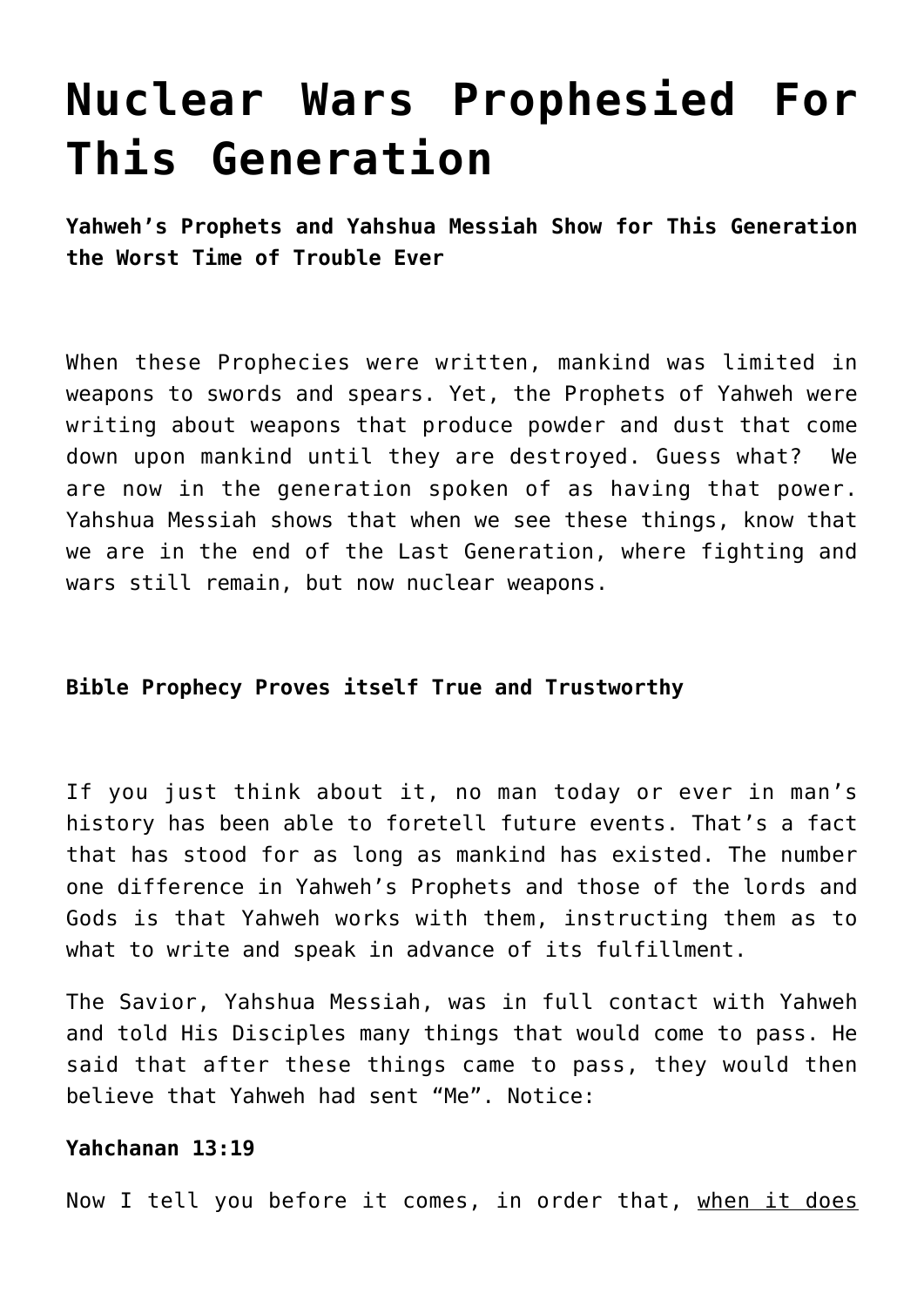come to pass, you may believe that I am *He.*

#### **Yahchanan 14:29**

So now I have told you before it comes to pass, in order that, when it does come to pass, you might believe.

Yahweh's Prophet Daniyl shows that Yahweh in heaven can actually show men Prophecy in dreams. In fact, He shows Daniyl four religions that would form a great army and become a world-ruling power. That world-ruling power was later known as the 'holy' roman empire. After the four religions, called pharisees, sadducees, essenes, and herodians, had their roman army destroy the temple, around 70 CE, and move all of the artifacts, including *The Book of Yahweh*, to rome, they changed their name to catholic. Catholic means universal. They called their empire the 'holy' roman empire.

Daniyl was shown that there would only be four world-ruling kingdoms. That Prophecy holds true even today, which proves Yahweh's Prophecies True. There will not be another world ruling empire formed by rebellious men. You can get full details of these Prophecies in our books, *The Mark of the Beast,* Volumes 1 and 2. Also covered in volume 2 are the four colors of the mushroom cloud shown by Yahweh's Prophets and the fall-out dust that results from the nuclear blasts. Yahweh shows this powder and dust will come down upon and destroy all those who do not have Yahweh's Protection.

The Savior, Yahshua Messiah, said that iniquity would increase and love would decrease in the Last Generation, causing the leaders of the nations to wage nuclear war that will darken the sun.

# **Mattithyah 24:3, 7, 11-12, 21-22, 29, 33-34**

3 Now as He sat on the Mount of Olives, the Disciples came to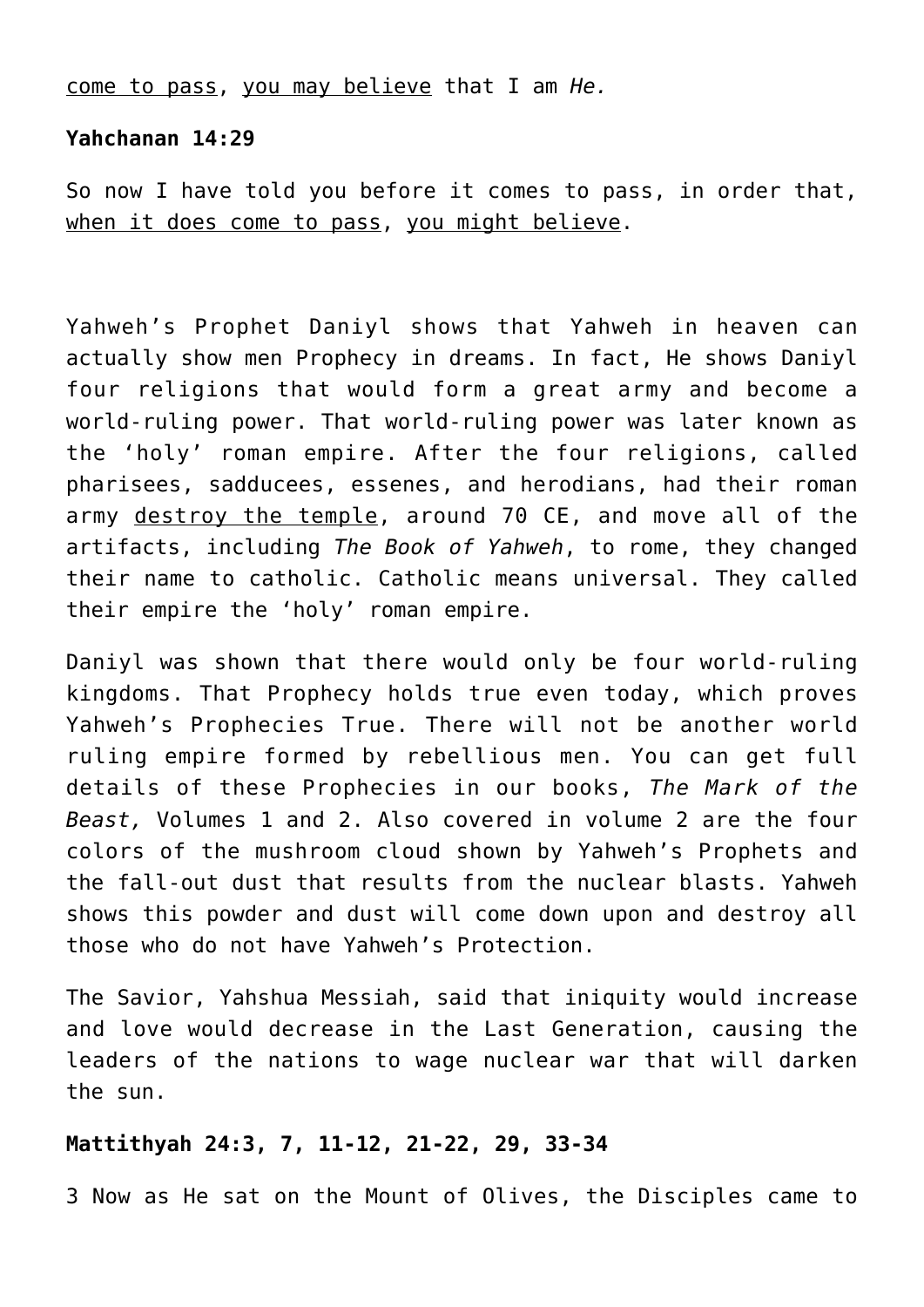Him privately, saying; Tell us, when will these things be? What *will be* the sign of Your coming and The End of the Ages?

7 For nation will rise against nation, and kingdom against kingdom, and there will be famines, and pestilences; *disease epidemics,* and earthquakes; *environmental disasters,* in place after place:

11 And many false prophets will rise, and will deceive the many.

12 And because *iniquity will abound*, the love of the many will grow cold.

21 For then will be Great Tribulation, such as has not come to pass since the beginning of the world to this time—no, nor ever will be.

22 And unless those days were shortened, there would no flesh be saved; but for the Elect's sake, those days will be shortened.

29 Immediately, *but* after the *Great* Tribulation of those days will the sun be darkened, and the moon will not give her light, and the stars will fall from heaven, and the powers of the heavens will be shaken.

33 In the same way, when you see all these things, know that *His coming and The End of the Ages* are near, at the very door.

34 Truly I say to you: That generation will not pass *away,* until all these things are fulfilled.

Notice the cause in **verse 12**…iniquity. Iniquity is doing away with the practice of Yahweh's Righteousness. It is sin and sure death. It is also the cause of hatred among people and nations, which is causing hatred all over the world at this time, as well as 41 wars. Prophecy shows that in this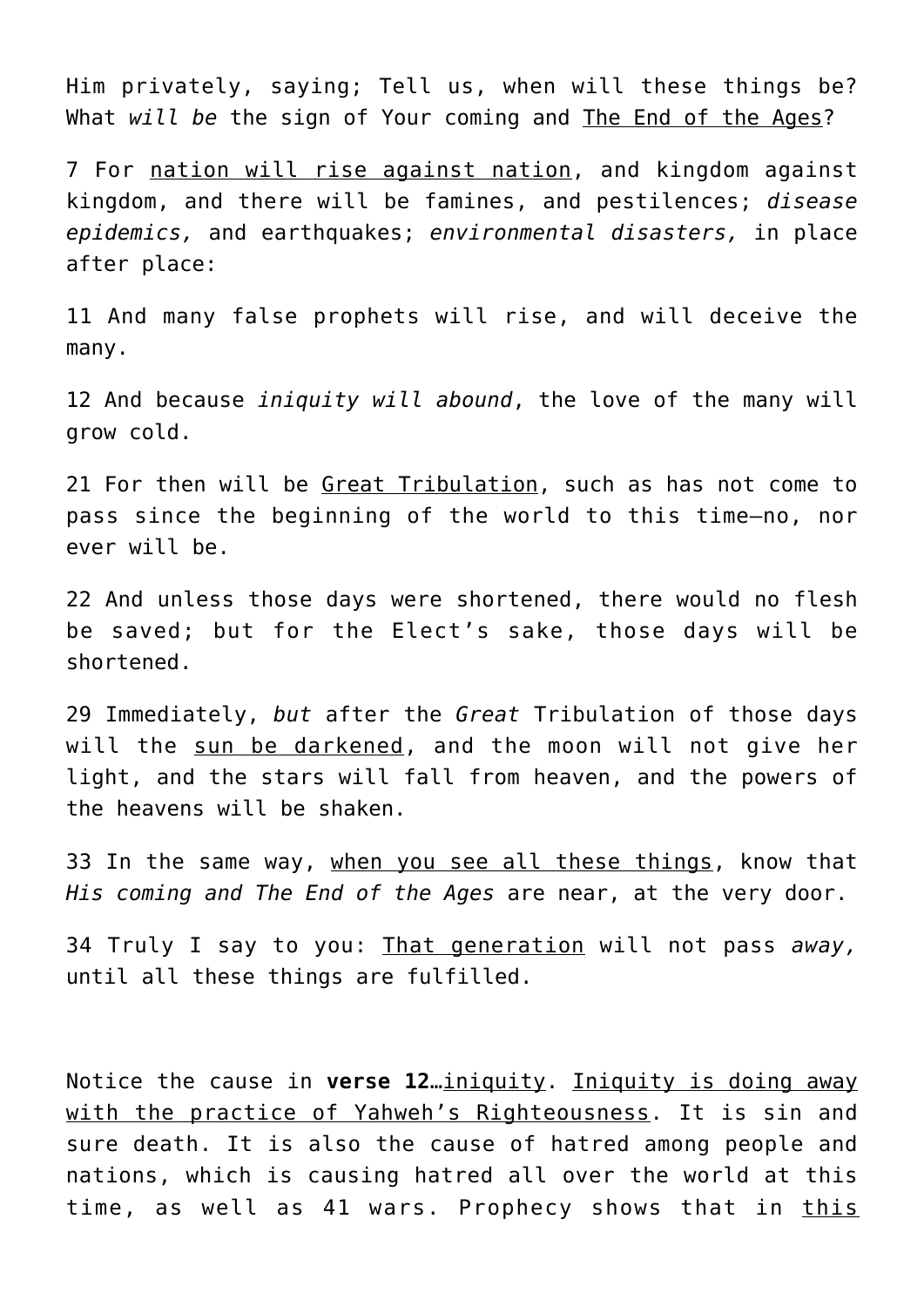generation, nuclear war will darken the sun. Remember the cause is iniquity–doing away with Yahweh's Laws of Righteousness. Notice the cause again in:

# **Mattithyah 24:12**

And because iniquity will abound, the love of the many will grow cold.

So why did the whole world do away with Yahweh's Laws of Righteousness? Notice the Prophecy of the fourth world ruling kingdom that fights against Yahweh's Saints, Yahweh's Name, and Yahweh's Laws of Righteousness.

# **Daniyl 7:7-8, 19-21**

7 After this I saw in the night visions, and behold, a fourth beast, dreadful and terrible, and exceedingly strong; and it had great iron teeth; it devoured and broke in pieces, then trampled the residue with its feet. It *was* different from all the beasts that *were* before it; and it had ten horns.

8 I considered the horns, and behold, there came up among them another little horn, before whom there were three of the first horns plucked up by the roots; and behold, in this horn *were* eyes like the eyes of man, and a mouth speaking great things.

19 Then I would know the truth of the fourth beast, which was different from all the others, exceedingly dreadful, whose teeth *were of* iron, and his claws *of* bronze; *which* devoured, broke in pieces, and trampled the residue with his feet;

20 And of the ten horns that *were* on his head, and *of* the other *horn* which came up, before whom three fell**\_\_**the horn that had eyes, and a mouth that spoke very great things, whose look *was* more stout; *more mighty and imposing,* than his fellows.

21 I beheld, and the same horn made war with the Saints, and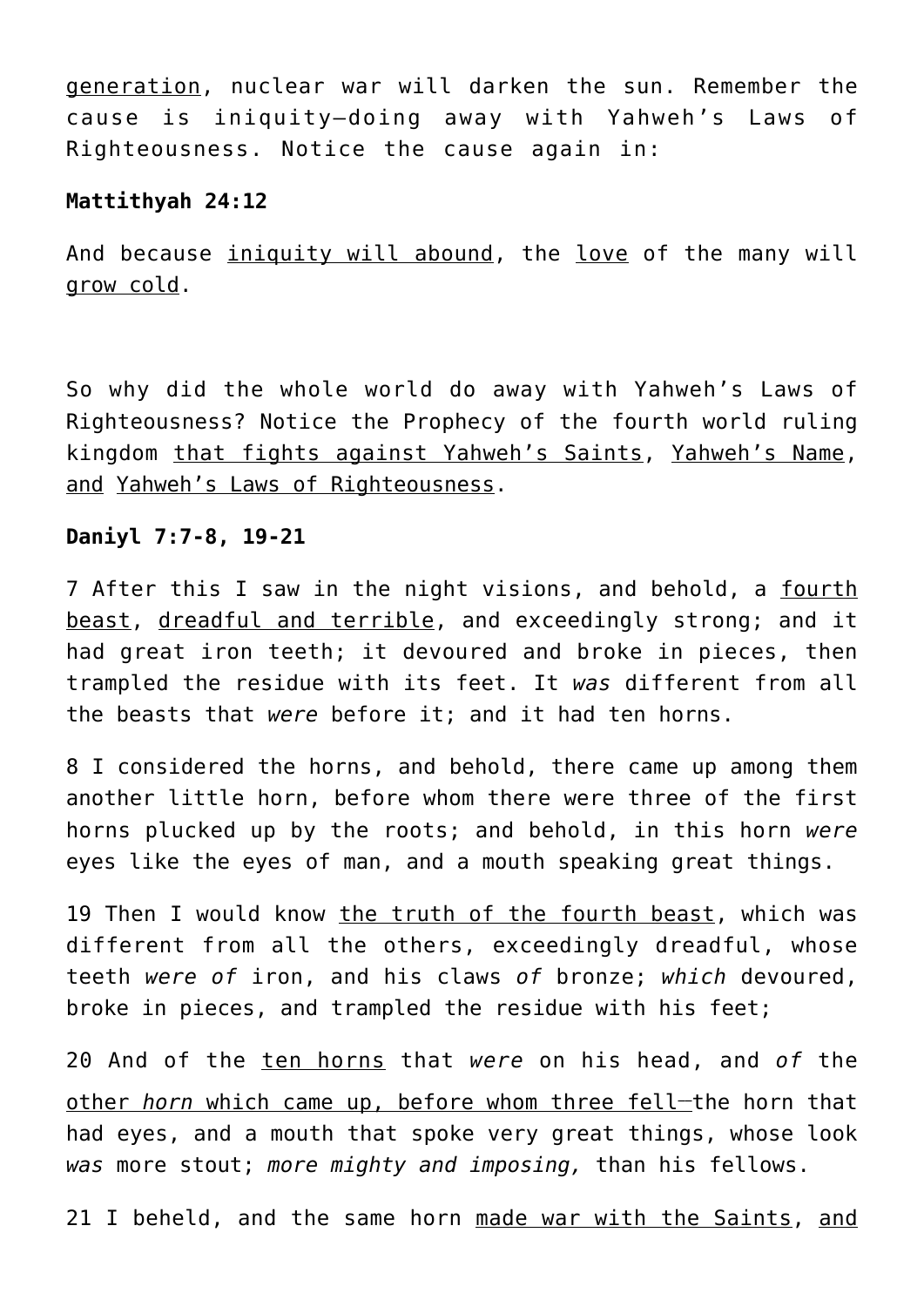prevailed against them.

**Verse 21**, Saints? In **Revelation Chapter 11**, we see a Prophecy of the Two Witnesses, which sets the time period. Daniyl saw these two men in the time of The End, on a future day, teaching. After he was shown that, the Prophecies were closed and sealed until the time of The End. **Revelation Chapter 11** shows the same two men Daniyl saw, the time period when the nations are angry, and the reward and resurrection of the dead.

# **Revelation 11:1-4, 18-19**

1 And there was given me a reed like a measuring rod. And the Malak stood, saying: Rise, and measure the temple of Yahweh, and the altar, and its confines;

2 But the court which is outside the temple leave out, and measure it not; for it is given to the Gentiles. And the holy city they will tread under foot three and one-half years.

3 And I will give to My Two Witnesses to perform their Prophetic offices, and they will foretell events about the one thousand two hundred and sixty days, those cast about with darkness.

4 These are, as it were, the two Olive Trees, and, as it were, the Two Lamps *of the Seven Lamp Lampstand,* ministering for the Father in the earth.

18 And the nations were angry, for Your Judgment is come; and the time of the dead, that they should be sentenced, and that You should give reward to Your servants the Prophets, and to all the Saints—to those who reverence Your Name, small and great; and should judge those who destroy the earth.

19 Then The House of Yahweh was made open *for all to see* in heaven, and the ark of *Yahweh's* covenant was seen in His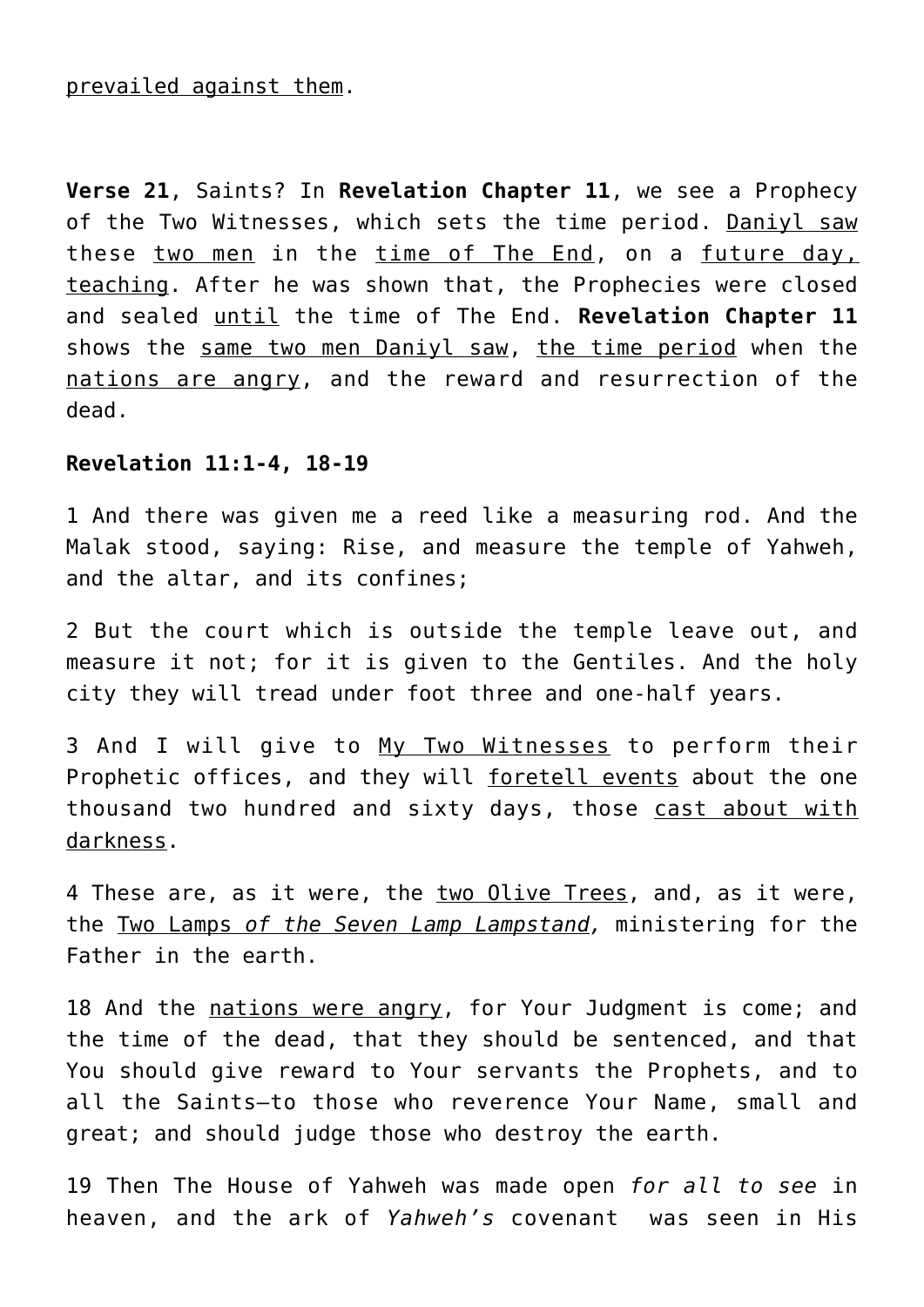House. And there were lightnings, and voices, and thunderings, and an earthquake, and great hail.

Notice, **verse 3** shows these two men teaching about the dark days ahead. Darkness?

#### **Mattithyah 24:29**

…the *Great* Tribulation of those days will the sun be darkened…

## Tribulation?

## **Mattithyah 24:12**

And because iniquity will abound, the love of the many will grow cold.

#### **Mattithyah 24:21-22**

21 For then will be Great Tribulation, such as has not come to pass since the beginning of the world to this time—no, nor ever will be.

22 And unless those days were shortened, there would no flesh be saved; but for the Elect's sake, those days will be shortened.

Notice, the time period is the same as Daniyl saw.

# **Daniyl 12:1**

And at that time, one who is like Yahweh will stand up *at* Abel; Yisrayl, the Great Priest, who stands *at* Abel to teach Yahweh's Just, Perfect Laws to the children of Your People; and there will be a time of trouble, such as never was since there was a nation to that same time. And at that time, Your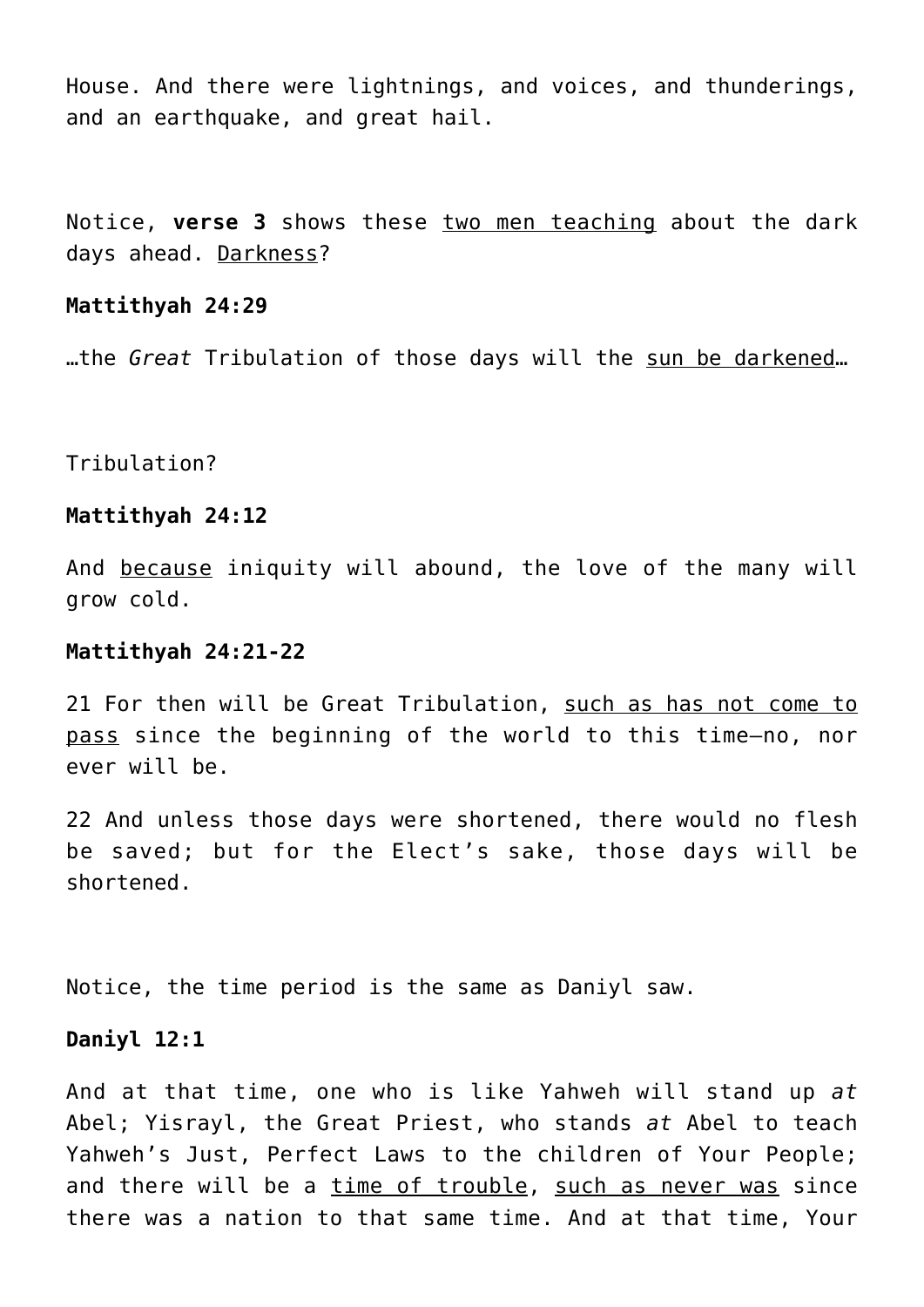People will be delivered, everyone who will be found written in The Book *of Life*.

**The Two Witnesses**

# **Revelation 11:1-4**

1 And there was given me a reed like a measuring rod. And the Malak stood, saying: Rise, and measure the temple of Yahweh, and the altar, and its confines;

2 But the court which is outside the temple leave out, and measure it not; for it is given to the Gentiles. And the holy city they will tread under foot three and one-half years.

3 And I will give to My Two Witnesses to perform their Prophetic offices, and they will foretell events about the one thousand two hundred and sixty days, those cast about with darkness.

4 These are, as it were, the two Olive Trees, and, as it were, the Two Lamps *of the Seven Lamp Lampstand,* ministering for the Father in the earth.

Notice carefully, **Revelation 11:4** is referring the reader to previous Prophecies saying these two men are the Two Olive Trees. So what Prophecy speaks of the Two Olive Trees? **Revelation 11:4** also shows these Two Witnesses are spoken of as Two Lamps of the Seven Lamp Lampstand.

**What Does The Seven Lamp Lampstand Represent in Yahweh's Prophecies?**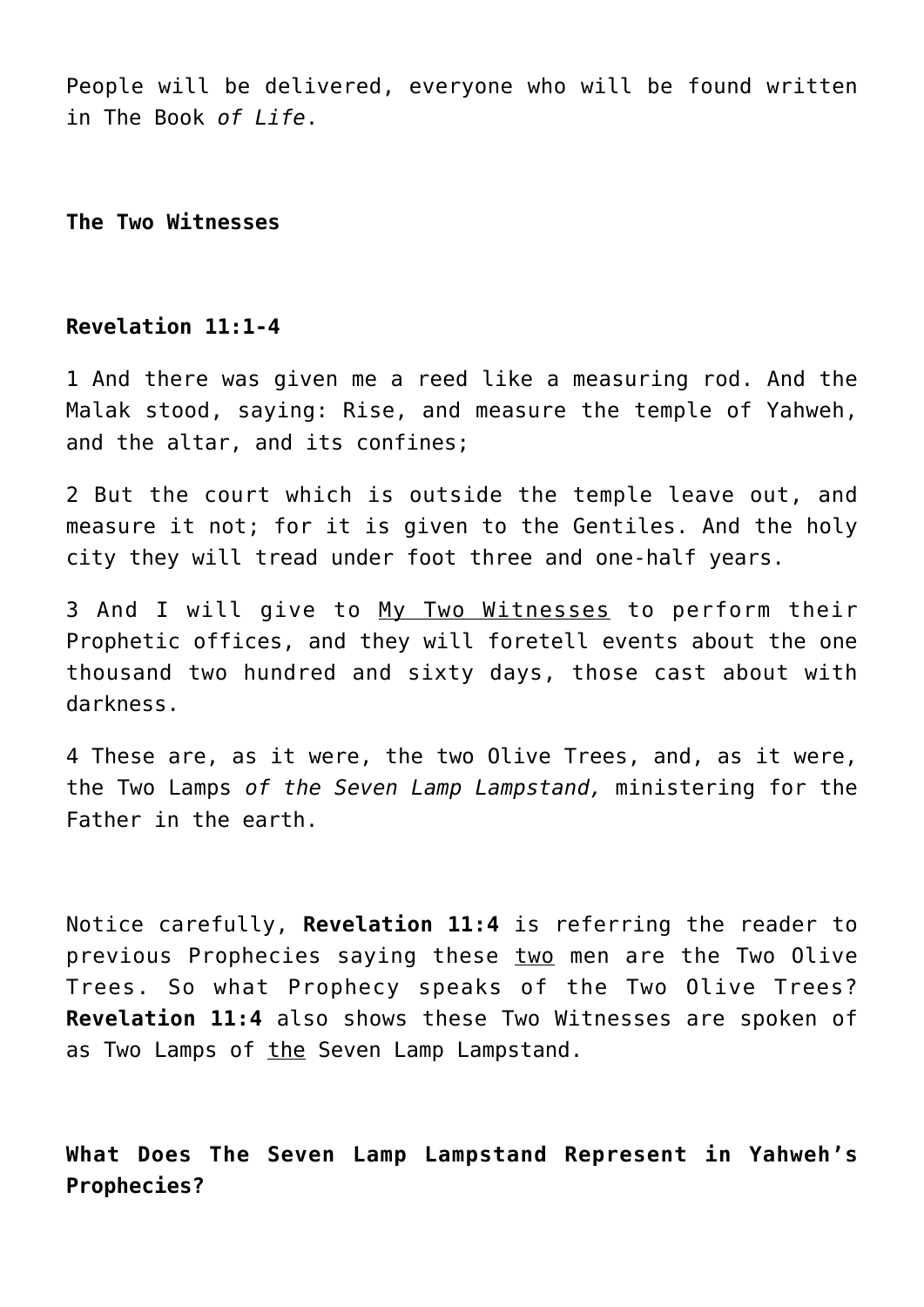In order to understand the Prophecy of the Lampstand and how It relates to the Two Witnesses ministering before Yahweh on earth, read the following information.

# **Seven Spirits-Horns-Eyes Revealed To The House of Yahweh**

Whenever anyone reads the Scriptures in the **Book of Revelation**, they are amazed by the amount of symbolism inherent in this book. We have just come to the Knowledge of Yahweh about the Tent, the Showbread, and the Seven Lamp Lampstand. Now, May Yahweh be Glorified through His Knowledge about the seven spirits, horns, and eyes, which He has revealed to His Only Prophesied Work in these Last Days—The House of Yahweh, prophesied and established.

# **The Seven Spirits Of Yahweh**

In **Revelation 4:5**, we have received knowledge about the Seven Lamp Lampstand. In this same Scripture, we find this information about the Seven Spirits of Yahweh.

# **Revelation 4:5**

And out of the throne proceeded lightnings, and thunderings, and voices; and there were Seven Lamps of fire burning before the throne, which are the Seven Spirits of Yahweh.

Reading this Scripture from *The New International Version Interlinear Greek-English New Testament,* by Alfred Marshall,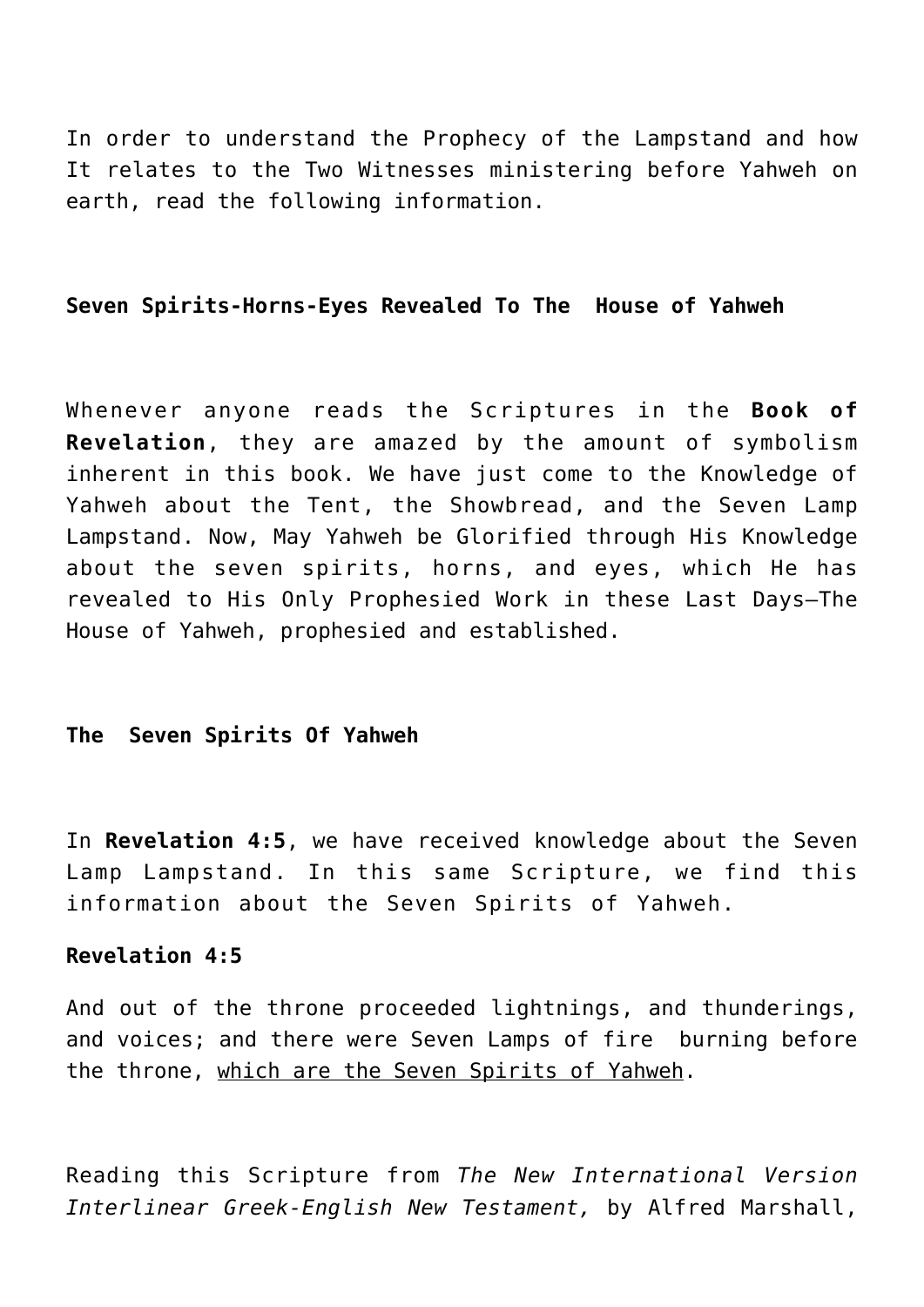Zondervan Publishing, Grand Rapids, MI., 1976, page 968, we find these pertinent Greek words underlined.

 $\pmb{\times}$ 

The word translated **are** in this Scripture is the Greek word **eisin**, word #1526 in the Greek dictionary of *Strong's Exhaustive Concordance*, which is the third person plural present indicative of word #1510, **eimi**.

 $\pmb{\times}$ 

*Thayer's Greek-English Lexicon of the New Testament,* on page 176, shows us this phrase in **Revelation 4:5**, translated **which are**, can be translated **which signify**.

 $\pmb{\times}$ 

 $\pmb{\times}$ 

*A Greek English Lexicon Of The New Testament And Other Early Christian Literature,* by Walter Bauer, The University of Chicago Press, Chicago, ILL., 1957, page 223, shows us this same phrase: **which are**, can also be translated **is a representation of**.

 $\pmb{\times}$ 

The word translated **seven** in **Revelation 4:5** is word #2033 in *Strong's Greek Dictionary*. It's the word **hepta**, which means *seven*.

 $\pmb{\times}$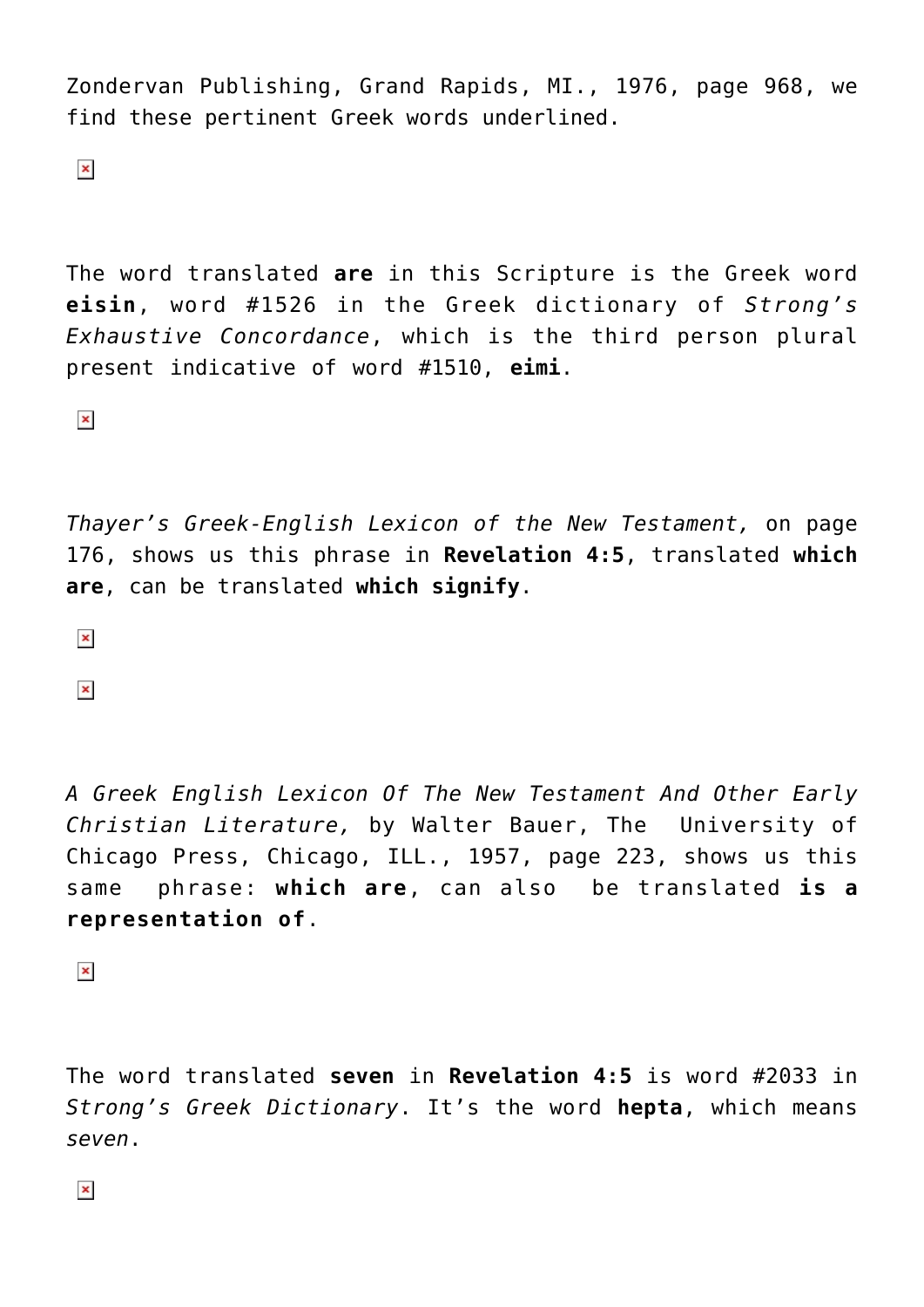However, *Thayer's Greek Lexicon* on page 247 shows us the original Hebrew word used to translate this Greek word which is **sheba**, word #7651, in *Strong's Exhaustive Concordance Hebrew Dictionary.*

 $\pmb{\times}$ 

As you can see, word #7651, (seven) comes from word #7650, which has these pertinent definitions.

 $\pmb{\times}$ 

Reading the definition of word #7646, we find these meaning:

 $\pmb{\times}$ 

I must draw your attention to the fact that the only differences between the spelling of words #7646, #7650, and #7651, is that of vowel pointing. These vowel points were added by the Masoretes in the Tenth Century of this Common Era. Therefore, this one Hebrew word means *seven, to be complete*, and *feed to the full*.

The word translated **spirits** in this Scripture is word #4151 in *Strong's Greek Dictionary* and has these meanings:

 $\pmb{\times}$ 

*The Analytical Greek Lexicion*, by Harper on page 331, shows the word **spirit** can mean *the mind, or frame of mind.*

 $\pmb{\times}$ 

 $\pmb{\times}$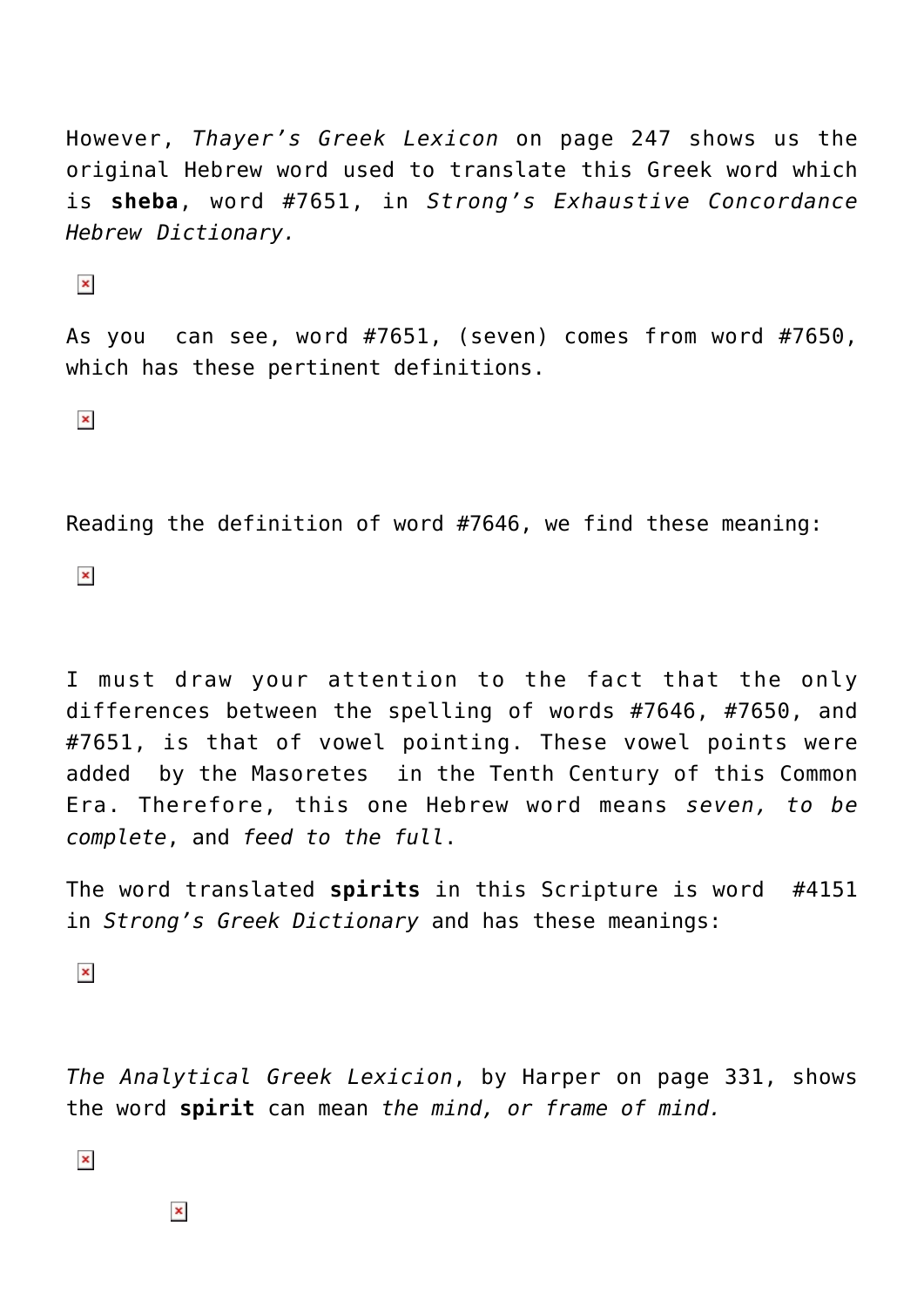*Thayer's Greek-English Lexicon* on page 520 gives this corroborating definition, showing:

 $\pmb{\times}$ 

Please notice what this word translated **spirits** actually means in **Revelation 4:5**. It means *to propose to one's self*, which means *to plan*. Then, notice the last underlined words in this same source reference, which say p*ower of knowing, desiring, deciding, and acting.*

Yahweh is showing, in words of symbolism in **Revelation 4:5**, that He has decided upon a Plan, and is carrying out this same Plan; His Own Plan from the beginning. In His Plan, He will have seven different eras of The House of Yahweh, and His Last Two Prophesied Works will be established just before The End comes.

Therefore, **Revelation 4:5**, correctly translated, says:

And out of the Throne proceeded lightnings, and thunderings, and voices; and there were seven lamps of fire burning before the Throne, which signify and represent the complete Plan of Yahweh.

Praise Yahweh for this marvelous Truth! The Seven Eras of The House of Yahweh, represented by these Seven Lamps, are seven periods of history in which Yahweh's Prophesied Work is established in the earth. In each of these Seven Eras, fire (the every Word of Yahweh) has burned (lighted) in these Lamps (The House of Yahweh).

In each of these Seven Eras of The House of Yahweh, Yahweh Himself has given His Complete Plan of Salvation, so His Own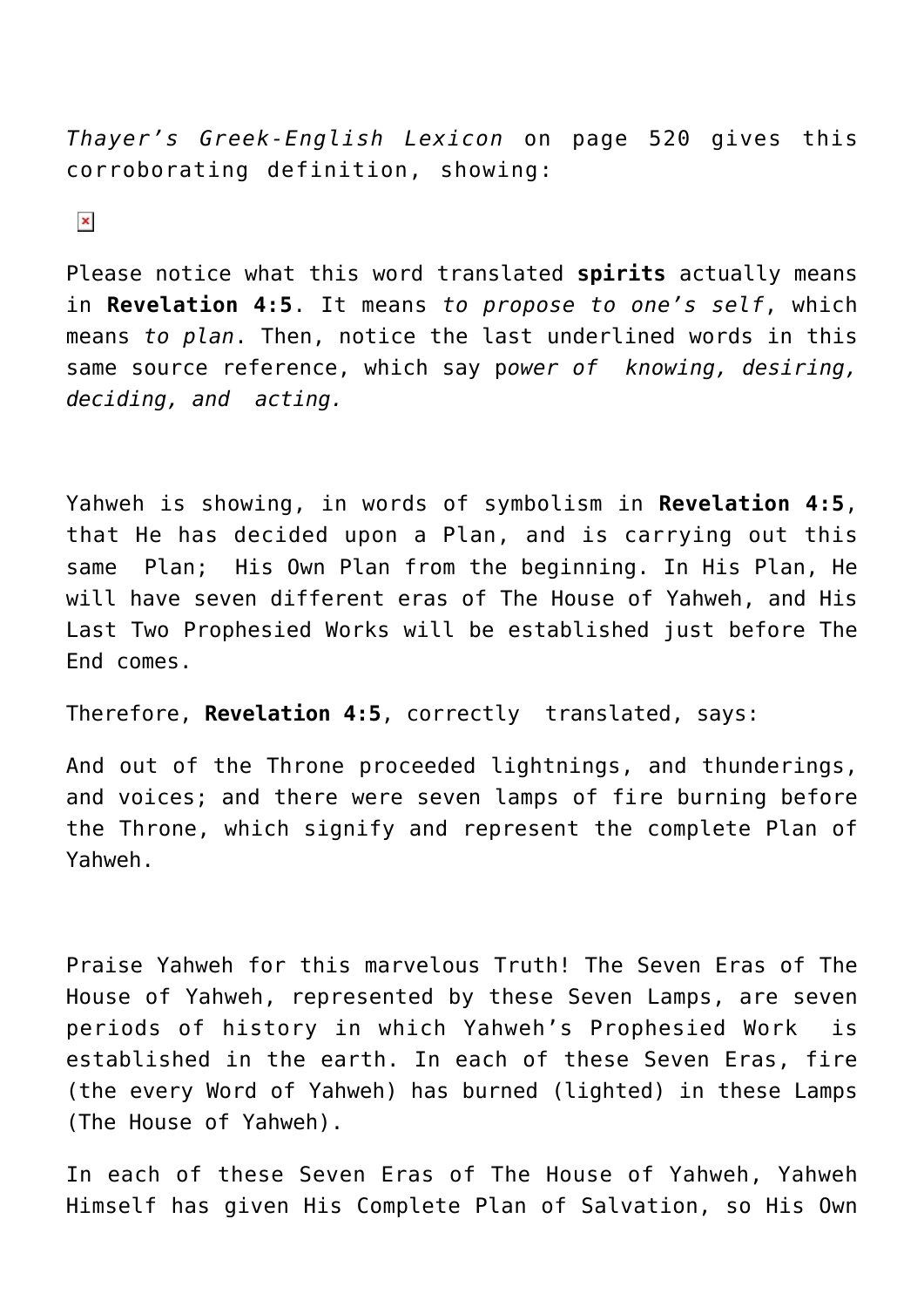House can proclaim His every Word to all whom He has called out.

The House of Yahweh signifies and represents Yahweh's Complete Plan to Yahweh's chosen, called out ones. The House of Yahweh effectually feeds to the full those whom Yahweh has called, so they may attain the Everlasting Holy Priesthood, which will bring Peace to all the universe. May Yahweh be Glorified through His Plan from the beginning, revealed to His Only Prophesied Last Days' Work—The House of Yahweh!

With the previous information in mind, notice the following:

# **Revelation 4:1-5**

1 After this I looked, and behold, a door *was* opened in heaven; and the first voice which I heard *was,* as it were, of a trumpet talking with me, which said: Come up here, and I will show you things which must be after this.

2 And immediately I was in the Spirit; and behold, a Throne was set in heaven, and *One* sat on the Throne.

3 And He Who sat there had the appearance of a jasper and a sardius stone, and *there was* a rainbow surrounding the Throne, like the appearance of an emerald.

4 And surrounding the Throne *were* twenty-four seats, and sitting on the seats I saw twenty-four elders, clothed in white robes; and they had crowns of gold on their heads.

5 And out of the Throne proceeded lightnings, and thunderings, and voices; and *there were* seven lamps of fire burning before the Throne, which signify and represent the complete plan of Yahweh.

**Secrets to Understanding the Inspired Writings of Yahweh's Prophets**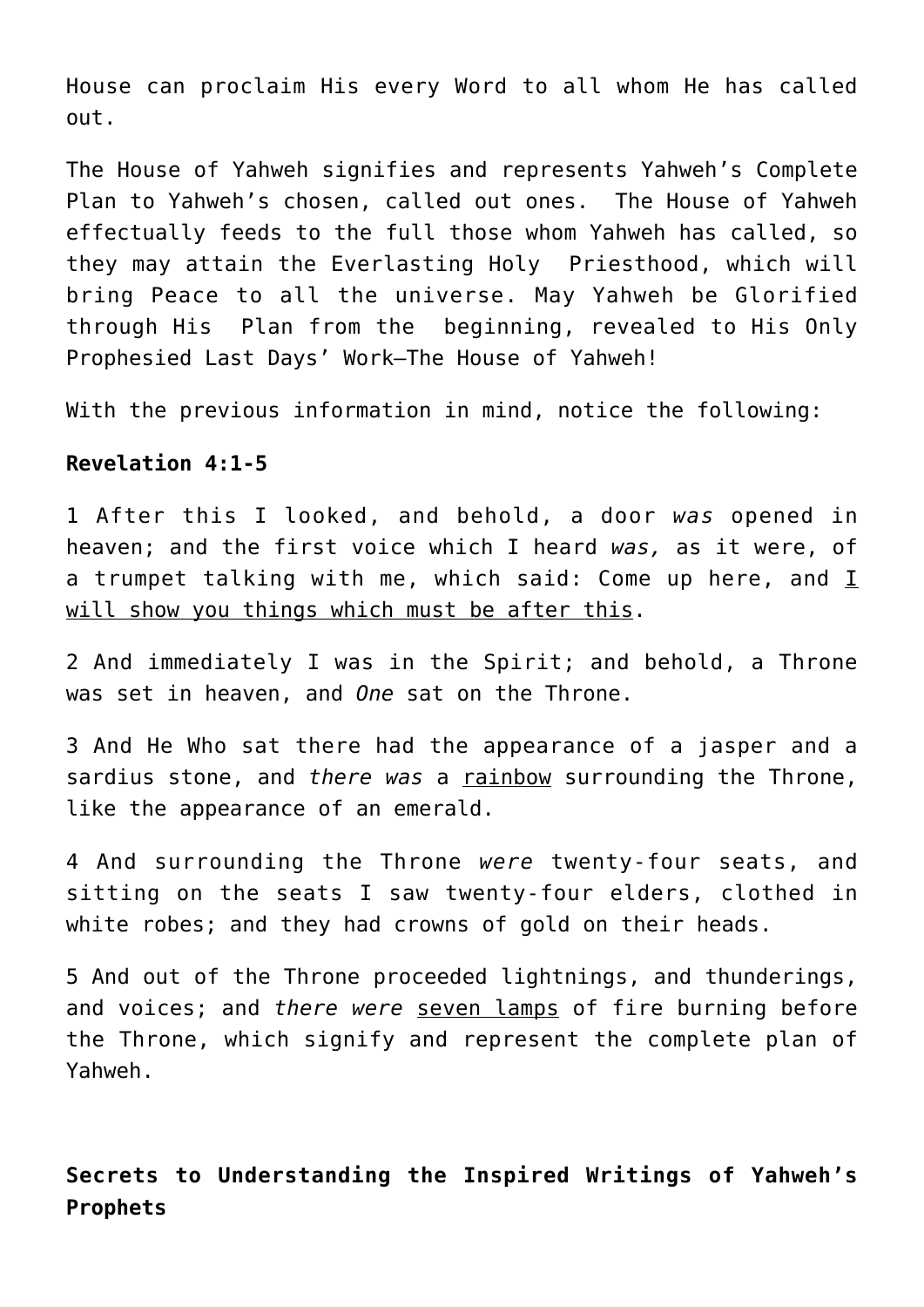## **Luke 24:25**

Then He said to them: O fools, and slow of heart to believe all that the Prophets have spoken!

## **Mattithyah 24:25**

Behold, I have warned you beforehand!

## **Acts 3:19**

Repent therefore, and be converted, that your sins may be blotted out; that times of refreshing may come from the Presence of Yahweh.

## **Isayah 59:1-2**

1 Behold, Yahweh's Hand is not shortened, that it cannot save; nor His Ear heavy, that it cannot hear.

2 But your *own* iniquities have separated you from your Father; and your *own* sins have *caused Him* to hide *His* face from you, so He will not listen.

#### **I Yahchanan 3:4, 7-8, 10**

4 Whoever commits sin, transgresses also the Laws; for sin is the transgression of the Laws.

7 Little children, let no man deceive you; he who practices Righteousness is Righteous, just as He is Righteous.

8 He who commits sin is of the devil, for the devil has sinned from the beginning. For this purpose the Son of Yahweh was manifested; that He might destroy the works of the devil.

10 In this the Children of Yahweh and the children of the devil are manifest. Whoever does not practice Righteousness is not of Yahweh, and he does not love his neighbor!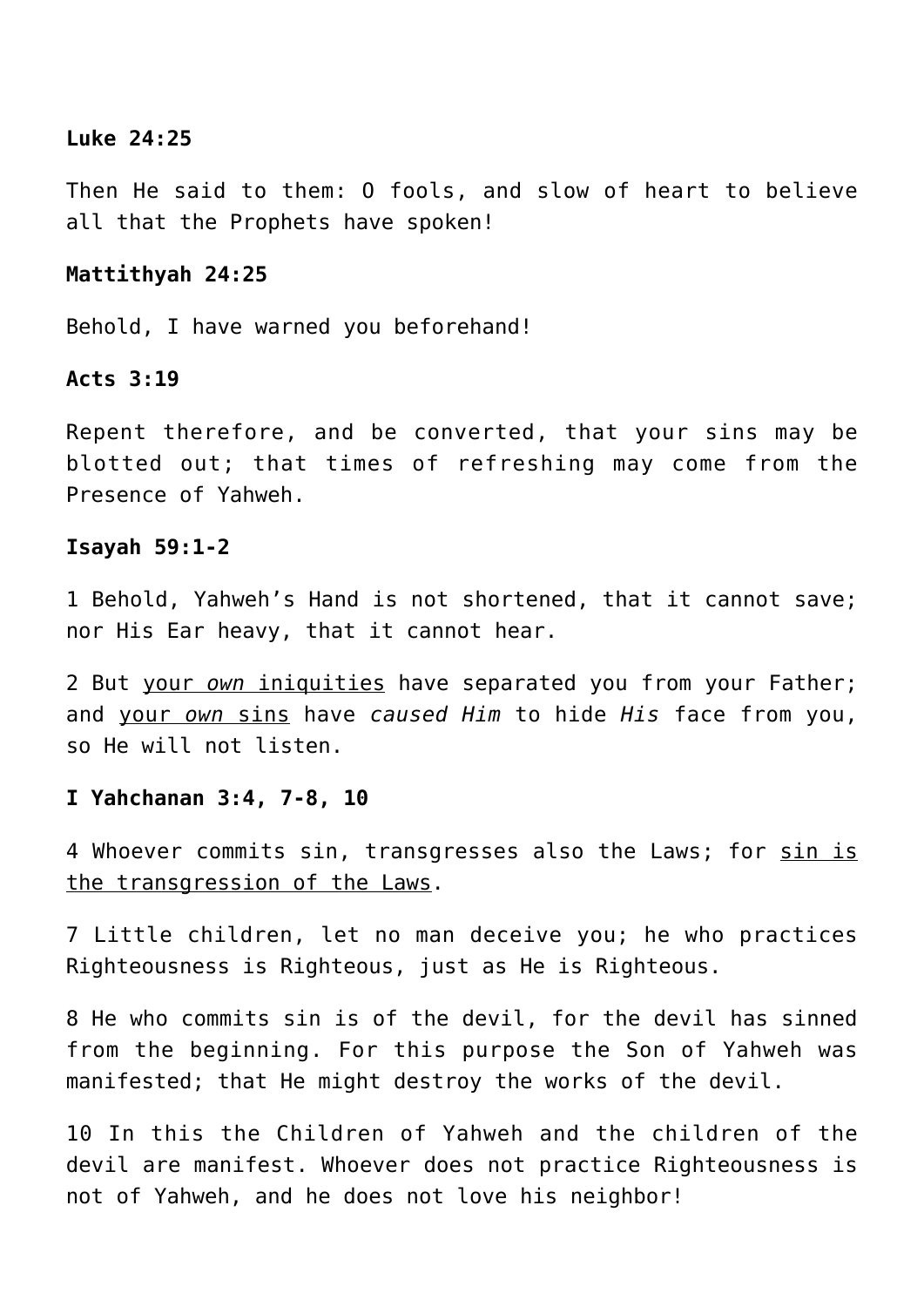# **Revelation 22:14**

Blessed *are* those who keep His Laws, that they may have right to the Tree of Life, and may enter in through the gates into the City.

The Prophet Daniyl was inspired to write that *The Book of Yahweh* would be closed and sealed until the time of The End.

# **Daniyl 12:1, 4**

1 And at that time, one who is like Yahweh will stand up *at* Abel; Yisrayl, the Great Priest, who stands *at* Abel to teach Yahweh's Just, Perfect Laws to the children of Your People; and there will be a time of trouble, such as never was since there was a nation to that same time. And at that time, Your People will be delivered, everyone who will be found written in The Book *of Life*.

4 But you, O Daniyl, shut up the words, and seal the book to the time of The End; many will run to and fro, and knowledge will be increased.

The time of The End is shown to be the greatest time of trouble ever in man's history, and the next verse shows it to be this generation filled with false teaching, but also a time for Yahweh's Seventh and Last Work.

## **Mattithyah 24:14**

And this joyous Message of the Kingdom of Yahweh shall be preached in all the world *from* The House of Yahweh *at* Abel by the Witness Yisrayl; for Yahweh will be with him. *He will preach this Message* to all nations; and then The End will come.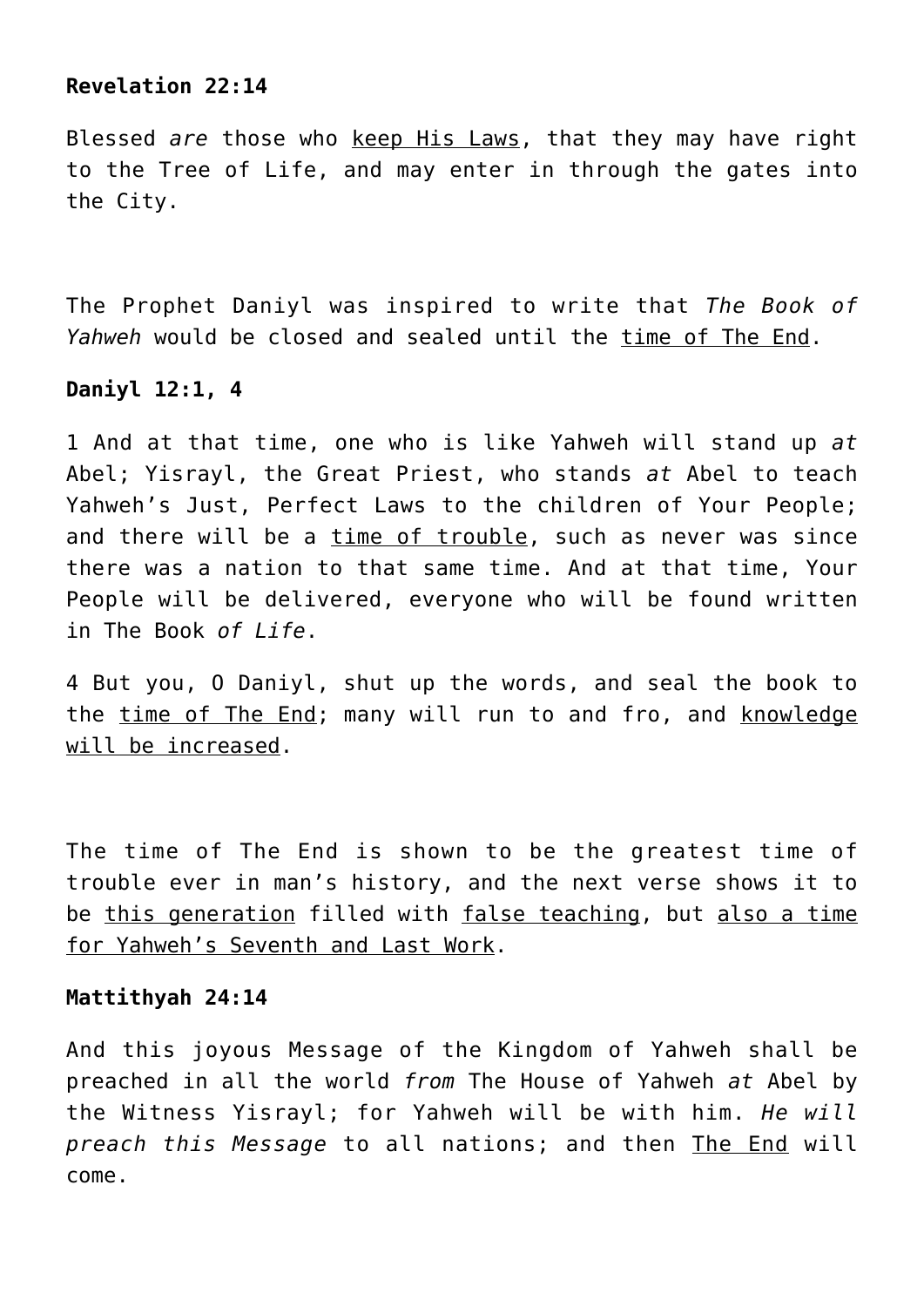**Mattithyah 24:14** is speaking of the Work done by the Two Witnesses.

# **Mattithyah 24:3, 7, 11-12, 21-22, 33-34**

3 Now as He sat on the Mount of Olives, the Disciples came to Him privately, saying; Tell us, when will these things be? What *will be* the sign of Your coming and The End of the Ages?

7 For nation will rise against nation, and kingdom against kingdom, and there will be famines, and pestilences; *disease epidemics,* and earthquakes; *environmental disasters,* in place after place:

11 And many false prophets will rise, and will deceive the many.

12 And because iniquity will abound, the love of the many will grow cold.

21 For then will be Great Tribulation, such as has not come to pass since the beginning of the world to this time—no, nor ever will be.

22 And unless those days were shortened, there would no flesh be saved; but for the Elect's sake, those days will be shortened.

29 Immediately, *but* after the *Great* Tribulation of those days will the sun be darkened, and the moon will not give her light, and the stars will fall from heaven, and the powers of the heavens will be shaken.

33 In the same way, when you see all these things, know that *His coming and The End of the Ages* are near, at the very door.

34 Truly I say to you: That generation will not pass *away,* until all these things are fulfilled.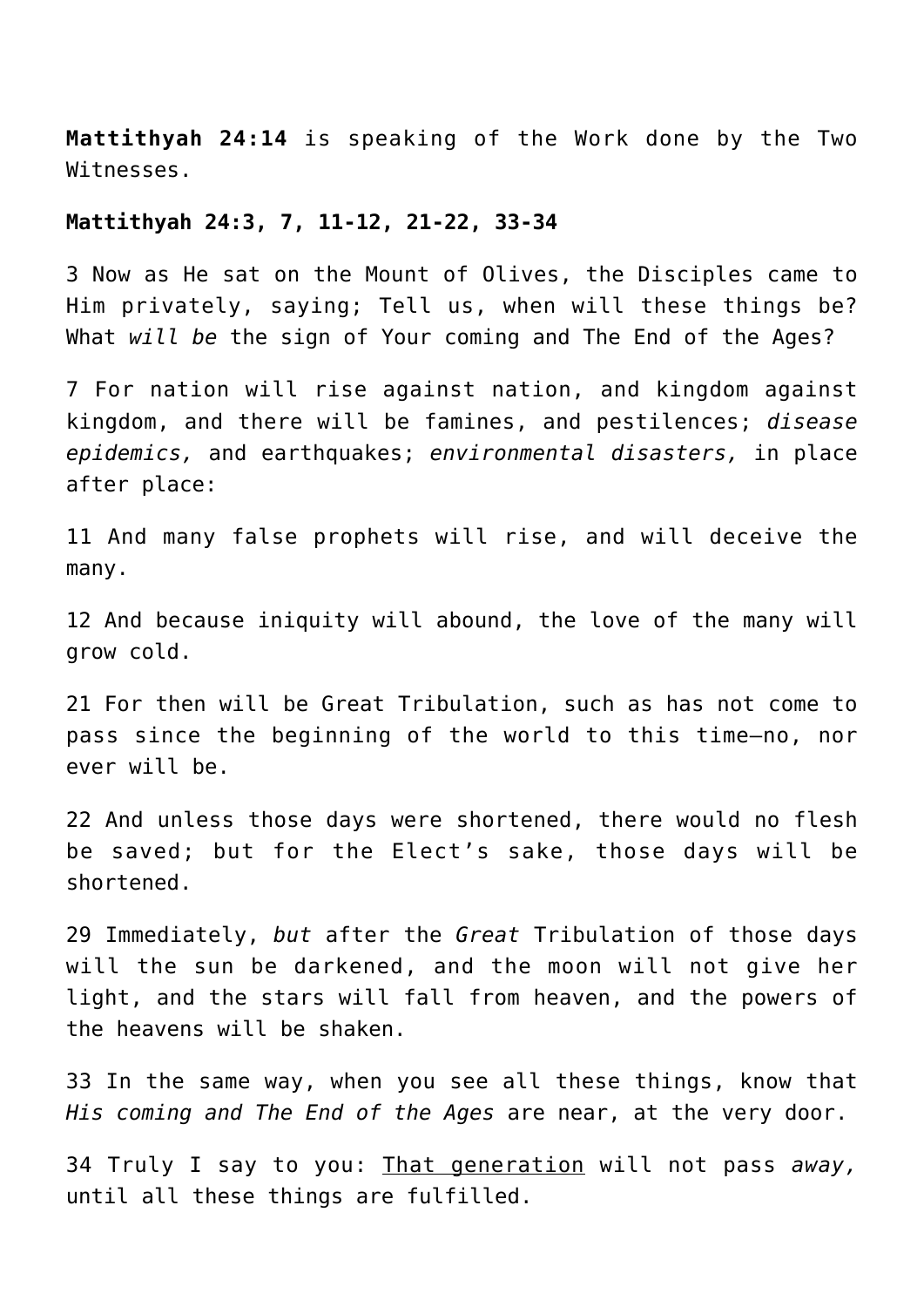From Daniyl's Prophecy alone, you can't see much, but without what Daniyl gave, you would not be able to understand the other Prophecies or the time table that goes with the other Prophecies concerning the last two planned Works of Yahweh. You would not know that they stand before Yahweh's Throne as two Lamps on a Seven Lamp Lampstand.

The Lampstand represents Yahweh's seven planned Works. The Seventh Lamp, the Two Olive Trees, the Two Branches, one of which branches out and establishes The House of Yahweh, the preaching of the Message of the Kingdom of Yahweh and His Righteousness, are all described for this time period. However, they are not lumped together, they are written about by many of Yahweh's Prophets, here a little and there a little. Notice now how Yahweh Inspired the Prophecies to be written.

#### **Isayah 28:9-13**

9 To whom will He teach knowledge? To whom will He make to understand doctrine? *Those who are* weaned from the milk, *and* drawn from the breasts!

10 For precept *must be* upon precept; precept upon precept; line upon line; line upon line; here a little *and* there a little;

11 For with stammering lips and another tongue He will speak to this people,

12 To whom He said: This is the rest *with which* you may cause the weary to rest, and this is the refreshing; Yet they would not hear.

13 But the word of Yahweh was to them precept upon precept; precept upon precept; line upon line; line upon line; here a little, *and* there a little; so they might go, and fall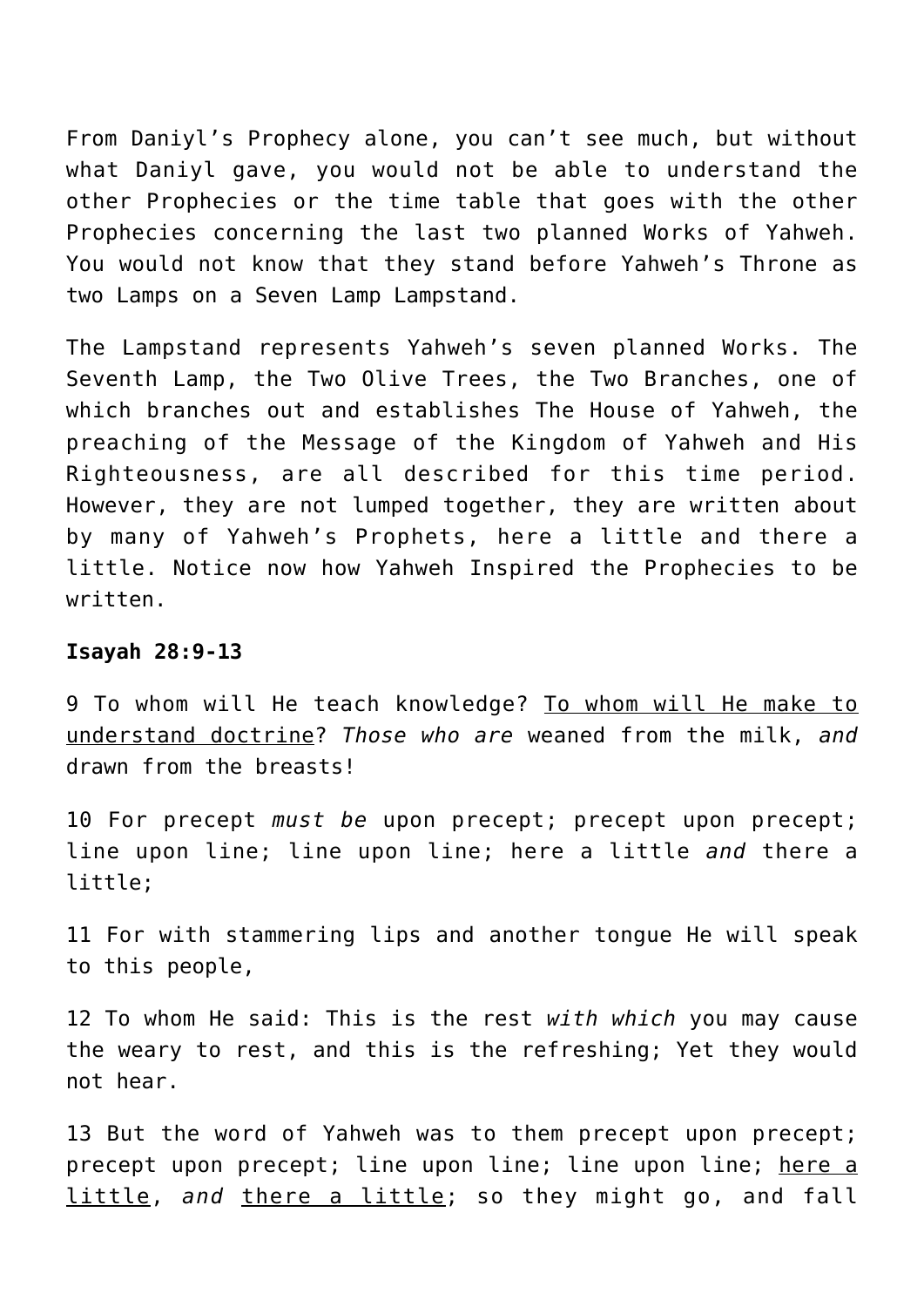backward, and be broken, and snared, and taken.

Now back to:

## **Revelation 11:3-4**

3 And I will give to My Two Witnesses to perform their Prophetic offices, and they will foretell events about the one thousand two hundred and sixty days, those cast about with darkness.

4 These are, as it were, the two Olive Trees, and, as it were, the Two Lamps *of the Seven Lamp Lampstand,* ministering for the Father in the earth.

**Verse 3** shows the time of The End spoken of by Yahshua. Notice the words 'cast about with darkness'. Compare:

## **Mattithyah 24:29**

Immediately, *but* after the *Great* Tribulation of those days will the sun be darkened, and the moon will not give her light, and the stars will fall from heaven, and the powers of the heavens will be shaken.

Now notice in this same time period, the Two Witnesses. **Revelation 11:3** shows the Two Witnesses are sent by Yahweh to prophesy.

# **Revelation 11:3**

And I will give to My Two Witnesses…

This means Yahweh will give.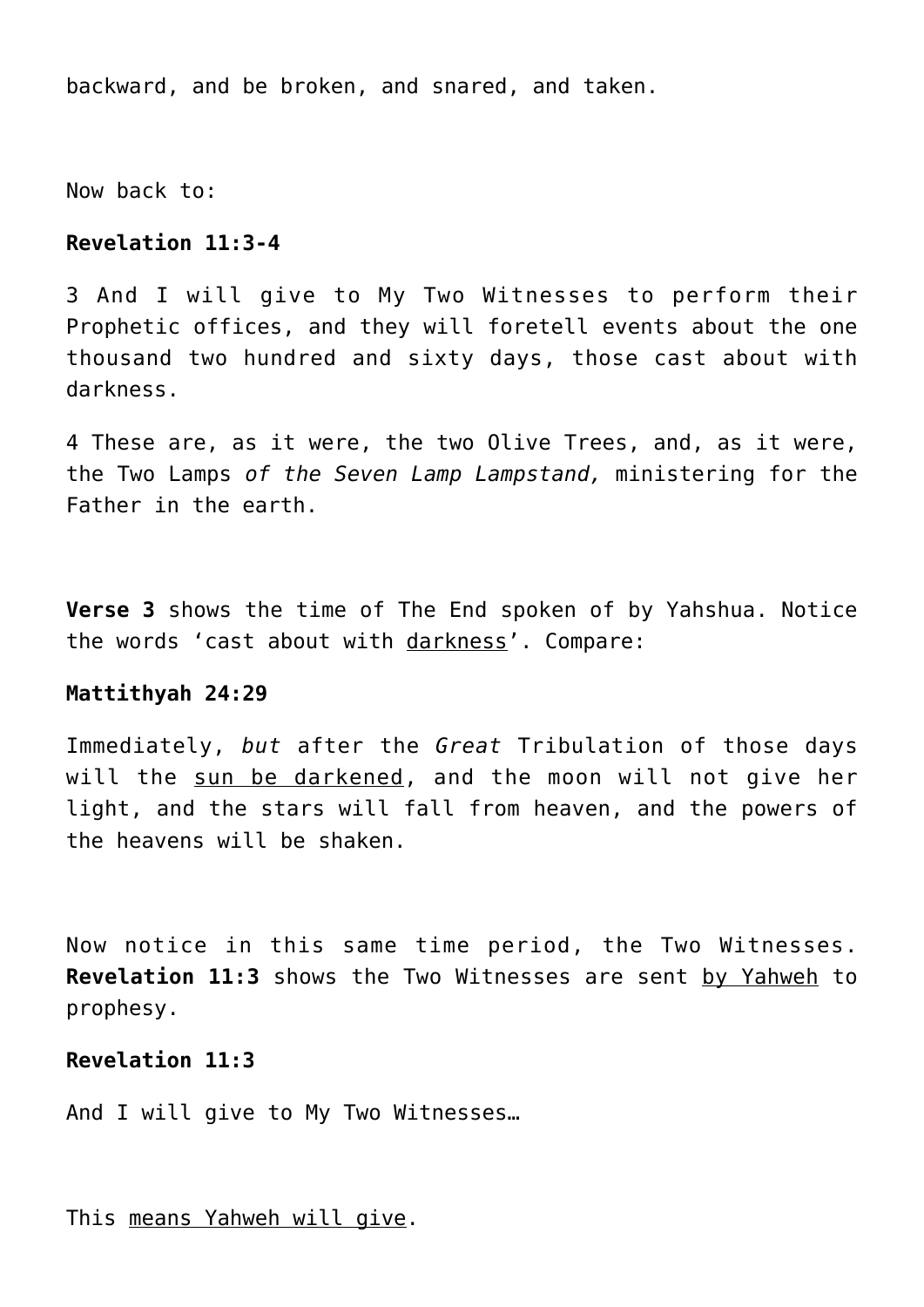# **Revelation 1:1**

The Revelation of Yahshua Messiah, which Yahweh gave to Him, to show His Servants things which must shortly come to pass; and He sent and signified *it* through His Malak to His Servant Yahchanan:

Yahweh gave this Message to Yahshua, Who gives it to His Messenger (Malak), whom Yahchanan sees teaching about the Last Days cast about with darkness.

## **Revelation 11:3**

…they will foretell events…

To foretell events, one must be taught by Yahweh to do so and given understanding by Yahweh. That's a Scriptural fact, which takes us to Isayah.

## **Isayah 28:9-13**

9 To whom will He teach knowledge? To whom will He make to understand doctrine? *Those who are* weaned from the milk, *and* drawn from the breasts!

10 For precept *must be* upon precept; precept upon precept; line upon line; line upon line; here a little *and* there a little;

11 For with stammering lips and another tongue He will speak to this people,

12 To whom He said: This is the rest *with which* you may cause the weary to rest, and this is the refreshing; Yet they would not hear.

13 But the Word of Yahweh was to them precept upon precept;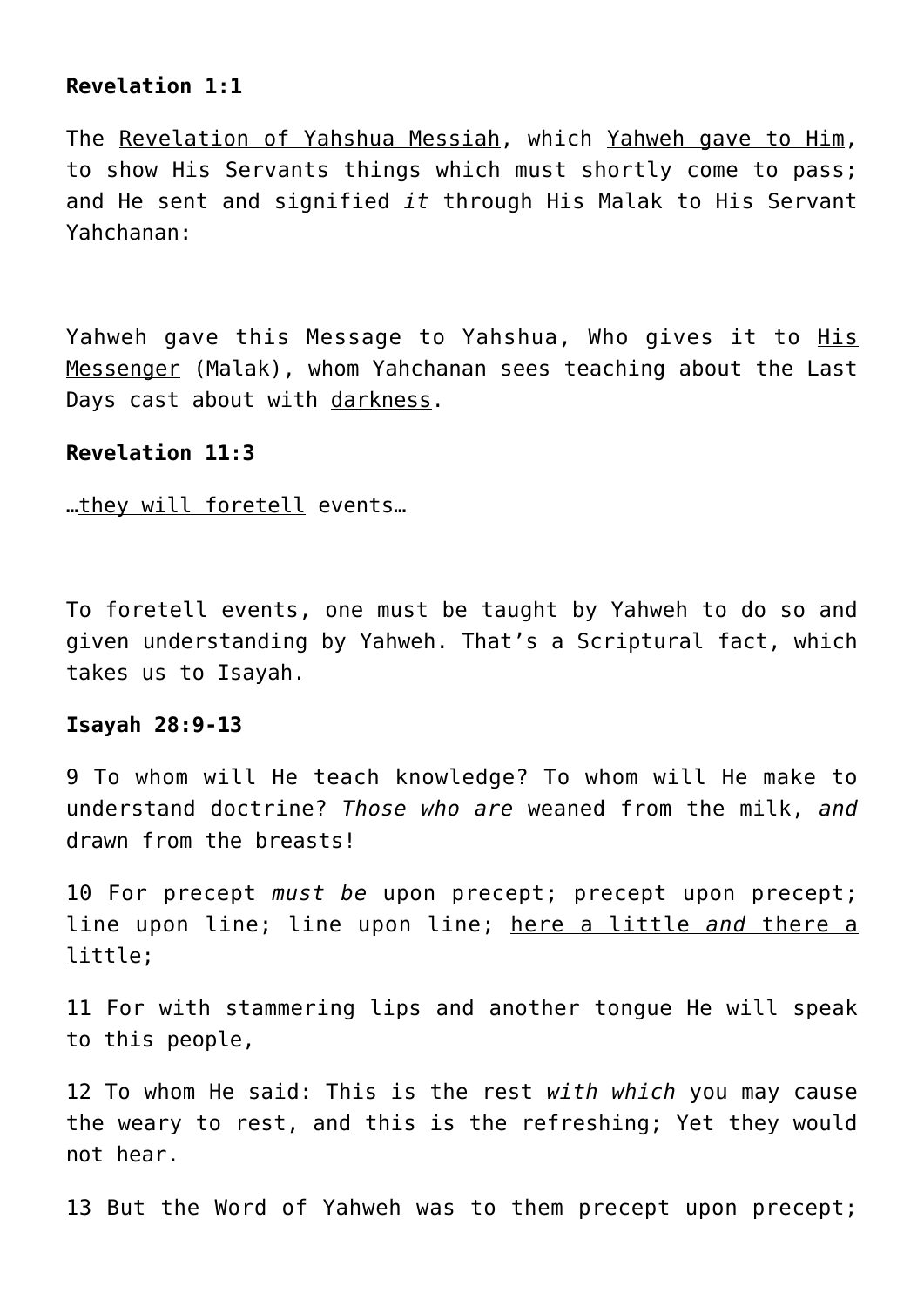precept upon precept; line upon line; line upon line; here a little, *and* there a little; so they might go, and fall backward, and be broken, and snared, and taken.

Another Scriptural fact is that you are a fool if you don't believe.

## **Luke 24:25**

Then He said to them: 0 fools, and slow of heart to believe all that the Prophets have spoken!

## **Daniyl 12:10**

… none of the wicked will understand…

This means you must get this understanding from Yahweh through the One Sent by Yahweh.

# **Revelation 11:3**

And I will give to My Two Witnesses…

#### **The One Sent**

Yahshua Messiah said that in this generation there would be many false preachers/priests, and religious imposters. They'd be worse than ever before in the history of mankind in bringing forth iniquity.

# **Mattithyah 24:11-12**

11 And many false prophets will rise, and will deceive the many.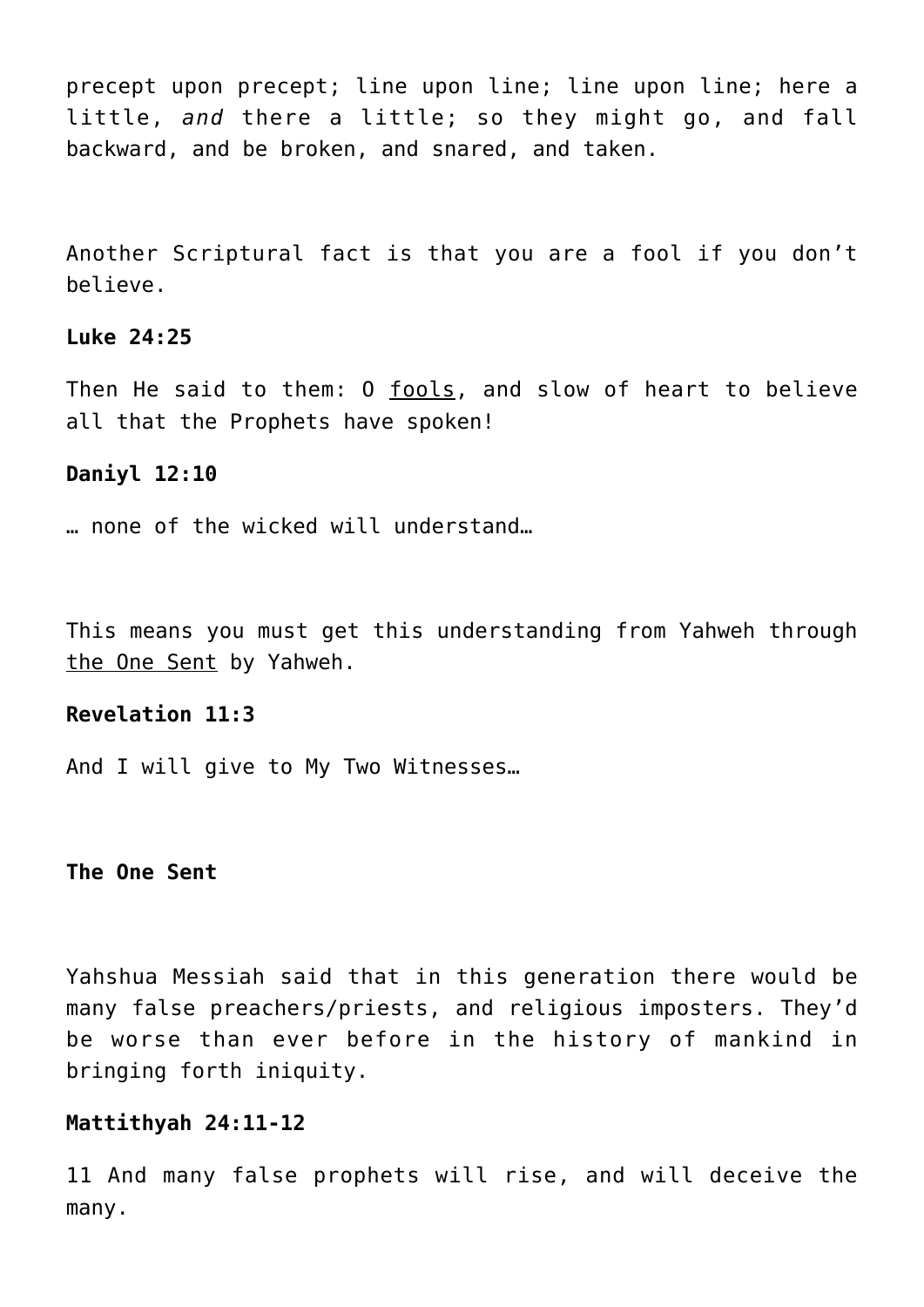12 And because iniquity will abound, the love of the many will grow cold.

The definition of **iniquity** from *Strong's Concordance*, in both the Hebrew and Greek dictionaries, means *practicing breaking Yahweh's Laws*.

Yahshua Messiah gives easy to understand statements to guide you away from the false teachers who teach that Yahweh's Laws have been done away with. That's called iniquity. Remember **Mattithyah 24:11-12**. Notice:

#### **Mattithyah 7:13-23**

13 Enter in through the narrow gate; for wide *is* the gate and broad *is* the way that leads to destruction, and many are those who go that way.

14 Because straight *is* the gate, and narrow *is* the way which leads to life, and few there are who find it.

15 Beware of false prophets who come to you in sheep's clothing, but inwardly they are ravening wolves.

16 You will know them by their fruits. Do men gather grapes from thorns, or figs from thistles?

17 Likewise, every Righteous tree brings forth Righteous fruit; but a tree of evil brings forth fruit of iniquity.

18 A Righteous tree cannot bring forth fruit of iniquity, nor *can* a tree of evil bring forth fruits of Righteousness.

19 Every tree which does not bring forth Righteous fruit is cut down, and cast into the fire.

20 Therefore, by their fruits you will know them.

21 Not everyone who says to Me; Teacher! Teacher! will enter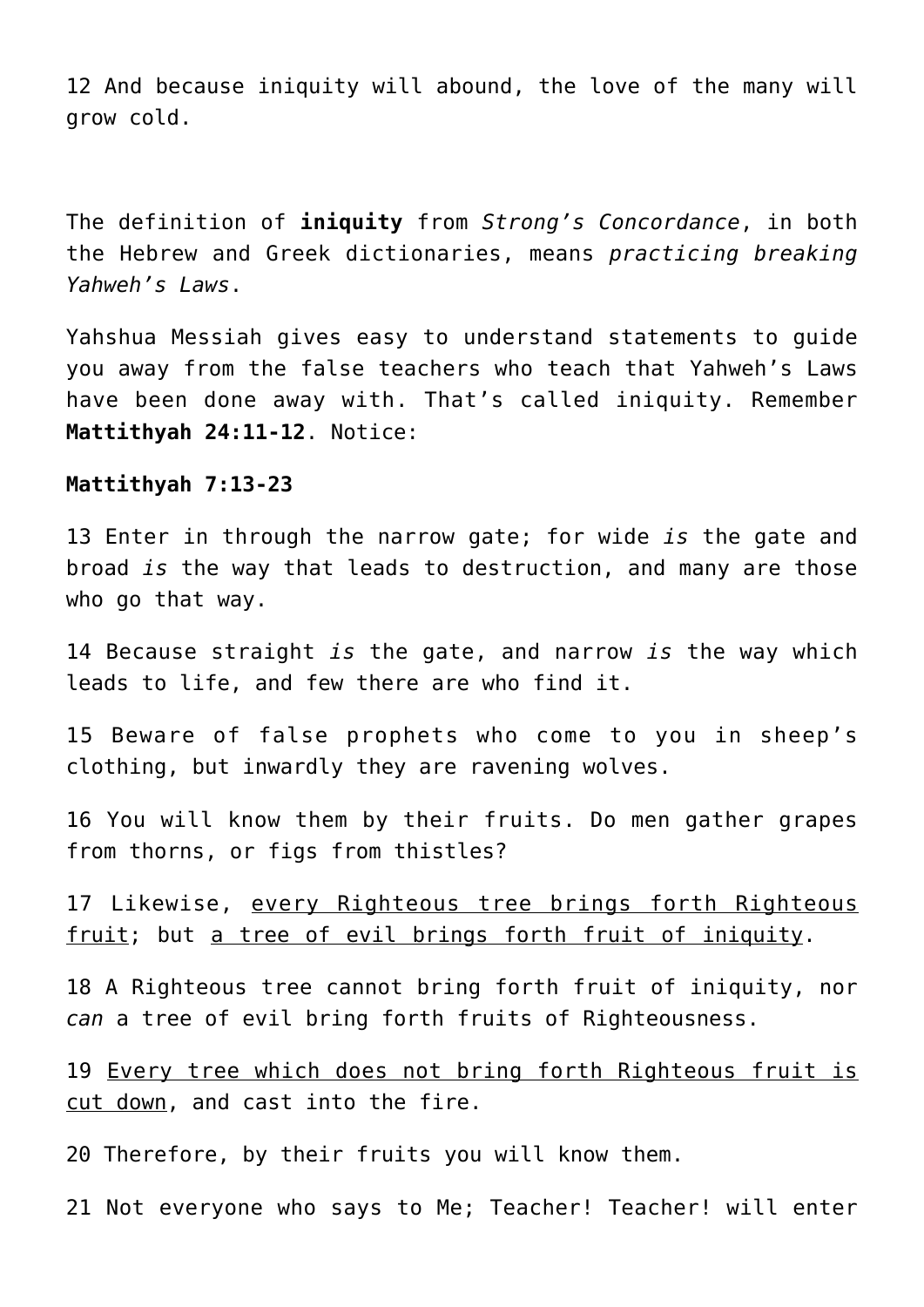into the Kingdom of Yahweh, but *only* he who does the Will of My Father Who is in heaven.

22 Many will say to Me in that day; Teacher! Teacher! Have we not prophesied in Your Name, and cast out demons in Your Name, and in Your Name performed many wonderful works?

23 But then I will declare to them; I never knew you. Get away from Me, you who practice iniquity.

This Judgment will not change, unless they repent and convert as shown in **Acts 3:19**.

## **Mattithyah 13:41-43**

41 The Son of Man will send out His Malakim, and they will gather out of His Kingdom all who cause others to fall away, and those who break the Laws of Yahweh,

42 And will cast them into a furnace of fire. There will be wailing and gnashing of teeth.

43 Then the Righteous will shine forth like the sun in the Kingdom of their Father. He who has ears to hear, let him hear!

## **Revelation 22:12-14**

12 And behold, I come quickly, and My Reward *is* with Me, to give every man according as his work will be.

13 I am the First and the Last, the Beginning and the End.

14 Blessed *are* those who keep His Laws, that they may have right to the Tree of Life, and may enter in through the gates into the City.

## **Revelation 20:11-15**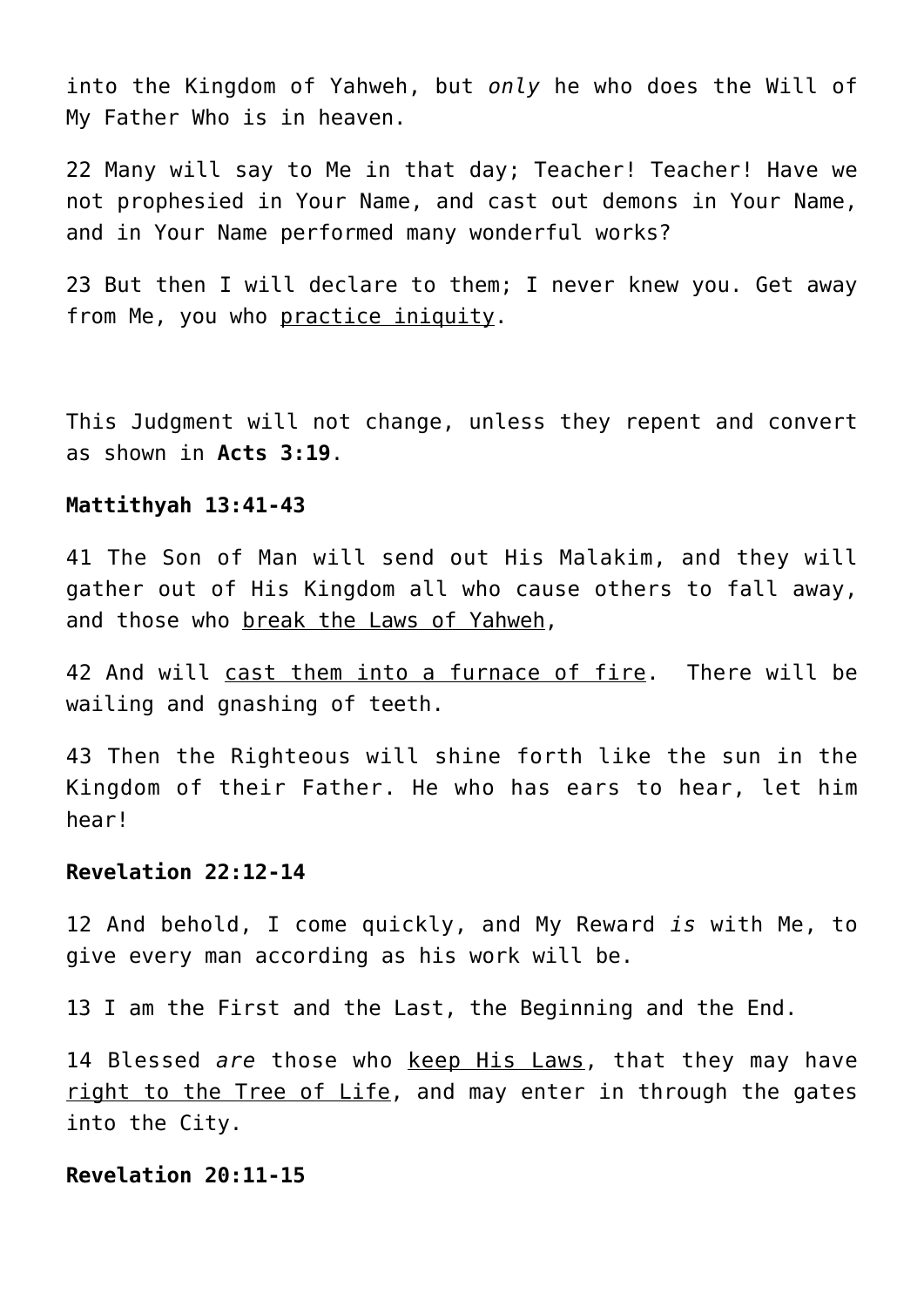11 And I saw a Great White Throne, and Him Who sat on it, from Whose Face the powers of the earth and the powers of the heavens, *including* the Gods (elohim), were driven away; for the verdict was reached that there is no place for them.

12 And I saw the dead, small and great, standing before Yahweh. And the books were opened; and another book was opened, which is *The Book* of Life. And the dead were judged out of those things which were written in the books, according to their works.

13 And the sea gave up the dead which were in it; and death and sheol; *the grave,* delivered up the dead which were in them. And they were judged, every man, according to his works.

14 And death and sheol were cast into the lake of fire. This is the second death.

15 And whoever was not found written in The Book of Life was cast into the lake of fire.

# **Mattithyah 7:23**

But then I will declare to them; I never knew you. Get away from Me, you who practice iniquity.

In *Strong's Concordance* we find the following information in Hebrew and Greek for the word **iniquity**.

 $\pmb{\times}$ 

 $\pmb{\times}$ 

The only way for anyone to have their sins purged or forgiven is to repent and be converted as shown in: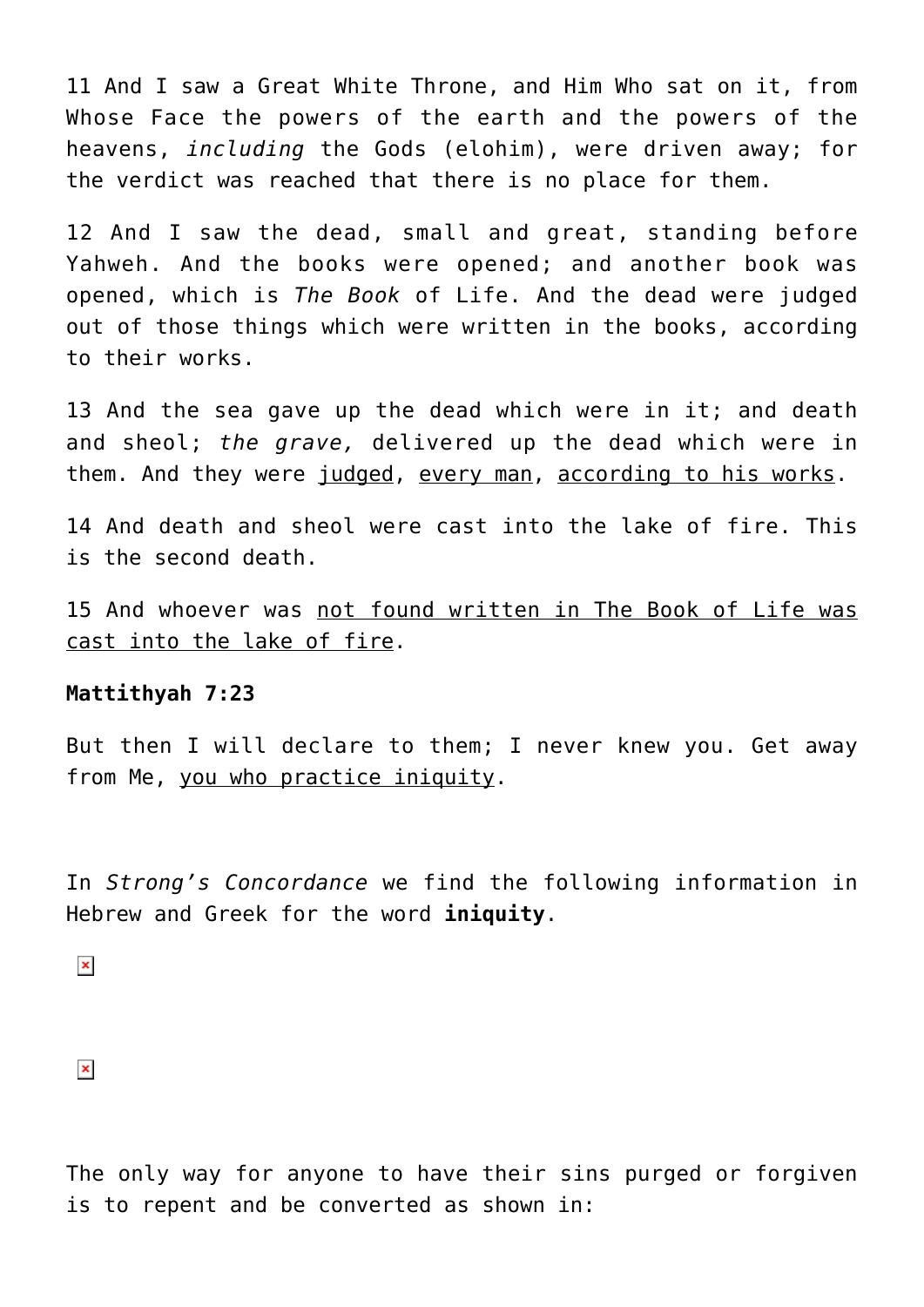## **Acts 3:19**

Repent therefore, and be converted, that your sins may be blotted out; that times of refreshing may come from the Presence of Yahweh.

Yahshua warned you of many false teachers; that is, preachers/priests, who would tell you otherwise in order to deceive, as the whole world is deceived today.

# **Revelation 12:9**

And the great dragon was cast out, that old serpent, called the devil, and Satan, who deceives the whole world. She was cast out into the earth, and her angels were cast out with her.

#### **Mattithyah 24:11-12, 24-25**

11 And many false prophets will rise, and will deceive the many.

12 And because iniquity will abound, the love of the many will grow cold.

24 For there will arise false messiahs and false prophets *who* will show great signs and wonders; insomuch that, if *it were* possible, they would deceive the very Elect.

25 Behold, I have warned you beforehand!

Yahshua's Disciples warned us also.

# **I Yahchanan 3:4, 7-8, 10**

4 Whoever commits sin, transgresses also the Laws; for sin is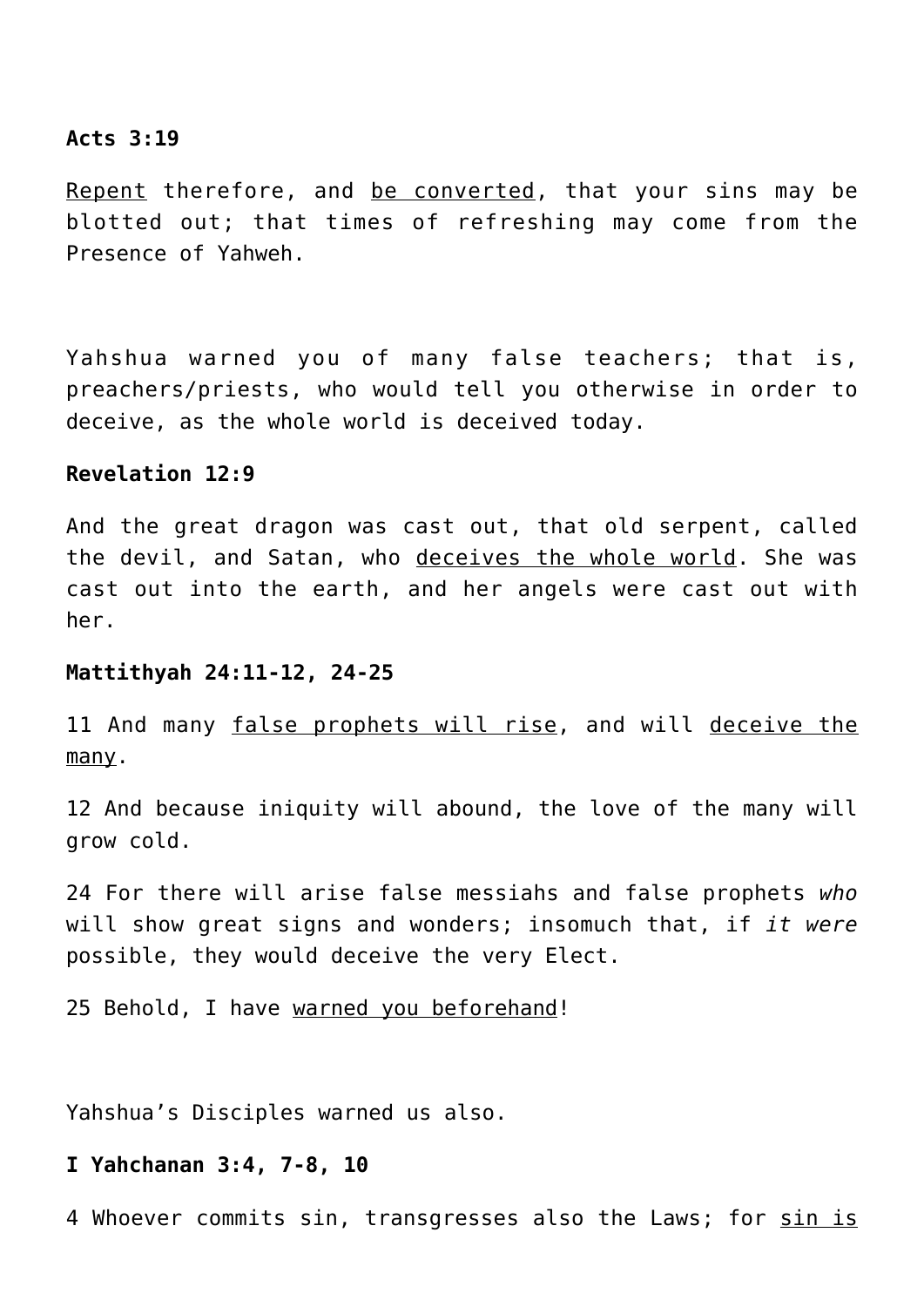the transgression of the Laws.

7 Little children, let no man deceive you; he who practices Righteousness is Righteous, just as He is Righteous.

8 He who commits sin is of the devil, for the devil has sinned from the beginning. For this purpose the Son of Yahweh was manifested; that He might destroy the works of the devil.

10 In this the Children of Yahweh and the children of the devil are manifest. Whoever does not practice Righteousness is not of Yahweh, and he does not love his neighbor!

Notice the word **Righteousness**. Now read Yahshua's Words in:

# **Mattithyah 6:33**

But seek you first the Kingdom of Yahweh and His Righteousness, and all these things will be added to you.

Notice, it's Yahweh's Righteousness, which is Yahweh's 613 Perfect Laws.

# **Mattithyah 5:48**

Therefore, become perfect, just as your Father Who is in heaven is Perfect.

# **Mattithyah 19:17-19**

17 But He said to him: Why do you question Me about Righteousness? There is only One Who is the Standard of Perfection, and He is Yahweh; so if you would enter into life, keep the Laws of Yahweh.

18 He then asked *Yahshua;* Which *ones?* Yahshua said: You shall not murder. You shall not commit adultery. You shall not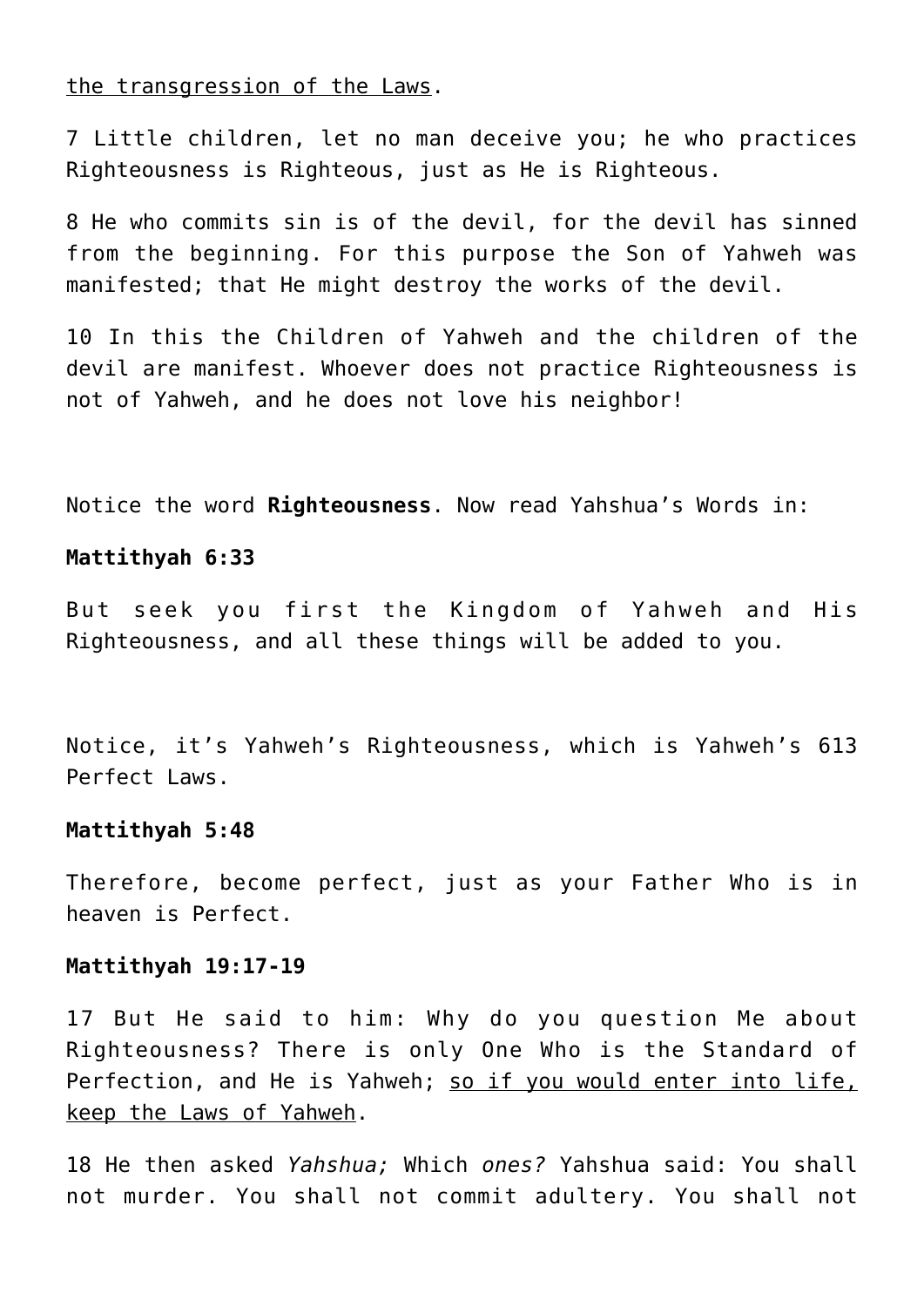steal. You shall not bear false testimony.

19 Honor your father and mother, and; You shall love your neighbor as yourself.

#### **Yaaqob 2:10-12**

10 For whoever keeps the whole Law, and yet offends in one *point,* he is guilty of all.

11 For He Who said: Do not commit adultery, also said: Do not murder. Now if you do not commit adultery, yet you do murder, you have become a transgressor of the Laws.

12 So speak, and so do, as those who are being judged by the Laws of liberty—

## **Psalm 19:7**

The Laws of Yahweh are Perfect, converting the whole person. The Testimony of Yahweh is sure, making the simple ones wise.

#### **Mattithyah 7:17**

Likewise, every Righteous tree brings forth Righteous fruit; but a tree of evil brings forth fruit of iniquity.

Tree of Evil? In the very beginning Yahweh warned mankind of the evil of God worship.

# **Genesis 2:9**

And out of the ground Yahweh made every tree grow that is pleasant to the sight, and desirable for food. The Tree of Life *was* in the midst of the garden, and the tree of the knowledge of Righteousness and evil *was in the midst also.*

#### **Genesis 3:5**

For He knows that in the day you eat of it, your eyes will be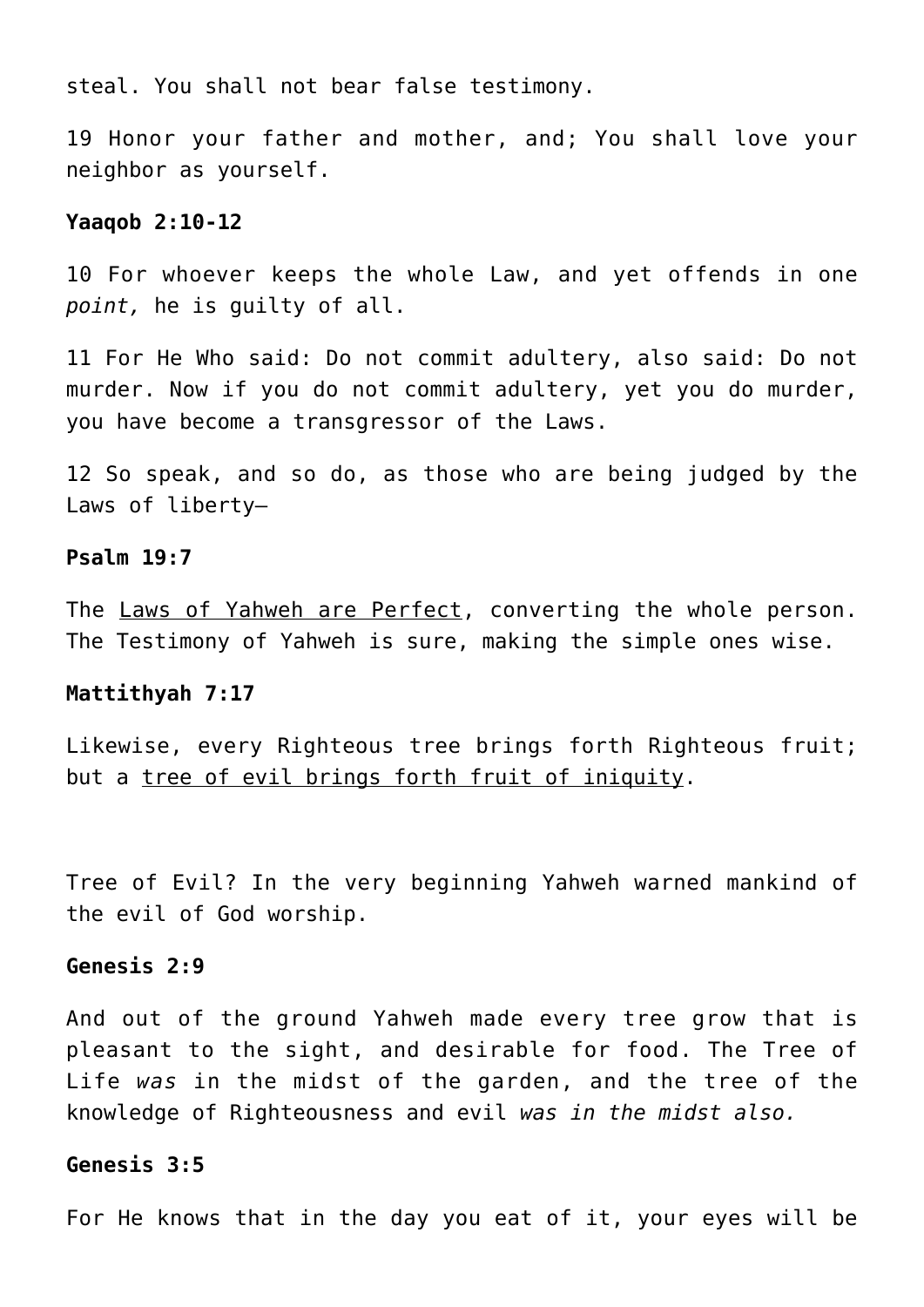opened, and you will be as Gods (elohim), knowing Righteousness and evil.

# **They Hated Yahshua Messiah for Bringing This Message and Today, They Hate the Two Witnesses for the Same**

Those who practice evil; that is, sin taught and influenced by Satan and the Gods you just read about are the ones who hate the teaching of Righteousness.

## **The Two Trees**

# **Genesis 2:9**

And out of the ground Yahweh made every tree grow that is pleasant to the sight, and desirable for food. The Tree of Life *was* in the midst of the garden, and the tree of the knowledge of Righteousness and evil *was in the midst also.*

## **Genesis 3:5**

For He knows that in the day you eat of it, your eyes will be opened, and you will be as Gods (elohim), knowing Righteousness and evil.

# **Evil Like the Gods**

All the world worships Gods today. The Two Witnesses worship Yahweh by teaching His Laws, and the world hates them, as it hated Yahshua Messiah.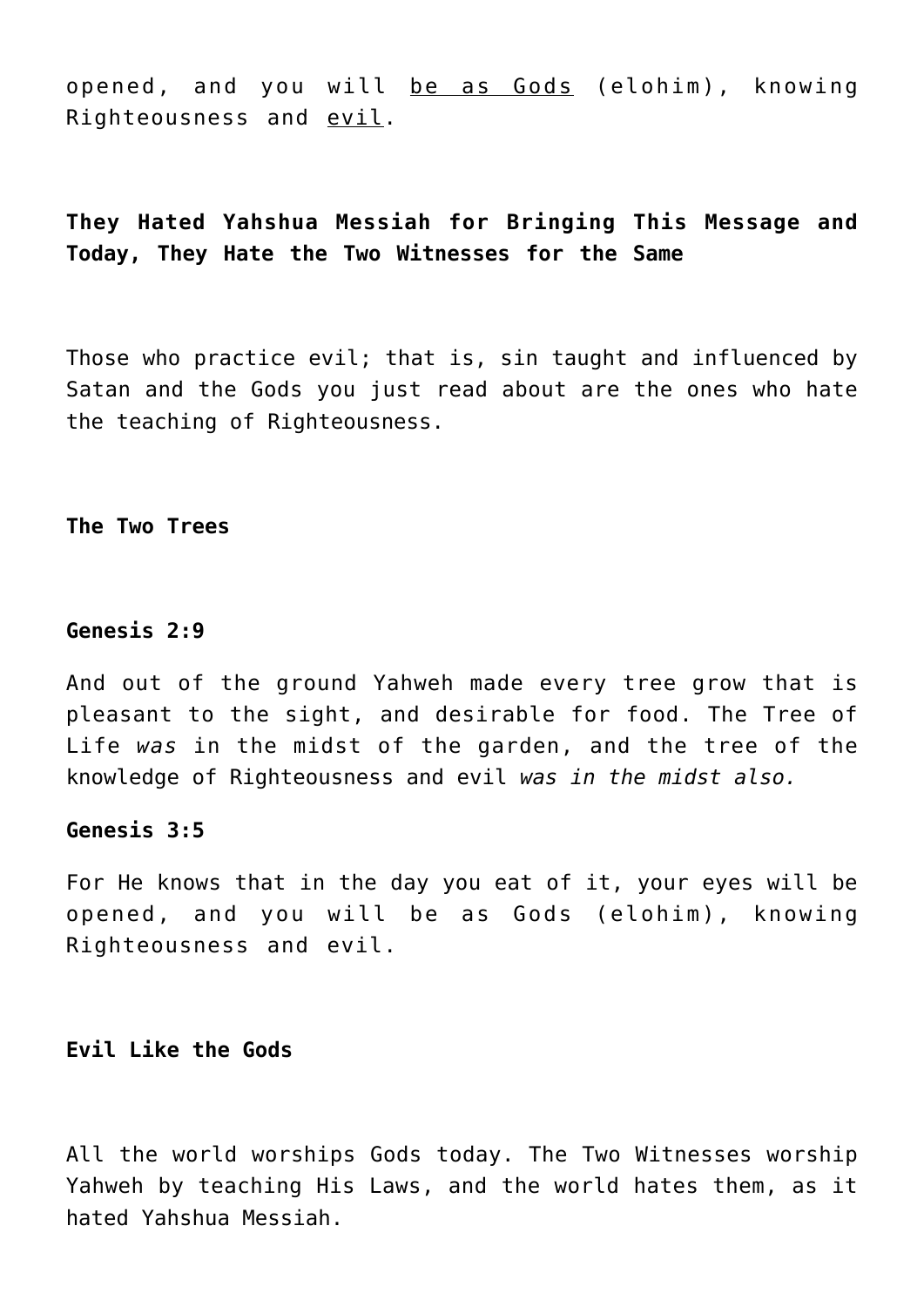## **Yahchanan 3:20**

For every one who practices evil hates the Light, *and* neither comes to the Light for fear his deeds would be exposed.

Those who practice sin hate Yahweh's Laws and the one prophesied to teach them.

#### **Yahchanan 3:20**, Light? Notice:

## **Psalm 119:105, 130**

105 Your Law is a lamp to our feet, and a Light to our path.

130 The unfolding of Your Laws gives light; they give understanding to the simple.

#### **Mattithyah 5:14**

You are the light of the world. A city which is set on a hill, cannot be hidden.

Yahshua's Disciples taught and practiced Yahweh's Laws. They called on all people everywhere to repent and be converted so their sins could be blotted out. Practicing Yahweh's Righteousness is taught by the Two Witnesses.

#### **Mattithyah 6:33**

But seek you first the Kingdom of Yahweh and His Righteousness, and all these things will be added to you.

## **Acts 3:19**

Repent therefore, and be converted, that your sins may be blotted out; that times of refreshing may come from the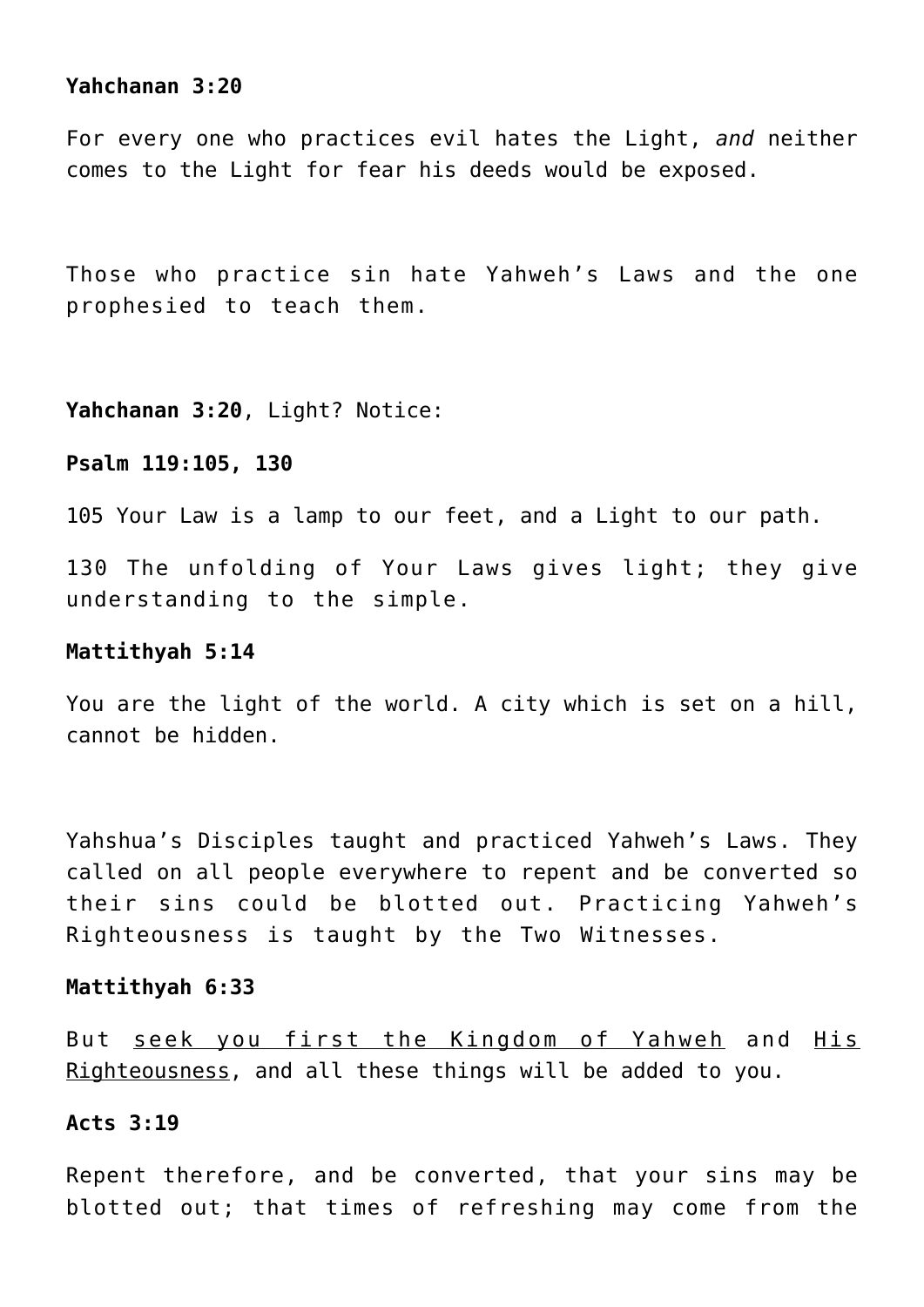Presence of Yahweh.

# **I Yahchanan 3:4, 7-8**

4 Whoever commits sin, transgresses also the Laws; for sin is the transgression of the Laws.

7 Little children, let no man deceive you; he who practices Righteousness is Righteous, just as He is Righteous.

8 He who commits sin is of the devil, for the devil has sinned from the beginning. For this purpose the Son of Yahweh was manifested; that He might destroy the works of the devil.

# **Revelation 22:14**

Blessed *are* those who keep His Laws, that they may have right to the Tree of Life, and may enter in through the gates into the City.

Notice again:

# **Yahchanan 3:20**

For every one who practices evil hates the Light, *and* neither comes to the Light for fear his deeds would be exposed.

Those who practice sin hate Yahweh's Laws and the one prophesied to teach them. The hatred that develops in those who hate Righteousness should not be taken lightly in this generation. Wars are being fought now that the armed forces intelligence knows are religious wars. Prophecy shows that Satan, who deceives the whole world, makes war against Yahweh's Saints and all forms of Holiness. Yahweh's Saints are not shown to be popes or pharaohs. In fact, True Saints are just the opposite. True Saints keep Yahweh's Commandments.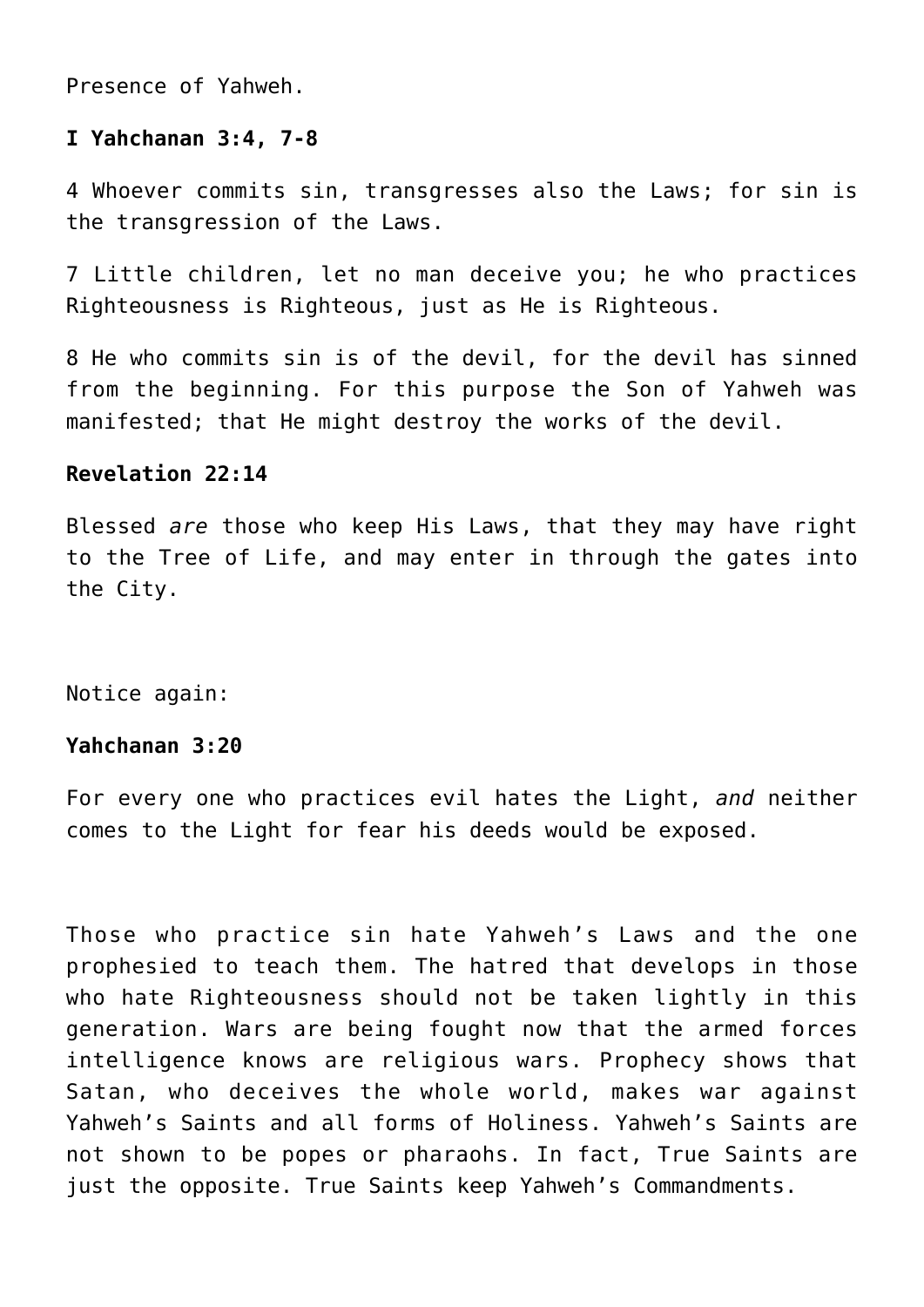# **Revelation 14:12**

In this manner are the Saints purified—by keeping the Laws of Yahweh, in *conformity with* the Faith, as Yahshua *Messiah.*

# **Revelation 12:17**

And the dragon was enraged with the woman, and went to make war with those who forsook her seed; *her seed being those* who keep the Laws of Yahweh, and have the Testimony of Yahshua Messiah.

The popes of the roman catholic church were called Pharisees, Sadducees, Essenes, and Herodians in Yahshua's time on earth. They were the four religions shown in **Daniyl 7**, whose army stood on their part and destroyed the temple that was once called The House of Yahweh.

## **Daniyl 11:31**

And the army will stand on his part, and they will pollute the sanctuary of strength, and will take away the daily*,* and they will place the Lord of heaven.

After the Pharisees, Sadducees, Essenes, and Herodians made their move to Rome, they sent their roman general, Titus, to destroy the temple and move its artifacts to Rome. Note the following history.

# **What is the Arch of Titus?**

The Victory Arch of Titus commemorates Titus' victorious conquest of Judaea, leading the sacking of Jerusalem and ending the Jewish wars. The arch was constructed after Titus's death in 81 c.e. after his becoming a god.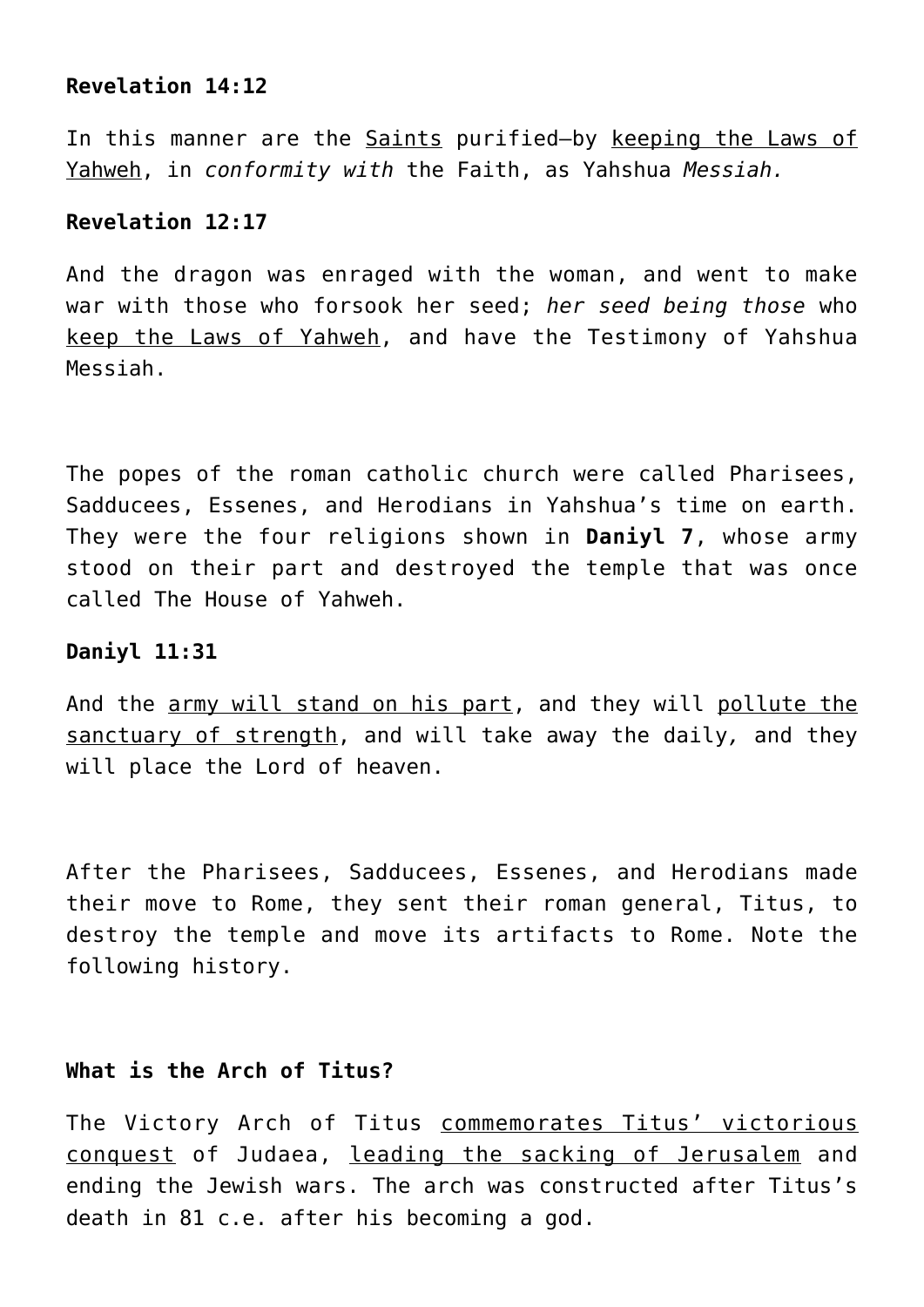# **Where is the Arch of Titus?**

The Arch of Titus is located on the highest point of the Via Sacra, a road leading to the Roman Forum. This is a single arch, 15.4m high, 13.5m wide, and 4.75m deep. The marble reliefs stand nearly 2.5m in height. On the Arch of Titus is a relief depicting the Romans' triumphal procession, returning with spoils from the Jewish Temple in Jerusalem. Especially prominent is the sacred Menorah, but we can also see the Table of the Shewbread, and the silver trumpets which called Jews to Rosh Hashanah.

about.com

In the days of the Great Prophet Yeremyah, the priests/prophets, called later pharisees, sadducees, essenes, and herodians, were trying to rid the world of the Righteousness of Yahweh. They actually caused the people to forget the Name, Yahweh, and to worship lords/the lord and Gods/the God, which is the reason the temple was no longer called The House of Yahweh.

# **Yeremyah 23:26-27**

26 How long will *this* be in the heart of the prophets who prophesy lies? Yes, *they are* prophets of the deceit of their own minds;

27 Who devise; *plan and scheme,* to cause My People to forget My Name through their dreams, which they tell every man to his neighbor, just as their fathers have forgotten My Name for baal; *lord.*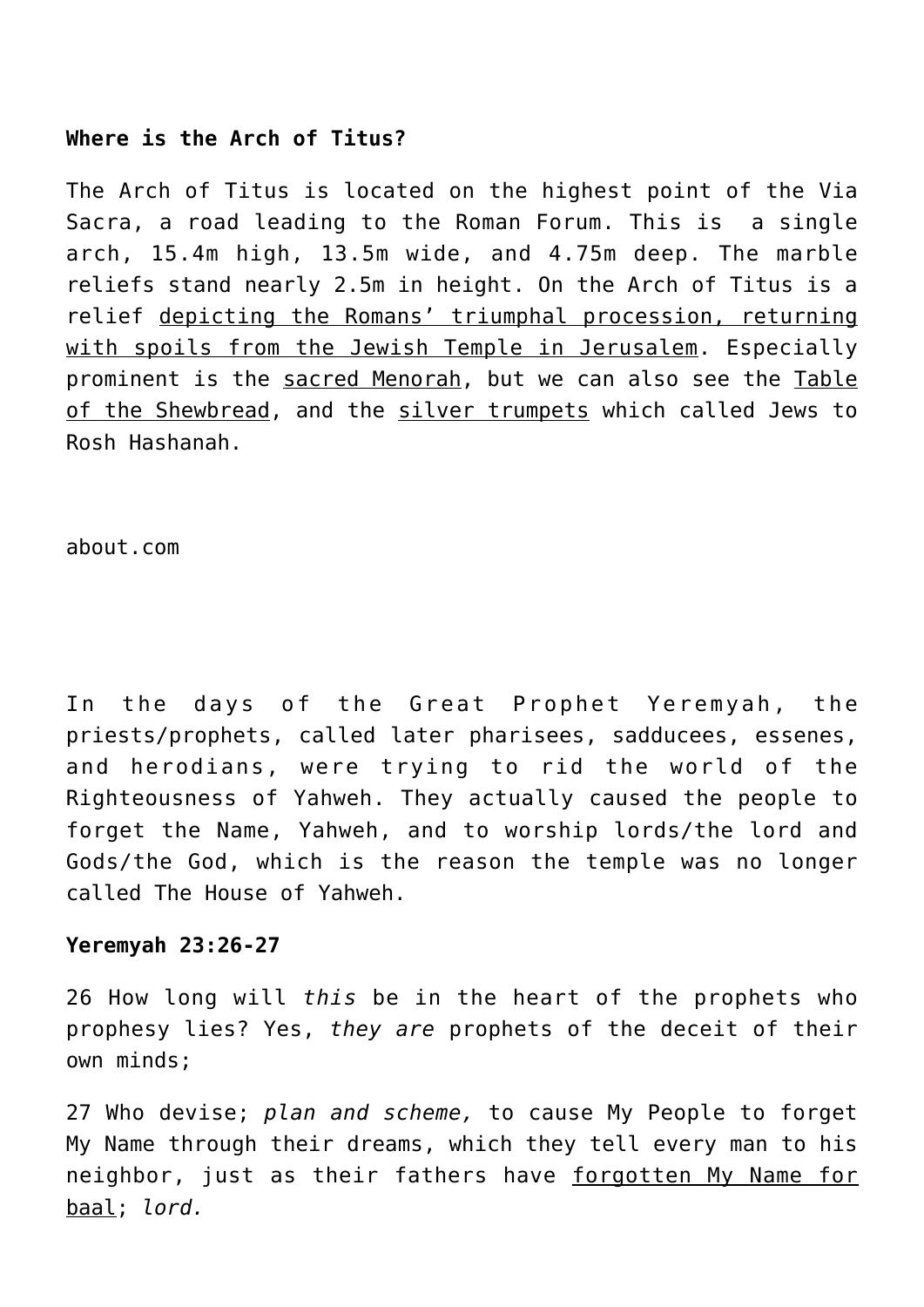They took over all services of the temple by force and violence.

#### **Mattithyah 11:12**

And from the days of the Prophets until now, the Work of Yahweh at The House of Yahweh has suffered from violence, for violent men take them by force.

These are the descendants of those who rose up against Samuyl in rejection of Yahweh.

# **I Samuyl 8:4-9**

4 Then all the elders of Israyl gathered together and approached Samuyl when he was at Ramah,

5 Saying to him; You are old, and your sons do not walk in your ways. Appoint us a king to judge us; just like all the *other* nations.

6 But these things displeased Samuyl, *especially* when they said; Give us a king to judge us. Then Samuyl prayed to Yahweh.

7 Yahweh answered Samuyl, and said: Listen to all the words the people speak to you, for they have not rejected you; they have rejected Me, that I should not reign over them.

8 Just as they have done to Me from the day I brought them out of Egypt, to this very day, they are now doing to you-they are forsaking Me in order to serve God(s); e*lohim!*

9 So, listen to them. However, solemnly forewarn them and let them know how the king who will reign over them will behave toward them.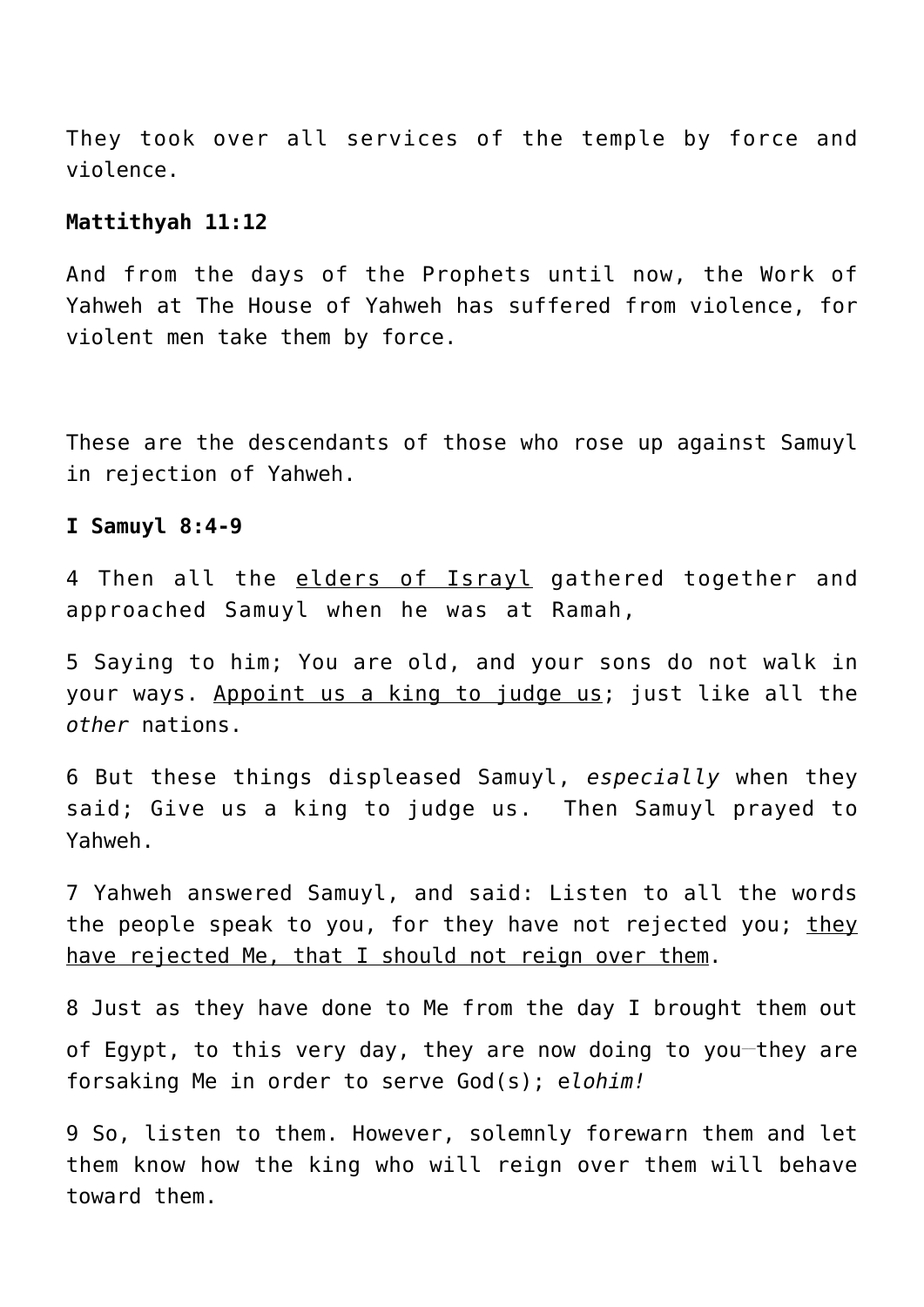Notice in **verse 7**, they rejected Yahweh, that He should not reign over them. Yahweh reigns over His People by giving them His Laws of Righteousness. Yahshua Messiah said in:

#### **Mattithyah 6:33**

But seek you first the Kingdom of Yahweh and His Righteousness, and all these things will be added to you.

So the Pharisees, Sadducees, Essenes, and Herodians and all nations today have actually rejected every part of Yahweh's Kingdom and His Righteousness. They had been doing this ever since the days of Mosheh, who brought them out of Egypt. Notice, their children were still in charge in the days of the Disciples.

#### **Acts 7:35-39, 42-43**

35 This Mosheh whom they rejected, saying: Who made you a ruler and a judge? is the one Yahweh sent *to be* a ruler and a deliverer, by the hand of the malak who appeared to him in the bush.

36 He brought them out, after he had showed wonders and signs in the land of Egypt, and in the Red Sea, and in the wilderness forty years.

37 This is that Mosheh, who said to the children of Israyl: Yahweh your Father will raise up for you a Prophet like me, from your brothers. Him you will hear.

38 This is he, who was among the called out ones in the wilderness with the malak who spoke to him on Mount Sinai; and *with* our fathers, who received the doctrine of life to give to us,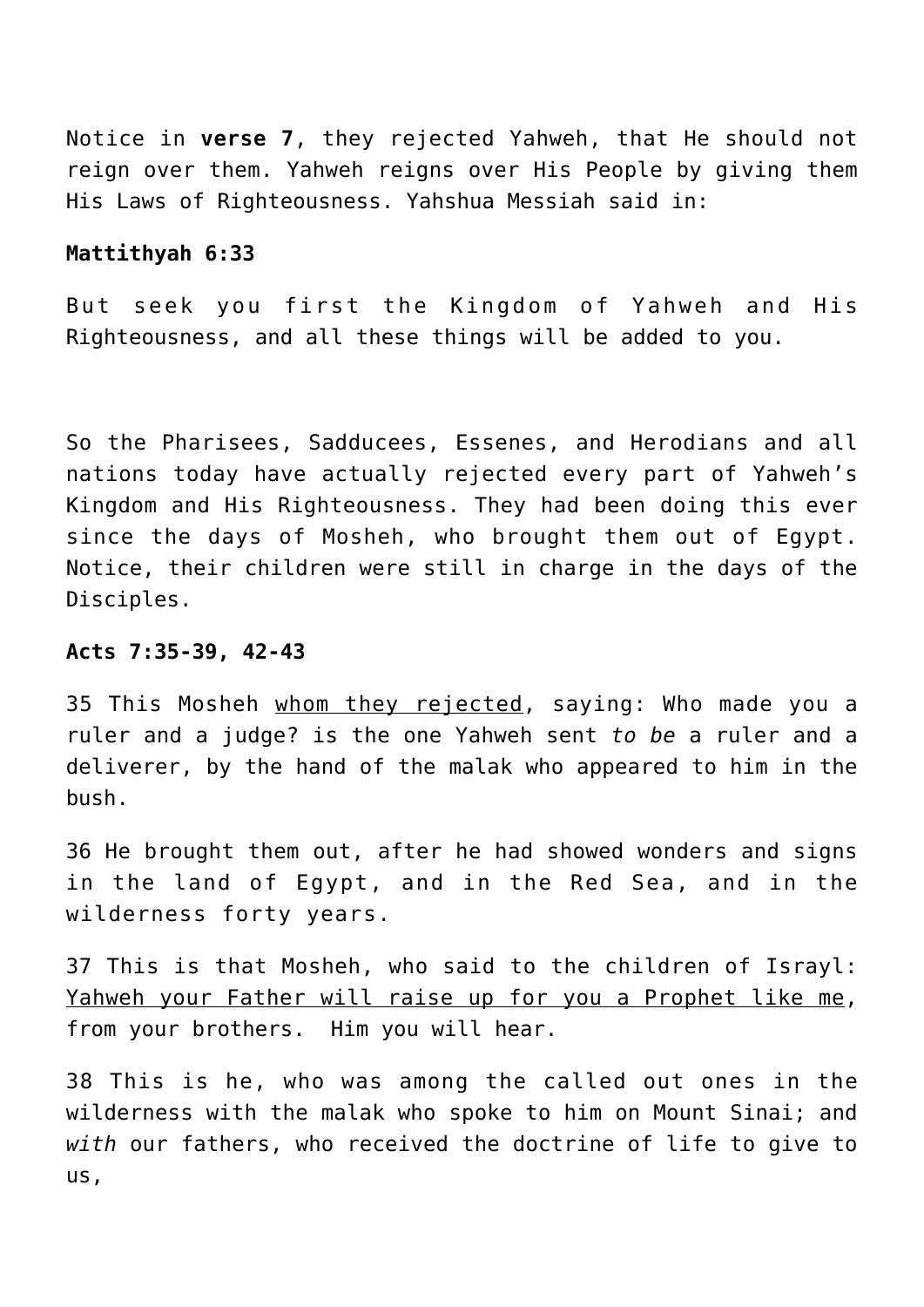39 Whom our fathers would not obey, but *they* rejected *him.* So in their hearts they turned back to Egypt,

42 Then Yahweh turned, and gave them up to worship the host of heaven, *just* as it is written in the book of the Prophets: Was it to Me you brought sacrifices and offerings in the wilderness forty years, O house of Israyl?

43 No! *But* you have lifted up the *idolatrous* temple of Molech; *your god (el),* and Chiun your star-god (el); *Saturn,* the star of your God (el) which you made for yourselves. And I will carry you away beyond Babylon.

Beyond Babylon are the seven hills of Rome which is where the Pharisees, Sadducees, Essenes, and Herodians moved to. The events in Acts 7 took place around 33 CE. The Prophecy Stephen gave took about 37 years to complete. Around 70 CE, the temple in Yerusalem was completely destroyed and all the artifacts were moved to Rome.

 $\pmb{\times}$ 

Around 60 CE, after Shaul's conversion, he wrote the **Book of Romans**, showing why Yahweh took the Pharisees, Sadducees, Essenes, and Herodians out of Israyl, far away, to Rome. He still had House of Yahweh children in the land of Israyl, which was vital to the Last Days' planned Seventh Work of Yahweh. Notice the Prophecy.

# **Mattithyah 21:23, 42-46**

23 And when He came into the sacred precincts, the chief priests and elders of the people came to Him as He was teaching, and said; By what authority are You doing these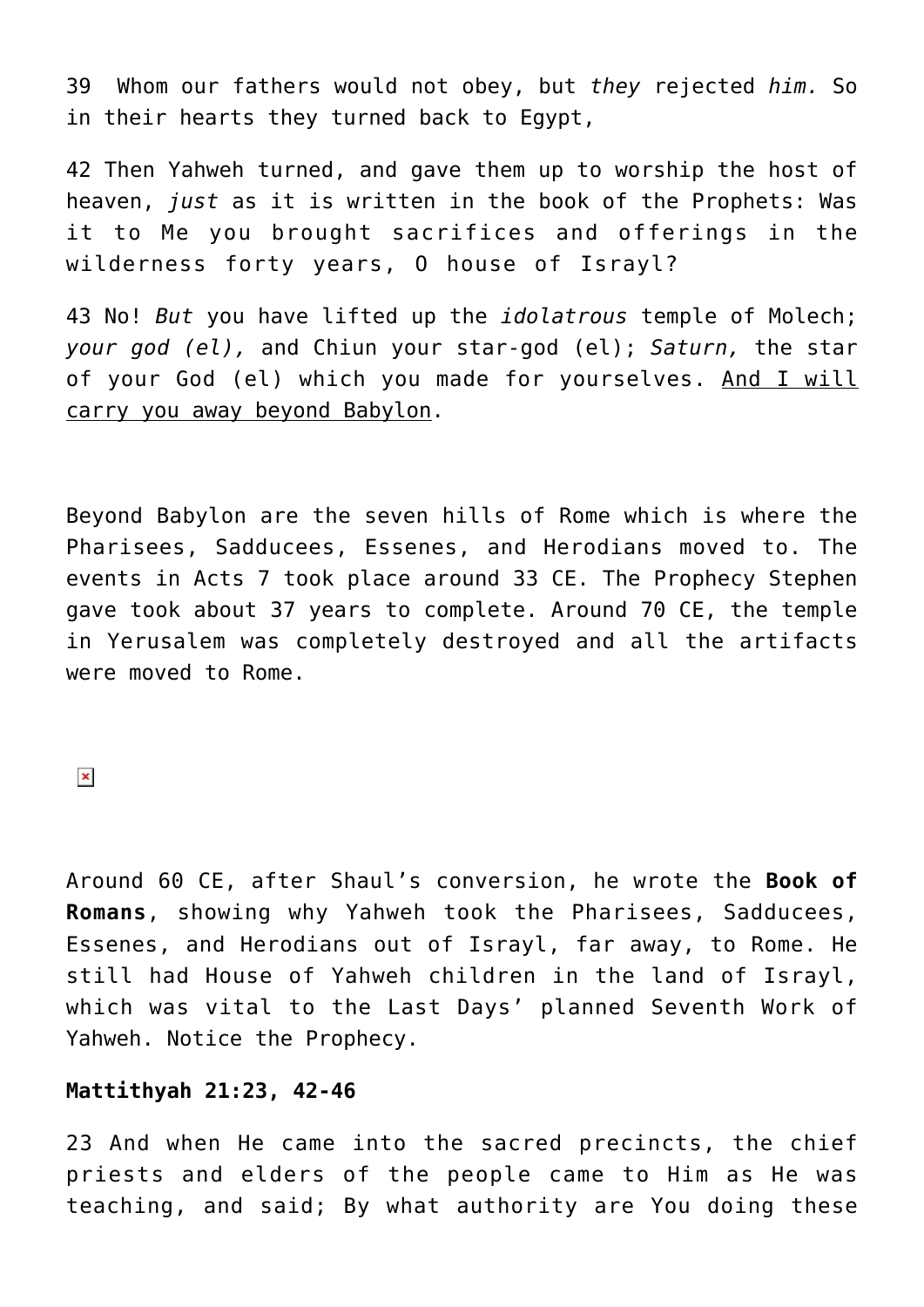things? and: Who gave You this authority?

42 Yahshua said to them: Have you never read in the Scriptures; The stone which the builders rejected, has become the Headstone of the corner? This is Yahweh's doing! It is marvelous in our eyes!?

43 Therefore I say to you: The Kingdom of Yahweh will be taken from you, and given to a people of the same habit, but from a foreign land; *and they* will bring forth the fruits of it.

44 And whoever falls on this stone will be broken; and on whomever it falls, it will grind him to powder.

45 Now when the chief priests and Pharisees had heard His parables, they perceived that He spoke about them;

46 But when they sought to lay hands on Him, they feared the multitudes, because they regarded Him as a prophet.

The Kingdom of Yahweh was taken from them and will be given soon to Yahshua Messiah. Notice why.

## **Romans 1:21-22**

21 Because that, when they knew Yahweh, they did not glorify *Him* as Father, nor were thankful, but became idolatrous; *godworshipers (worshipers of elohim),* in their reasoning, and their senseless minds were darkened.

22 Professing themselves to be wise, they became fools; *simpletons,*

Remember Yahshua's Words in:

# **Luke 24:25**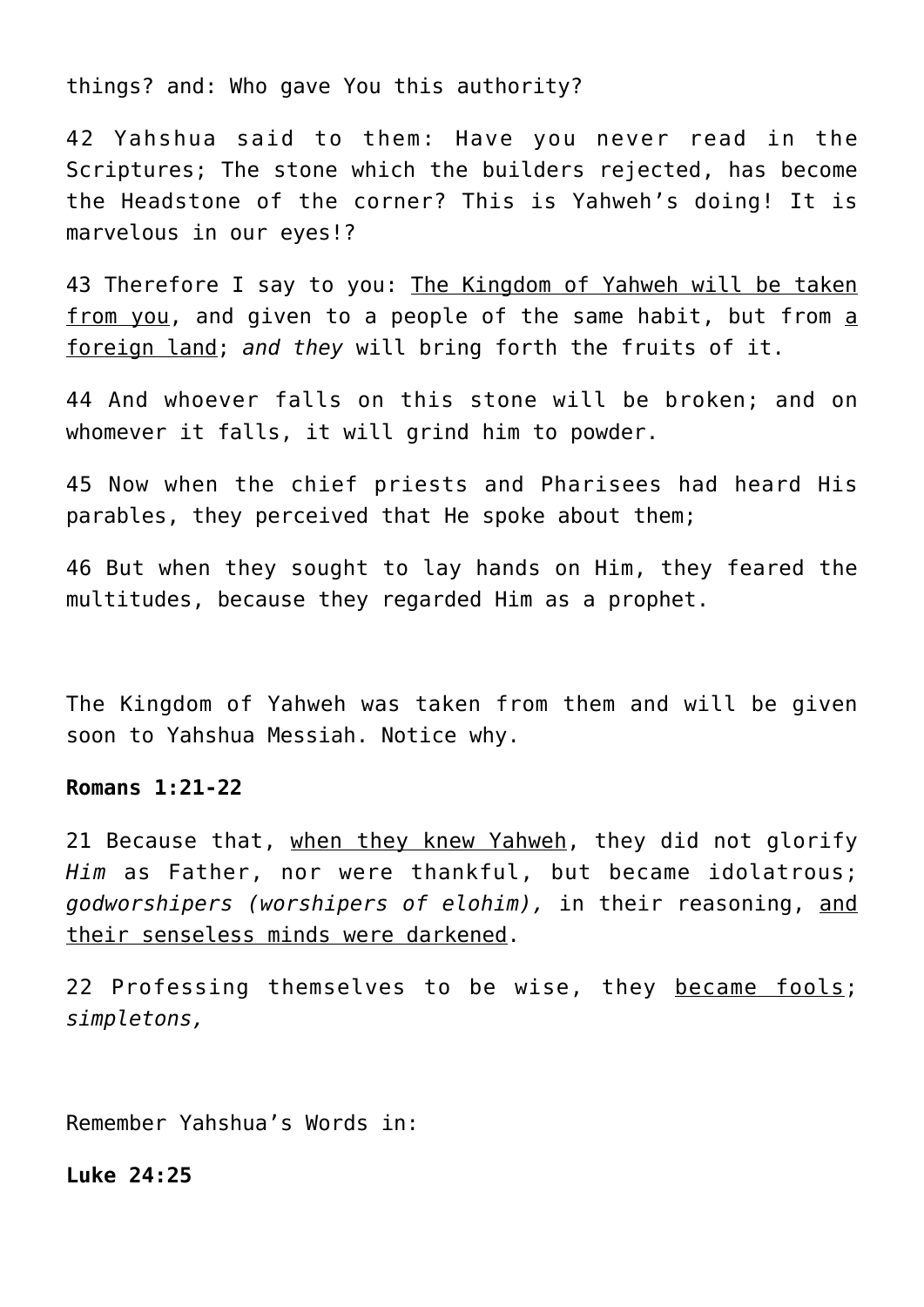Then He said to them: O fools, and slow of heart to believe all that the Prophets have spoken!

They still do not want Yahweh's Righteousness. Even today it's rejected by all God worshippers. Back to:

# **Romans 1:23-24**

23 And exchanged the glory of the uncorruptible Father for images, made to resemble corruptible man, and birds, fourfooted beasts, and creeping things.

24 Therefore, Yahweh also gave them up to uncleanness through the lusts of their own minds, to dishonor their own bodies between themselves:

This is still practiced today in the Vatican; children, especially young boys, are suffering rape. It's broadcast daily with nothing being done to stop their evil.

## **Romans 1:25-27**

25 Who exchanged the Truth of Yahweh for the lie; *lords (baalim), Gods, Goddesses (elohim) and demons,* and worshiped and served the creation, rather than the Creator, Who is blessed forever. *Praise Yahweh!* HalleluYahweh!

26 For this reason Yahweh gave them up to degrading passions: for even their women exchanged the original use into that which is against the original.

27 And the men did the same thing: leaving the original use of the woman, *they* burned in their lusts for one another; men committing shameful acts with men, and suffering in their own bodies the penalty for their error, which is *their* fitting retribution.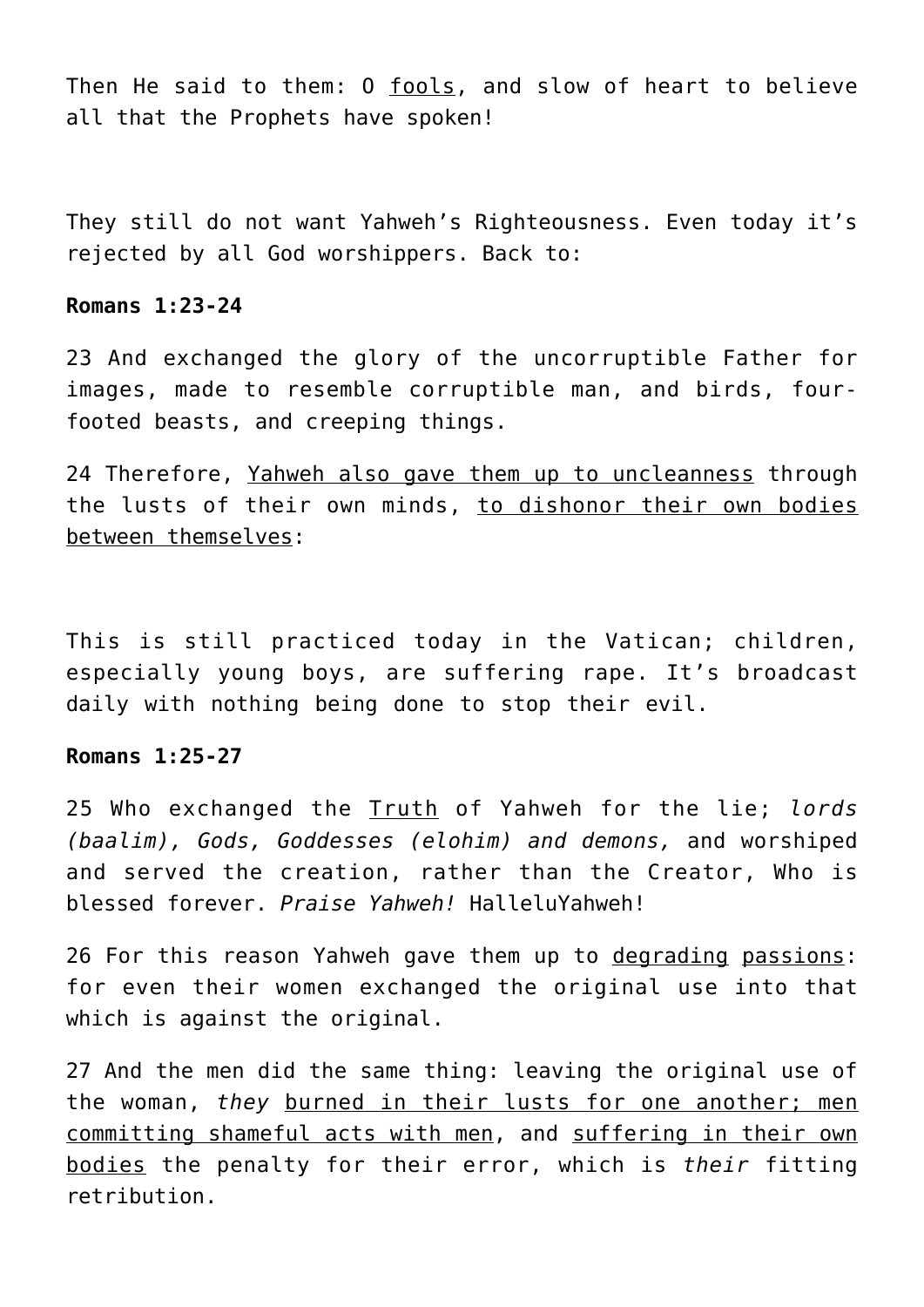**Verse 27** is speaking of sodomy.

# **Yeremyah 23:14-15**

14 I have also seen in the prophets of Yerusalem a horrible thing**\_\_**they commit adultery and walk in lies; *they turn from Yahweh and follow after the Gods (elohim)!* They also strengthen the hands of evildoers, so that no one turns back from his wickedness. All of them are like Sodom to Me, and her inhabitants are like Gomorrah.

15 Therefore, this is what Yahweh our Father says concerning these prophets; Behold, they will be fed with wormwood, and they will be made to drink the water of gall; for from the prophets of Yerusalem profaneness has gone out into all the world.

# **Romans 1:28-31**

28 And so, since they did not like to retain Yahweh in *their* knowledge, it came to pass that they were given over to a reprobate mind, to do those things which are not proper;

29 Causing to arise all unrighteousness, sexual impurity, wickedness, covetousness, maliciousness; full of envy, murder, strife, deceit, and malice. *They are* great slanderers,

30 Backbiters; *slanderers,* haters of Yahweh, despiteful, arrogant, and boastful. *They are* inventors of evil things, disobedient to parents,

31 And without understanding. *They are* covenant-breakers, without original affection, implacable; *truce breakers,* and unmerciful: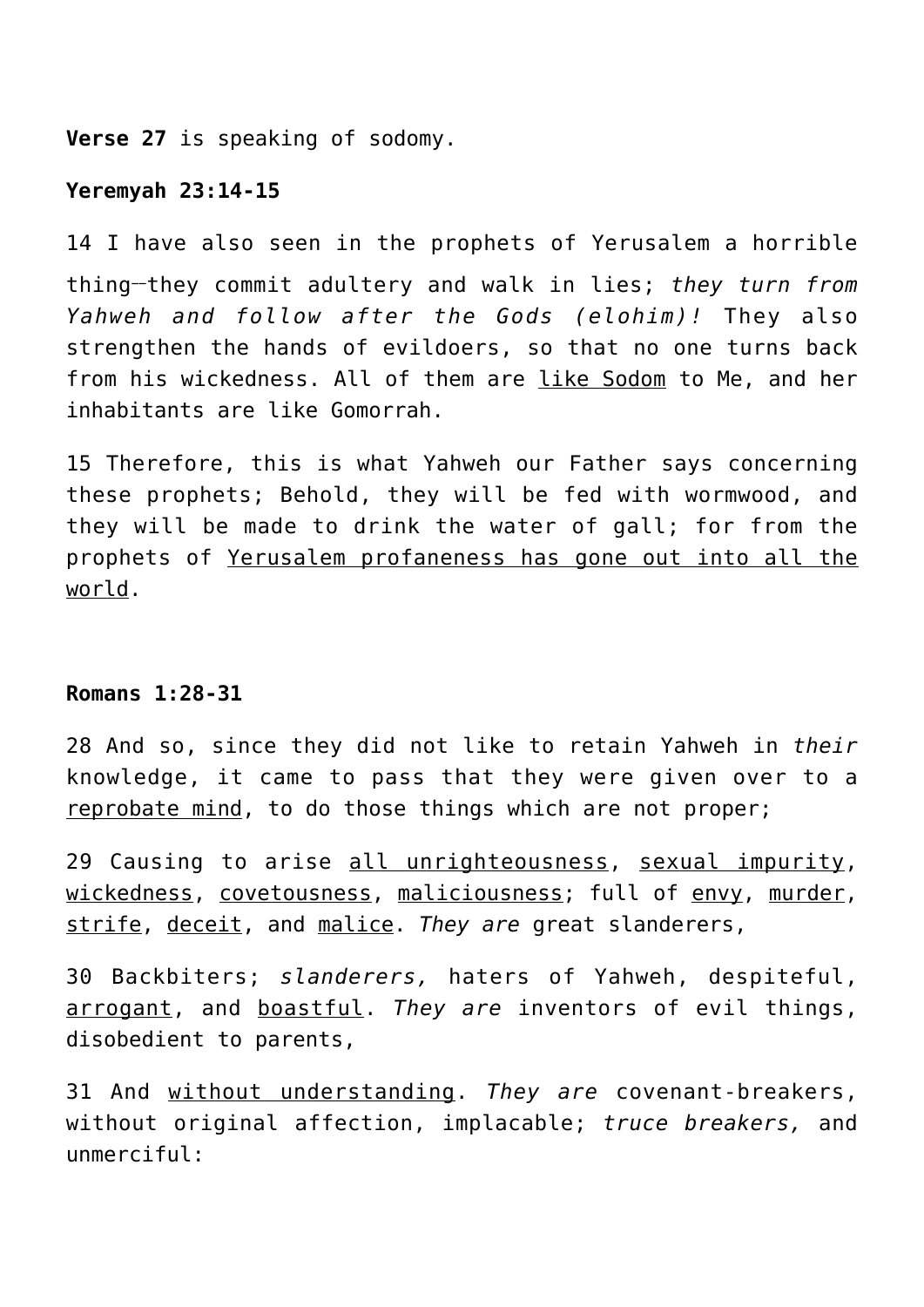Notice **verse 31**, they are without understanding. **Daniyl 12:10** says none of the wicked will understand.

## **Romans 1:32**

Who, knowing the Righteous Judgment of Yahweh, that those who practice such things deserve death, not only continue to do these very things, but also approve of those who practice them.

This was the Apostle Shaul's (Paul) book written to those in Rome. Another letter from the Apostle Shaul to the twelve tribes in Rome was **I Corinthians**.

# **I Corinthians 6:9-10**

9 Do you not know that the unrighteous will not inherit the Kingdom of Yahweh? Do not deceive yourselves. Neither fornicators, nor godworshipers (worshipers of elohim), nor adulterers, nor men who commit sexual perversions with boys, nor men who commit sexual perversions with other men,

10 Nor thieves, nor covetous, nor drunkards, nor revilers, nor extortioners, will inherit the Kingdom of Yahweh.

The Apostle Shaul was there hearing Stephen's speech and saw them stone Stephen, which showed much hatred on Shaul's part. He was a Roman soldier. Stephen's speech to the Pharisees, Sadducees, Essenes, and Herodians was about twenty-seven years before they finished moving to Rome and would destroy The House of Yahweh that they called the temple.

# **Acts 7:51-53, 59-60**

51 You stiffnecked; *stubborn,* and uncircumcised in heart and ears! You do always resist Spirit Holy! *Just* as your fathers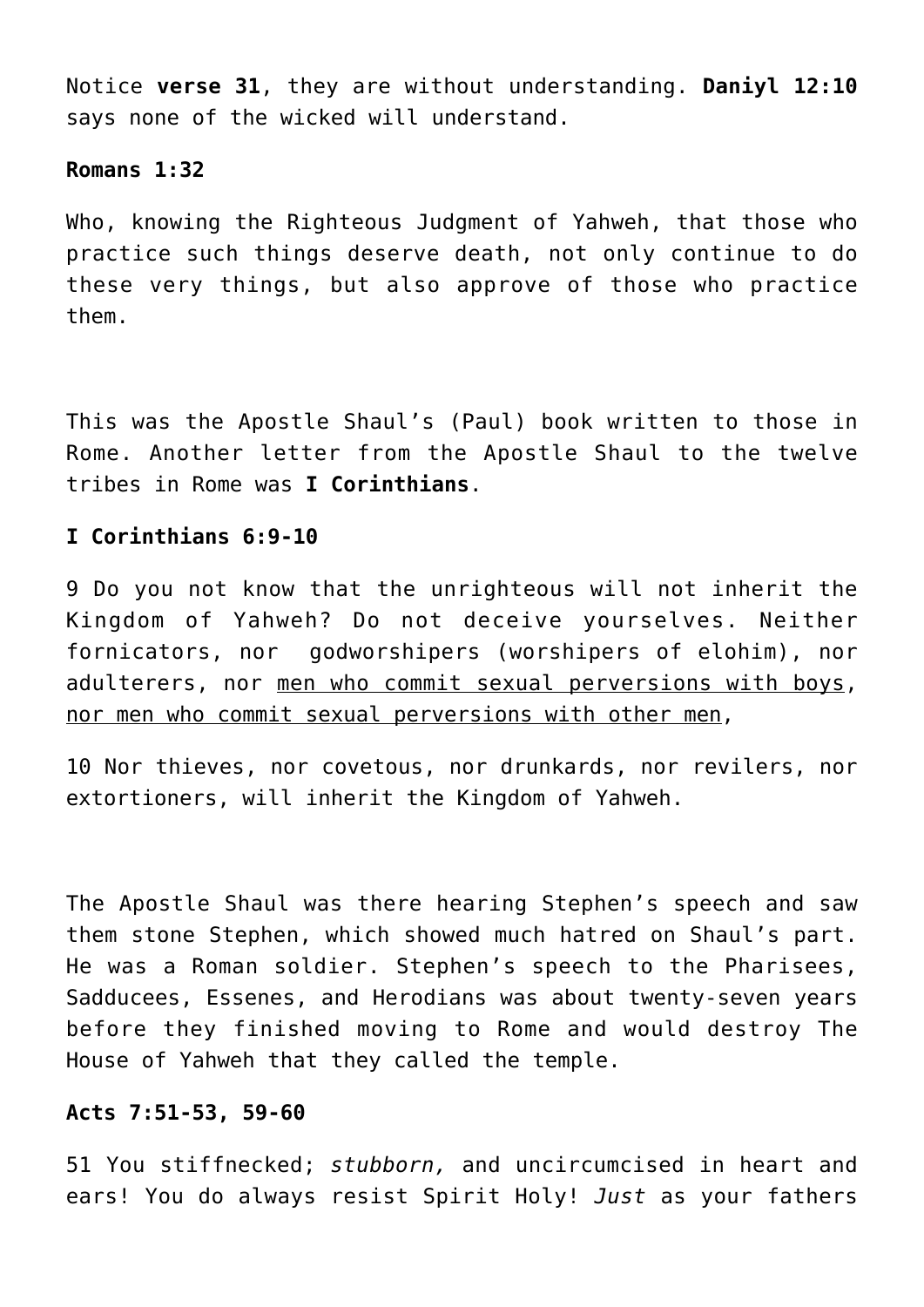did, so you *do also!*

52 Which of the Prophets have not your fathers persecuted? And they have slain those who foretold the coming of the Just One; of Whom you now have become the betrayers and murderers**—**

53 *You,* who have received the Laws as they were ordained *and* delivered by Malakim, have not kept *them!*

59 And they stoned Stephen, who was calling upon *Yahweh,* and saying; Savior Yahweh, receive my spirit!

60 Then he kneeled down, and cried with a loud voice; Yahweh, do not hold them responsible for this sin! And when he had said this, he fell asleep.

## **Acts 8:1**

And Shaul gave his approval to the murder *of Stephen.* Now on that day there began a great persecution against the called out ones who were at Yerusalem, and they were all scattered throughout the regions of Yahdah and Samaria—except the Apostles.

Shaul was a roman soldier who persecuted all who called with the Name of Yahweh–the Disciples of Yahshua and their followers–before Yahshua appeared to him, and he repented and converted. As a roman soldier, from whom did he get his authority? From the Pharisees, Sadducees, Essenes, and Herodians who owned this great army. Remember **Daniyl 11:31**.

# **Acts 9:13-14**

13 Then Chananyah answered; Yahweh, I have heard by many about this man, how much evil he has done to Your Saints at Yerusalem.

14 And here he has authority from the chief priests to arrest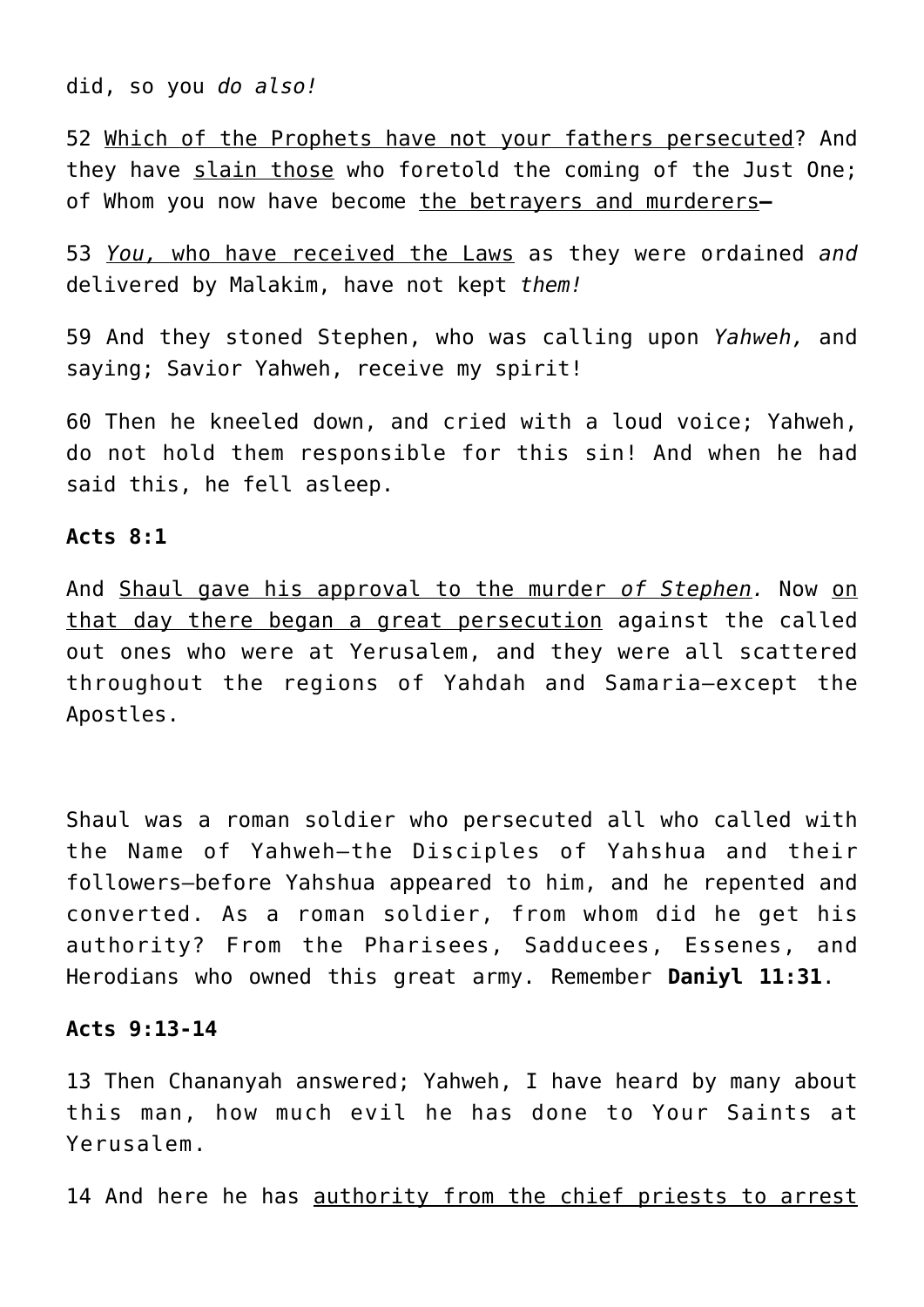all who call with Your Name.

Remember the Pharisees, Sadducees, Essenes, and Herodians caused the people to forget Yahweh.

# **Yeremyah 23:26-27**

26 How long will *this* be in the heart of the prophets who prophesy lies? Yes, *they are* prophets of the deceit of their own minds;

27 Who devise; *plan and scheme,* to cause My People to forget My Name through their dreams, which they tell every man to his neighbor, just as their fathers have forgotten My Name for baal; *lord.*

*The Book of Yahweh* was the name by which the Inspired Scriptures were called.

# **Isayah 34:16**

Search out The Book Of Yahweh, and read. Not one of these will be neglected. For it is written: Yahweh is their Shepherd; they shall not want; for His Mouth has commanded it, and His Spirit has gathered them.

*The Book of Yahweh* was taken to Rome by general Titus, but it was hated, just as Yahweh and Yahshua were hated. For 1,500 years the popes would not allow *The Book of Yahweh* to be printed. That was all to change because of the Prophecy of the Two Witnesses and the Last Prophesied Work of Yahweh in this generation. Remember, Yahweh gave to His Two Witnesses.

# **Revelation 11:1-3**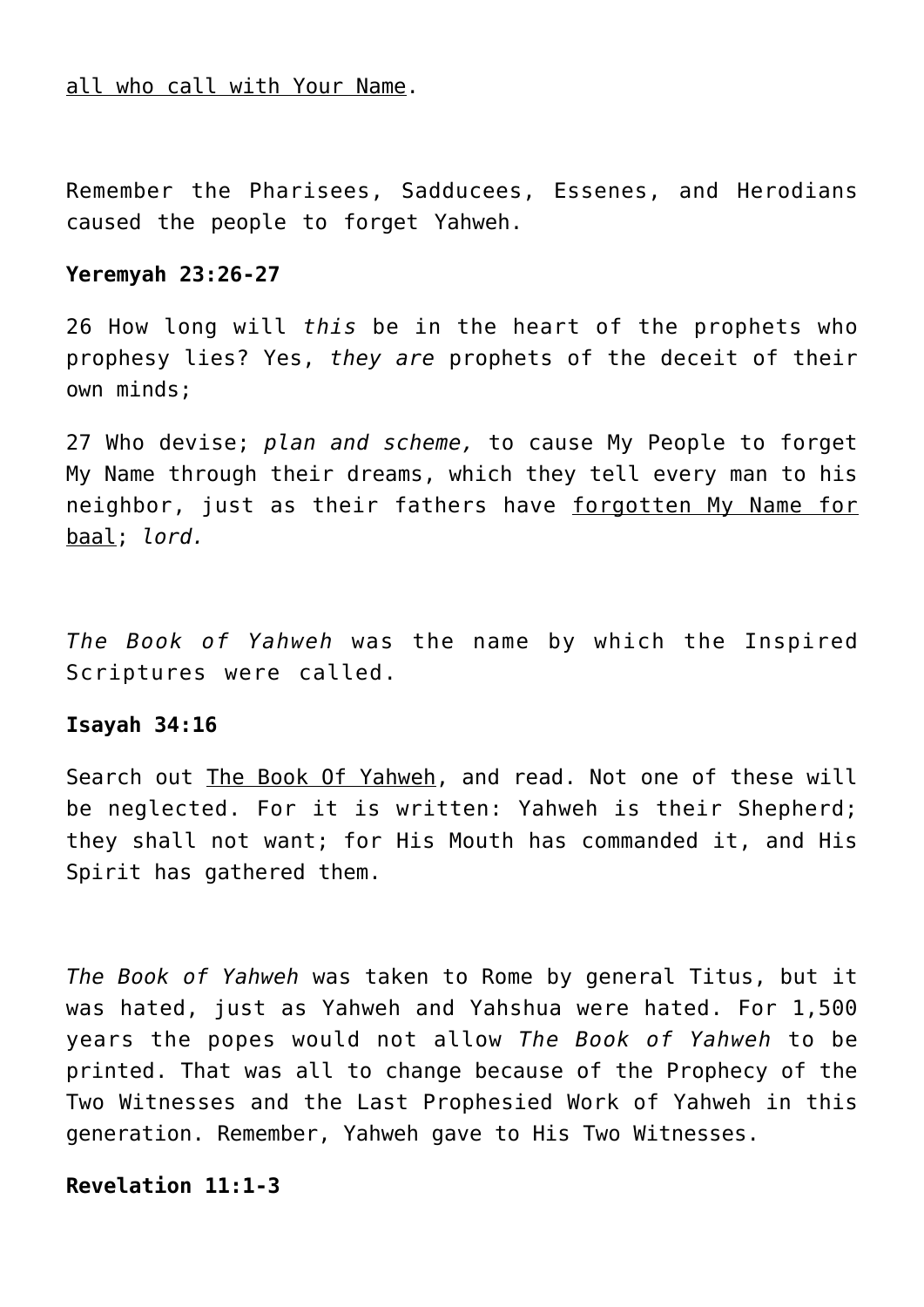1 And there was given me a reed like a measuring rod. And the Malak stood, saying: Rise, and measure the temple of Yahweh, and the altar, and its confines;

2 But the court which is outside the temple leave out, and measure it not; for it is given to the Gentiles. And the holy city they will tread under foot three and one-half years.

3 And I will give to My Two Witnesses to perform their Prophetic offices, and they will foretell events about the one thousand two hundred and sixty days, those cast about with darkness.

The temple was destroyed around 70 CE. *The Book of Yahweh* was taken to Rome by the pharisees, sadducees, essenes, and herodians, who later called themselves catholics, meaning universal; showing they worshipped all Gods. Notice the dates of when the Holy Scriptures were finally allowed to reach the public's hands.

# **English Bible History**

The first hand-written English language Bible manuscripts were produced in the **1380's** AD by **John Wycliffe**, an Oxford professor, scholar, and theologian. Wycliffe, (also spelled "Wycliff" & "Wyclif"), was well-known throughout Europe for his opposition to the teaching of the organized Church, which he believed to be contrary to the Bible. With the help of his followers, called the Lollards, and his assistant Purvey, and many other faithful scribes, Wycliffe produced dozens of English language manuscript copies of the scriptures. They were translated out of the Latin Vulgate, which was the only source text available to Wycliffe. The Pope was so infuriated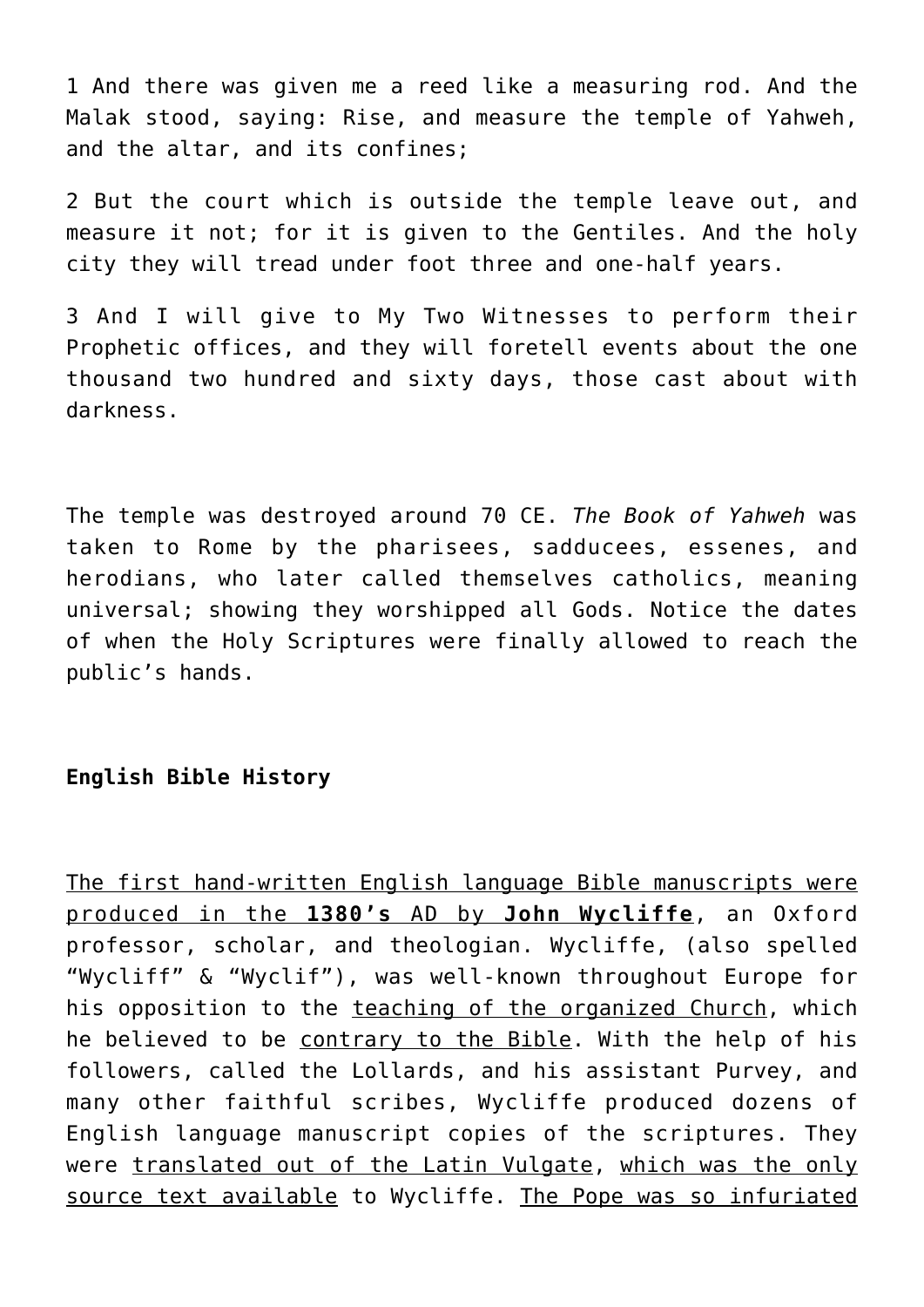by his teachings and his translation of the Bible into English, that 44 years after Wycliffe had died, he ordered the bones to be dug-up, crushed, and scattered in the river!

One of Wycliffe's followers, **John Hus**, actively promoted Wycliffe's ideas: that people should be permitted to read the Bible in their own language, and they should oppose the tyranny of the Roman church that threatened anyone possessing a non-Latin Bible with execution. Hus was burned at the stake in **1415**, with Wycliffe's manuscript Bibles used as kindling for the fire. …in **1517**, **Martin Luther** nailed his famous 95 Theses of Contention (a list of 95 issues of heretical theology and crimes of the Roman Catholic Church) into the church door at Wittenberg. Martin Luther went on to be the first person to translate and publish the Bible in the commonly-spoken dialect of the German people; a translation more appealing than previous German Biblical translations.

In the 1490's another Oxford professor, and the personal physician to King Henry the 7th and 8th, **Thomas Linacre**, decided to learn Greek. After reading the Gospels in Greek, and comparing it to the Latin Vulgate, he wrote in his diary, "Either this (the original Greek) is not the Gospel… or we are not Christians." The Latin had become so corrupt that it no longer even preserved the message of the Gospel… yet the Church still threatened to kill anyone who read the scripture in any language other than Latin... though Latin was not an original language of the scriptures.

In 1496, **John Colet**, another Oxford professor and the son of the Mayor of London, started reading the New Testament in Greek and translating it into English for his students at Oxford, and later for the public at Saint Paul's Cathedral in London. The people were so hungry to hear the Word of God in a language they could understand, that within six months there were 20,000 people packed in the church and at least that many outside trying to get in!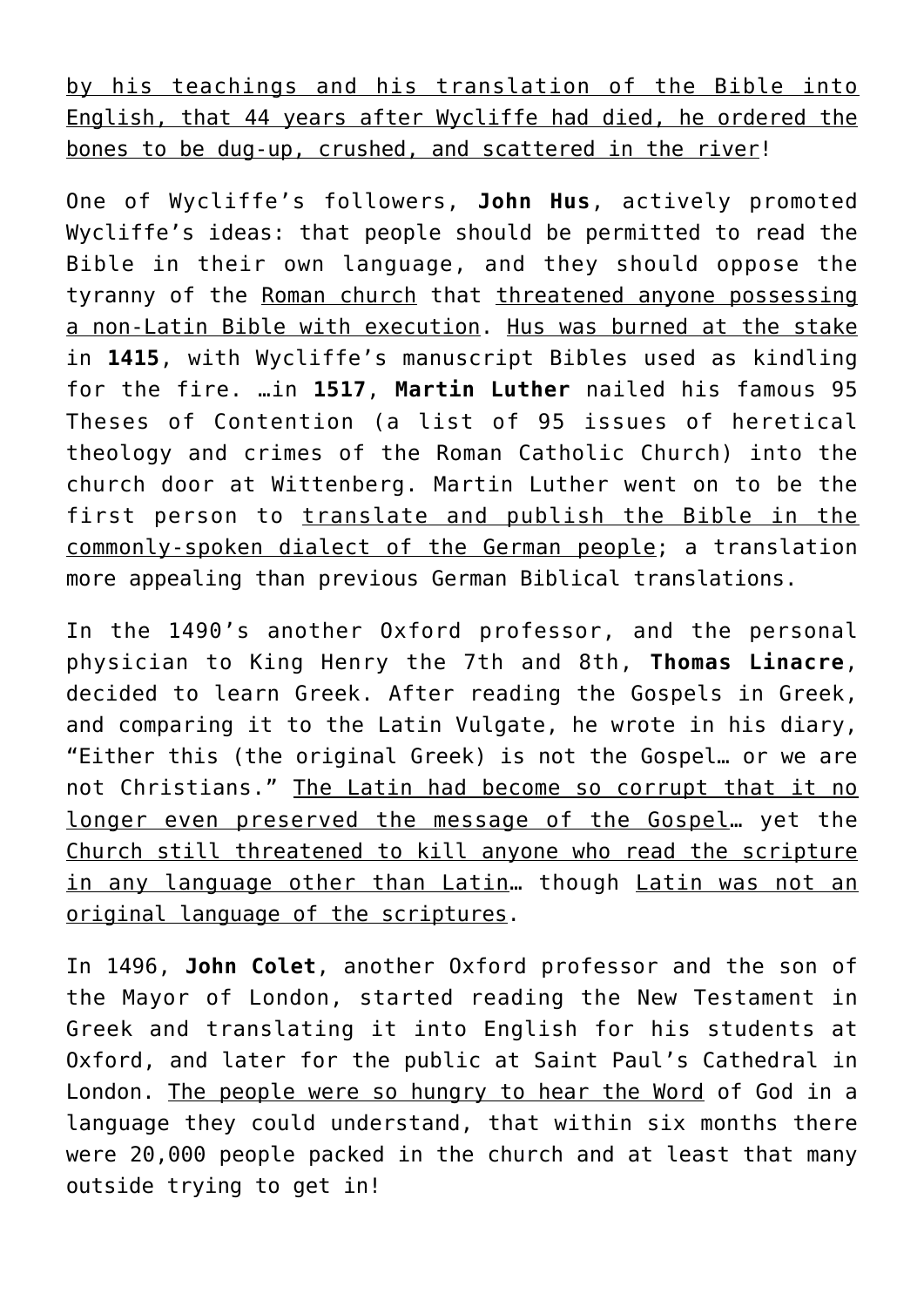In considering the experiences of Linacre and Colet, the great scholar **Erasmus** was so moved to correct the corrupt Latin Vulgate, that in **1516**, with the help of printer **John Froben**, he published a Greek-Latin Parallel New Testament. The Latin part was not the corrupt Vulgate, but his own fresh rendering of the text from the more accurate and reliable Greek, which he had managed to collate from a half-dozen partial old Greek New Testament manuscripts he had acquired. This milestone was the first non-Latin Vulgate text of the scripture to be produced in a millennium… and the first ever to come off a printing press. The 1516 Greek-Latin New Testament of Erasmus further focused attention on just how corrupt and inaccurate the Latin Vulgate had become, and how important it was to go back and use the original Greek (New Testament) and original Hebrew (Old Testament) languages to maintain accuracy… and to translate them faithfully into the languages of the common people, whether that be English, German, or any other tongue. No sympathy for this "illegal activity" was to be found from Rome… even as the words of Pope Leo X's declaration that "the fable of Christ was quite profitable to him" continued through the years to infuriate the people of God.

**William Tyndale** was the Captain of the Army of Reformers, and was their spiritual leader. Tyndale holds the distinction of being the first man to ever print the New Testament in the English language. … in **1525-1526** the Tyndale New Testament became the first printed edition of the scripture in the English language.

They were burned as soon as the Bishop could confiscate them, but copies trickled through and actually ended up in the bedroom of King Henry VIII. The more the King and Bishop resisted its distribution, the more fascinated the public at large became. The church declared it contained thousands of errors as they torched hundreds of New Testaments confiscated by the clergy, while in fact, they burned them because they could find no errors at all. One risked death by burning if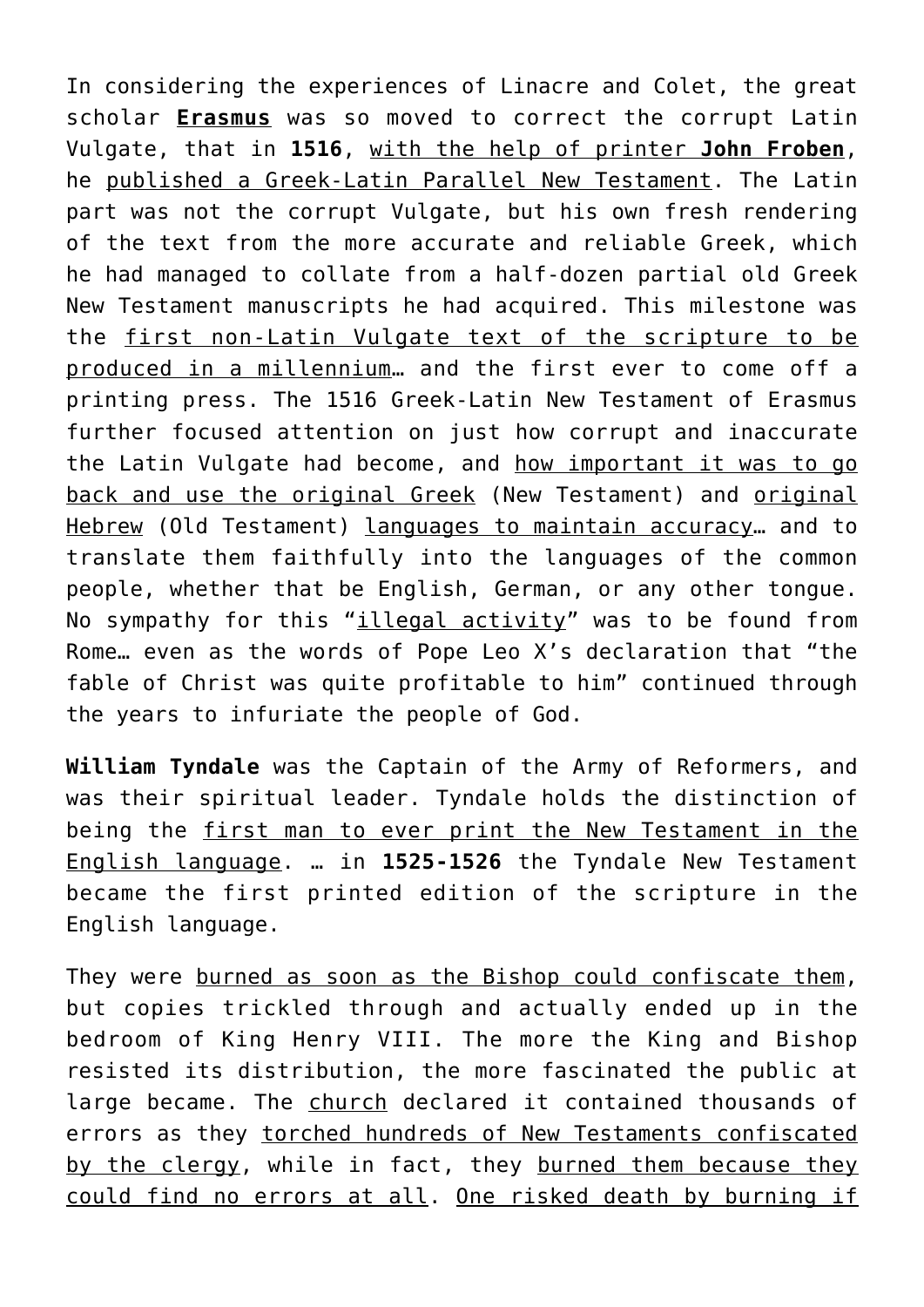caught in mere possession of Tyndale's forbidden books.

Having God's Word available to the public in the language of the common man, English, would have meant disaster to the church. No longer would they control access to the scriptures. If people were able to read the Bible in their own tongue, the church's income and power would crumble. They could not possibly continue to get away with selling indulgences (the forgiveness of sins) or selling the release of loved ones from a church-manufactured "Purgatory". People would begin to challenge the church's authority if the church were exposed as frauds and thieves. The contradictions between what God's Word said, and what the priests taught, would open the public's eyes and the truth would set them free from the grip of fear that the institutional church held. The veneration of churchcanonized Saints and Mary would be called into question. The availability of the scriptures in English was the biggest threat imaginable to the wicked church. Neither side would give up without a fight.

Ironically, Tyndale's biggest customer was the King's men, who would buy up every copy available to burn them… and Tyndale used their money to print even more! In the end, Tyndale was caught: betrayed by an Englishman that he had befriended. Tyndale was *incarcerated* for 500 days before he was strangled and burned at the stake in **1536**. Myles Coverdale and John "Thomas Matthew" Rogers had remained loyal disciples the last six years of Tyndale's life, and they carried the English Bible project forward and even accelerated it. Coverdale finished translating the Old Testament, and in **1535** he printed the first complete Bible in the English language, making use of Luther's German text and the Latin as sources. Thus, the first complete English Bible was printed on **October 4, 1535**, and is known as the Coverdale Bible.

In **1539**, **Thomas Cranmer**, the Archbishop of Canterbury, hired Myles Coverdale at the bequest of King Henry VIII to publish the "Great Bible". It became the first English Bible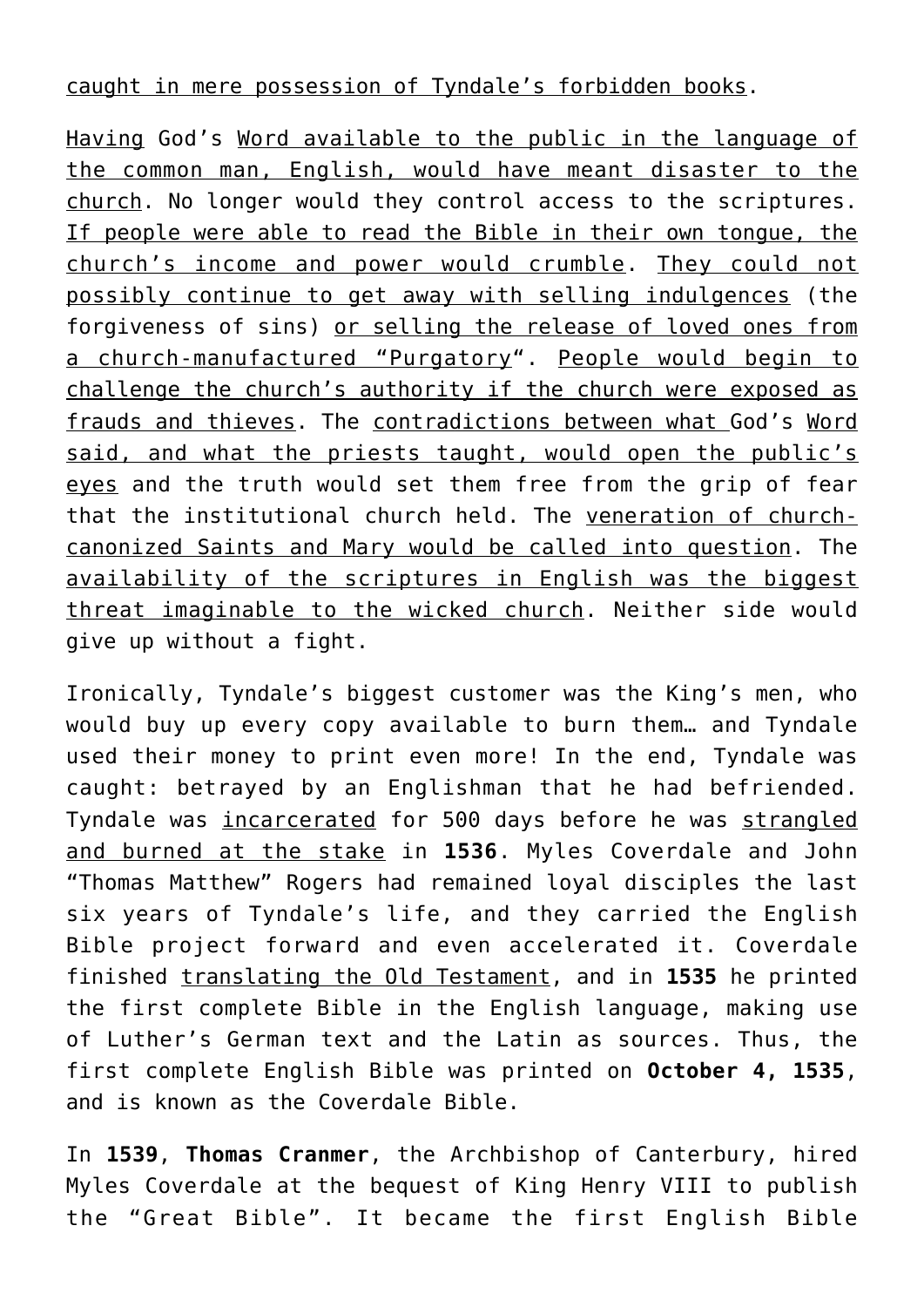authorized for public use, as it was distributed to every church, chained to the pulpit, and a reader was even provided so that the illiterate could hear the Word of God in plain English.

In the 1550's, the Church at Geneva, Switzerland, was very sympathetic to the reformer refugees and was one of only a few safe havens for a desperate people. the great Reformer of the Scottish Church, the Church of Geneva determined to produce a Bible that would educate their families while they continued in exile.

The New Testament was completed in **1557**, and the complete Bible was first published in **1560**. It became known as the Geneva Bible.

The Geneva Bible was the first Bible to add numbered verses to the chapters, so that referencing specific passages would be easier. Every chapter was also accompanied by extensive marginal notes and references so thorough and complete that the Geneva Bible is also considered the first English "Study Bible". The Geneva Bible became the Bible of choice for over 100 years of English speaking Christians. Between **1560** and **1644** at least 144 editions of this Bible were published. Examination of the **1611** King James Bible shows clearly that its translators were influenced much more by the Geneva Bible, than by any other source. The Geneva Bible itself retains over **90%** of William Tyndale's original English translation. The Geneva in fact, remained more popular than the King James Version until **decades** after its original release in **1611**! Strangely, the famous Geneva Bible has been out-of-print since 1644…

In **1568**, a revision of the Great Bible known as the Bishop's Bible was introduced. Despite 19 editions being printed between **1568** and **1606**, this Bible, referred to as the "rough draft of the King James Version", never gained much of a foothold of popularity among the people. The Geneva may have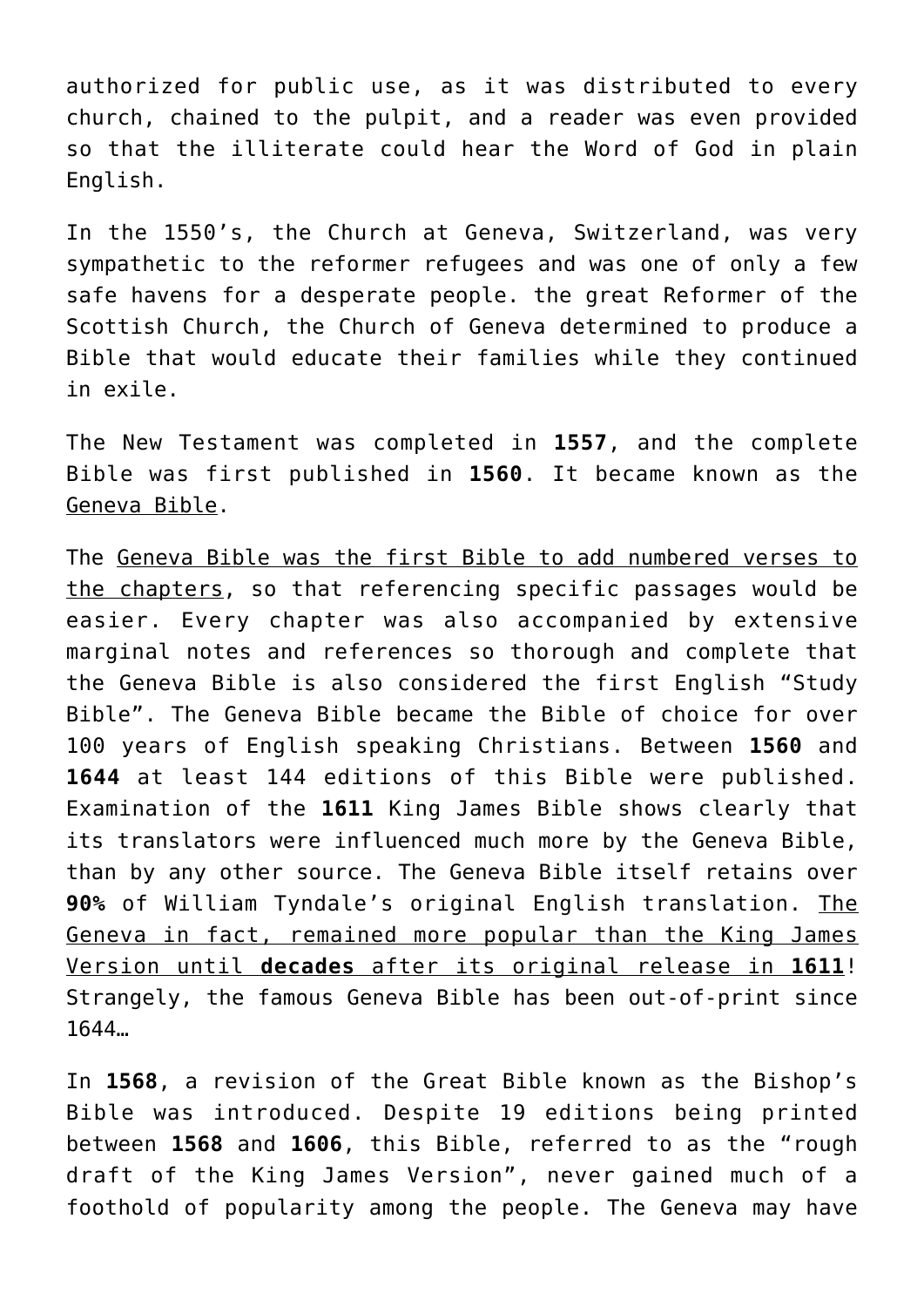simply been too much to compete with.

In **1582**, the Church of Rome surrendered their fight for "Latin only" and decided that if the Bible was to be available in English, they would at least have an official Roman Catholic English translation. And so, using the corrupt and inaccurate Latin Vulgate as the only source text, they went on to publish an English Bible with all the distortions and corruptions that Erasmus had revealed and warned of 75 years earlier. Because it was translated at the Roman Catholic College in the city of Rheims, it was known as the Rheims New Testament (also spelled Rhemes). The Douay Old Testament was translated by the Church of Rome in **1609** at the College in the city of Douay (also spelled Doway & Douai). The combined product is commonly referred to as the "Doway/Rheims" Version.

The Protestant clergy approached the new King (James I of England) in **1604** and announced their desire for a new translation to replace the Bishop's Bible first printed in **1568**. They knew that the Geneva Version had won the hearts of the people because of its excellent scholarship, accuracy, and exhaustive commentary. However, they did not want the controversial marginal notes (proclaiming the Pope an Anti-Christ, etc.)

This "translation to end all translations" (for a while at least) was the result of the combined effort of about fifty scholars. From **1605** to **1606** the scholars engaged in private research. From **1607** to **1609** the work was assembled. In **1610** the work went to press, and in **1611** the first of the huge (16 inch tall) pulpit folios known today as "The 1611 King James Bible" came off the printing press.

…for over 250 years…until the appearance of the English Revised Version of **1881-1885**…the King James Version reigned without much of a rival. One little-known fact, is that for the past 200 years, all King James Bibles published in America are actually the 1769 Baskerville spelling and wording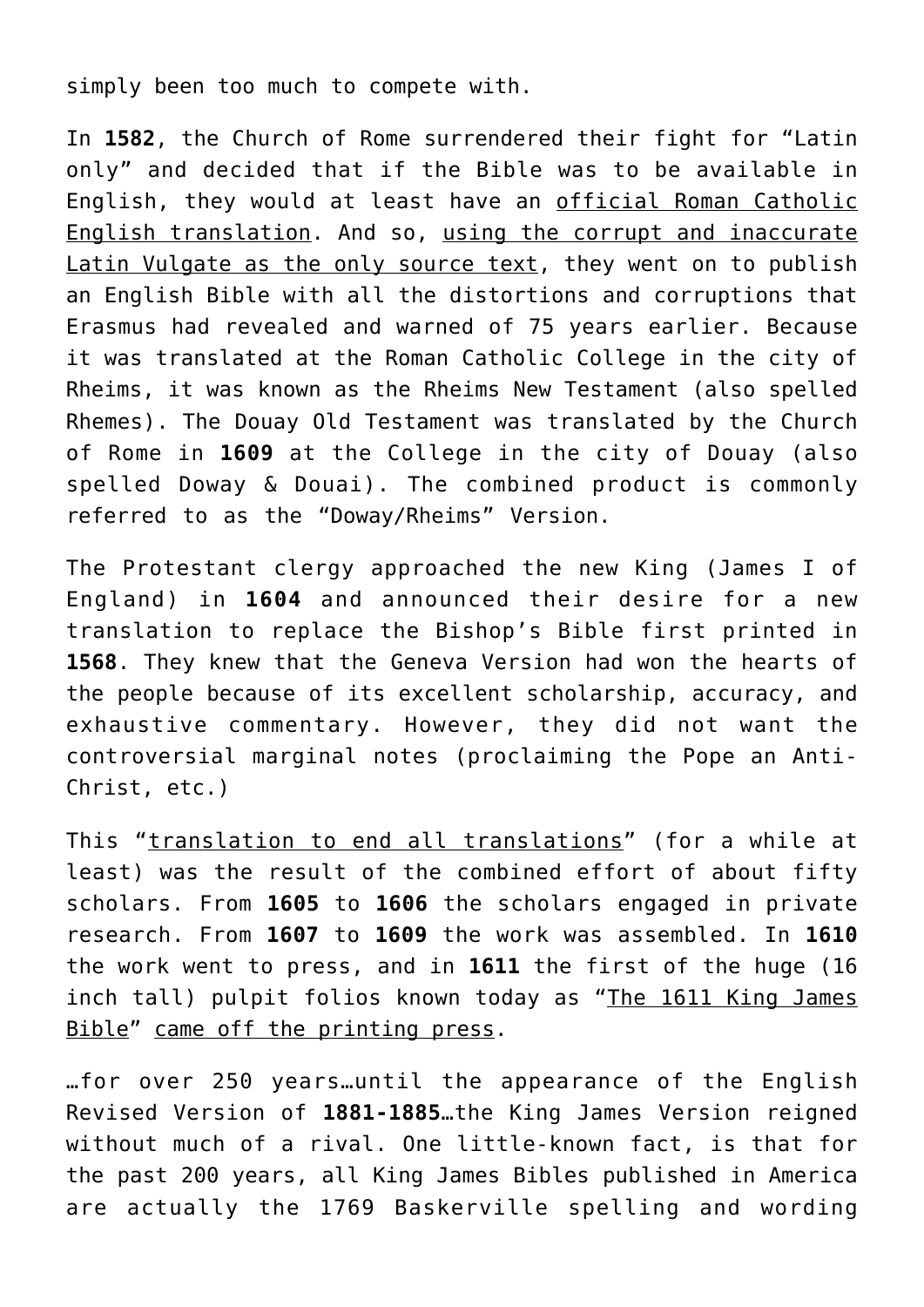revision of the 1611. The original "1611" preface is deceivingly included by the publishers, and no mention of the fact that it is really the 1769 version is to be found…

…the first English language Bible to be printed in America by **Robert Aitken** in **1782** was a King James Version.

*Greatsite.com*

The Two Witnesses had to be given the writings of the Prophets and Apostles. They had to learn them and, in this generation, teach them in the Name of Yahweh, showing all the world that Yahweh is the Only Power.

About 152 years before I was born, the bible was printed in the English language for Yahweh's Work in this generation. **Revelation 11:3** says I will give to My Two Witnesses.

# **Yahweh's Plan Has Not Altered**

This information is beautiful because it shows that Yahweh is in charge and nothing is allowed to alter His Plan. To the Scriptural illiterate, it might seem as though the Gods are having their way and could alter Yahweh's Plan for man, but the following will prove that untrue.

The Plan.

## **Genesis 1:26**

Then Yahweh said: I will make man in My Image, according to My Likeness; they will have Authority over the fish of the sea, over the birds of the air, over the cattle, and over all the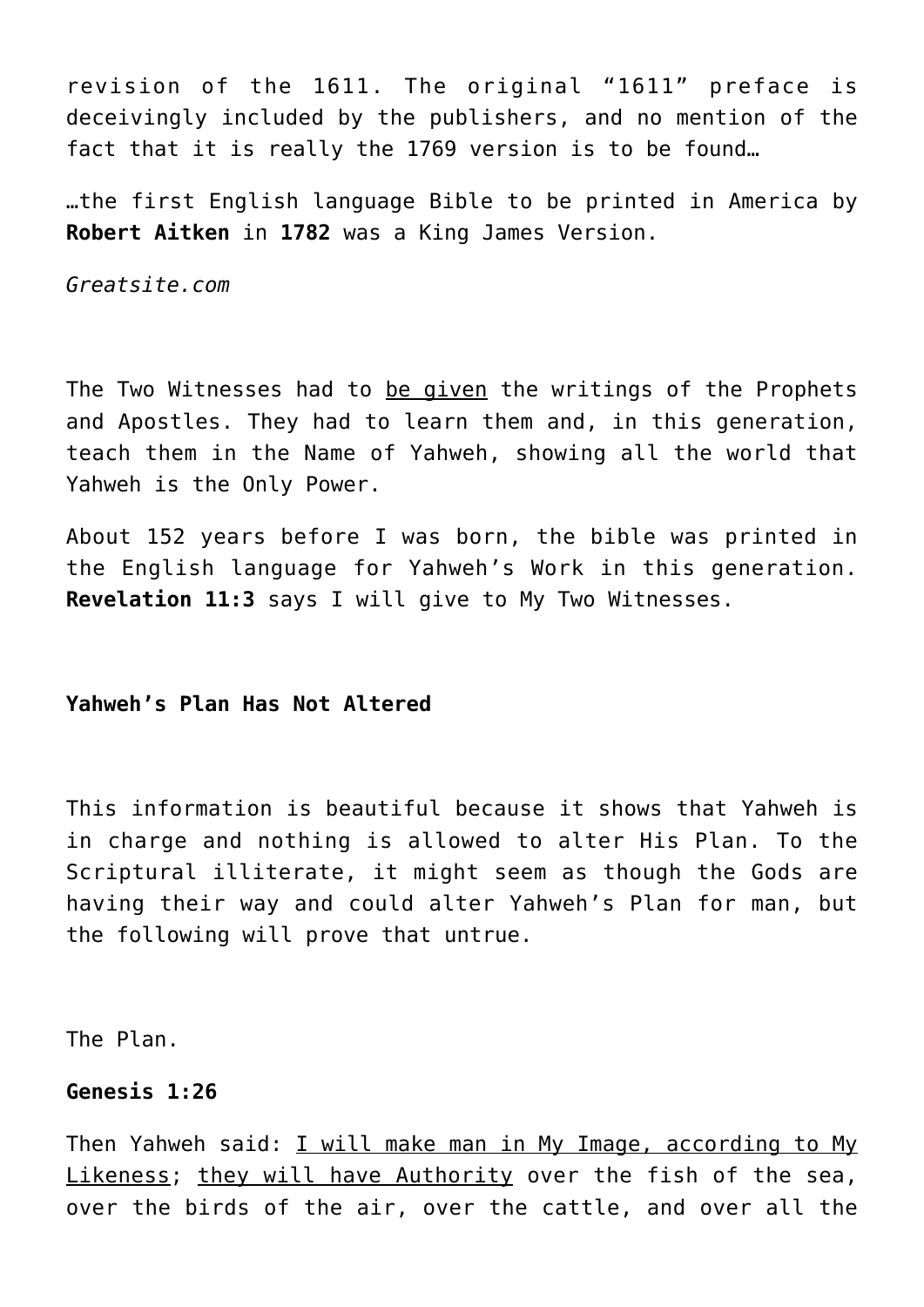earth and over every creeping thing that creeps upon the earth.

## **Psalm 8:1-6**

1 How excellent is Your Great Name in all the earth, Yahweh our Father! You have Your Glory firmly set above the starry frame; *the heavens.*

2 From the mouths of babes and sucklings strength by You is ordained, so You would still the enemy; the avenger would be crushed!

3 When we consider Your heavens, the work Your Fingers framed, the work of the moon and of the stars, which were by You ordained;

4 What is man that You are mindful of him? And the son of man, that You visit him?

5 For You have made him a little lower than the malakim, but You will crown him with glory and honor.

6 You made man to be the ruler over the works of Your Hands; You will put all things under his feet;

#### **Yahchanan 1:1-5, 12**

1 In the beginning was the Plan of Yahweh, and the Plan was with Yahweh, and the Plan was Yahweh's.

2 The same *Plan* was in the beginning with Yahweh.

3 All things were done according to it, and without it nothing was done, that was done.

4 In *this Plan* was life, and that life was the Light to mankind.

5 Now that Light shines in the darkness, but the darkness does not take hold of it.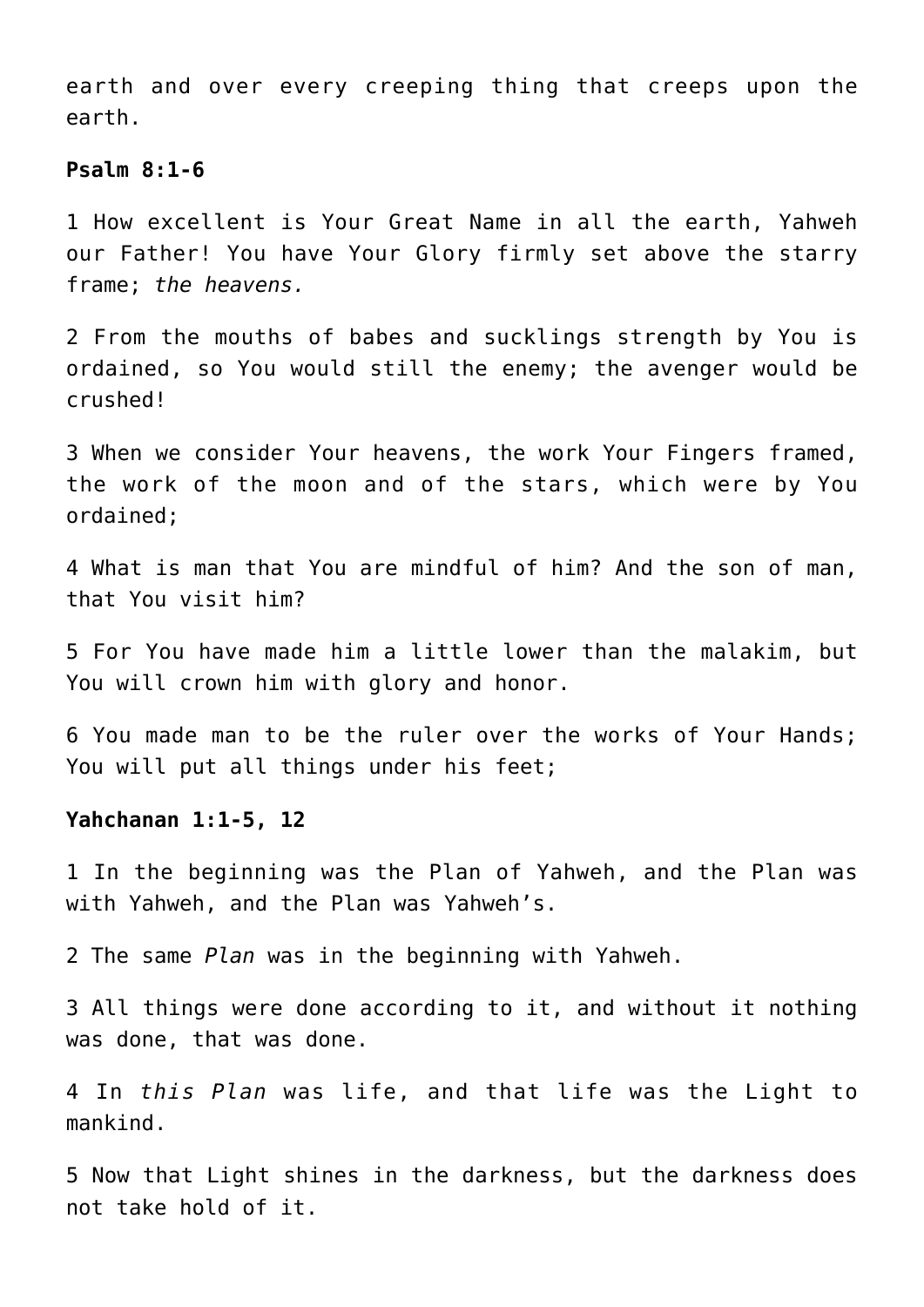12 But as many as received Him, to those He gave authority to become the Sons of Yahweh to those who believe the Testimony of Yahweh—

In **Yahchanan 1:12, onoma** is the Greek translation of the Hebrew **shem-Yahweh***,* meaning *the Testimony of Yahweh*.

So how does one become acceptable? First, you must choose Yahweh and His Righteousness.

## **Mattithyah 6:33**

But seek you first the Kingdom of Yahweh and His Righteousness, and all these things will be added to you.

## **Deuteronomy 30:15-19**

15 See, I have set before you this day Life by Righteousness, and death by destruction—

16 In that I command you this day to love Yahweh your Father, by walking in *all* His Ways, by keeping His Laws, His Statutes, and His Judgments, so that you may live and multiply, and so Yahweh your Father may bless you in the land which you go in to possess.

17 But if your heart turns away, and you are not obedient, and you are drawn away to submit to Gods (elohim), to worship them by serving them—

18 I declare to you this day that you will surely perish; you will not prolong your days in the land which you cross over the Yardan to possess.

19 I call heaven and earth as witnesses against you this day, *that I* have set before you Life and death, blessings and curses. Therefore choose Life, so both you and your children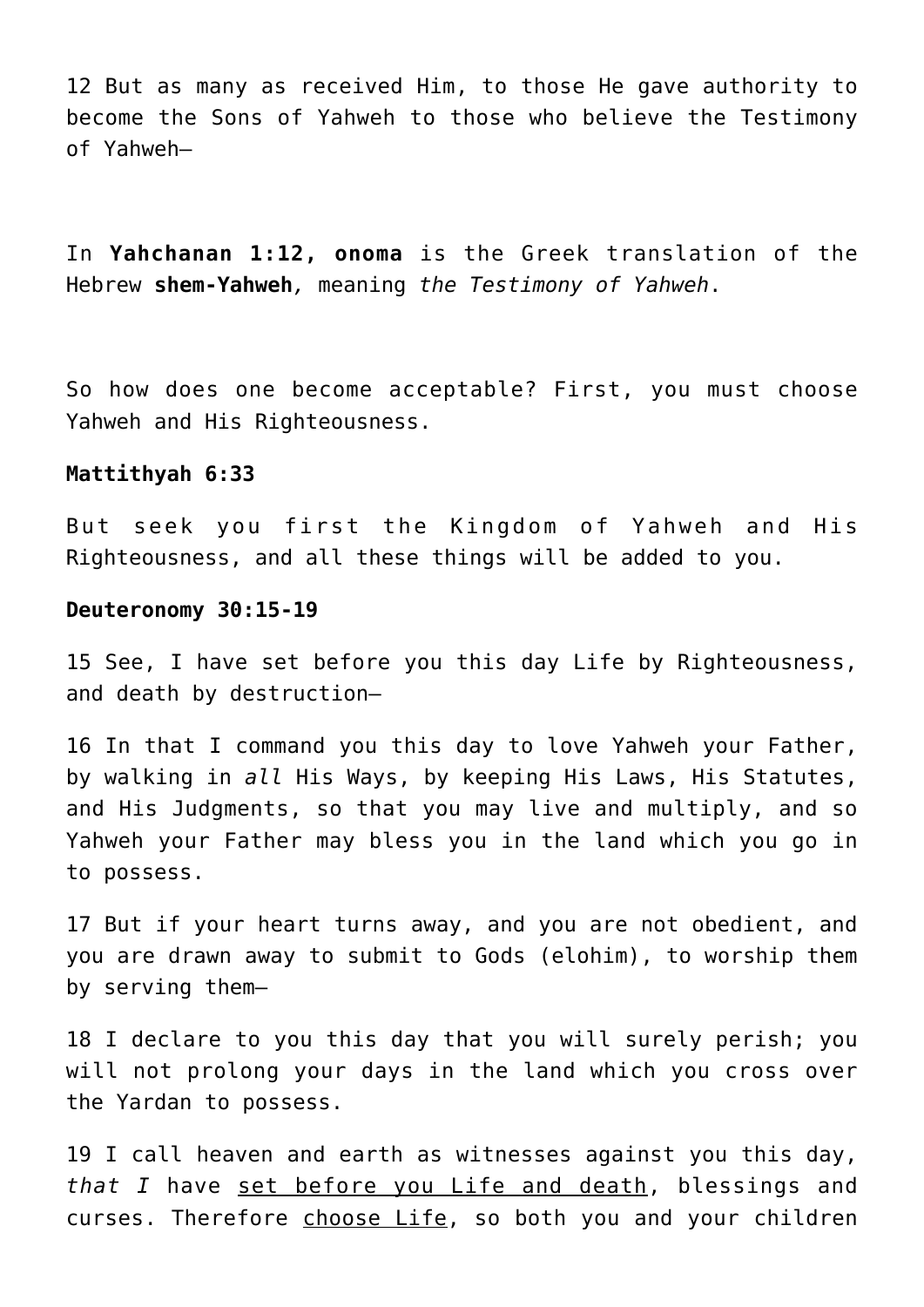may live.

#### **Genesis 4:6-7**

6 So Yahweh said to Cain: Why are you angry? Why are you downcast?

7 If you do Righteousness, will you not be acceptable? And if you do not do Righteousness, sin *is* crouching at your door. The desire to sin is with you, but you must overcome it!

Cain chose what his mother chose.

#### **Genesis 3:1-5, 7**

1 Now the serpent was more subtle *and* crafty than any beast of the field which Yahweh had made. And she said to the woman; Has Yahweh indeed said: You shall not eat of every tree of the garden?

2 And the woman said to the serpent; We may eat the fruit of the trees of the garden;

3 But of the fruit of the tree which *is* in the midst of the garden, Yahweh has said: You shall not eat it, nor shall you touch it, or you will die.

4 And the serpent said to the woman; You will not surely die.

5 For He knows that in the day you eat of it, your eyes will be opened, and you will be as Gods (elohim), knowing Righteousness and evil.

7 Then the eyes of both of them were opened, and they realized that they had \*sinned; they had violated Yahweh's Laws. *Because* they had not kept Yahweh's Laws, they were afraid.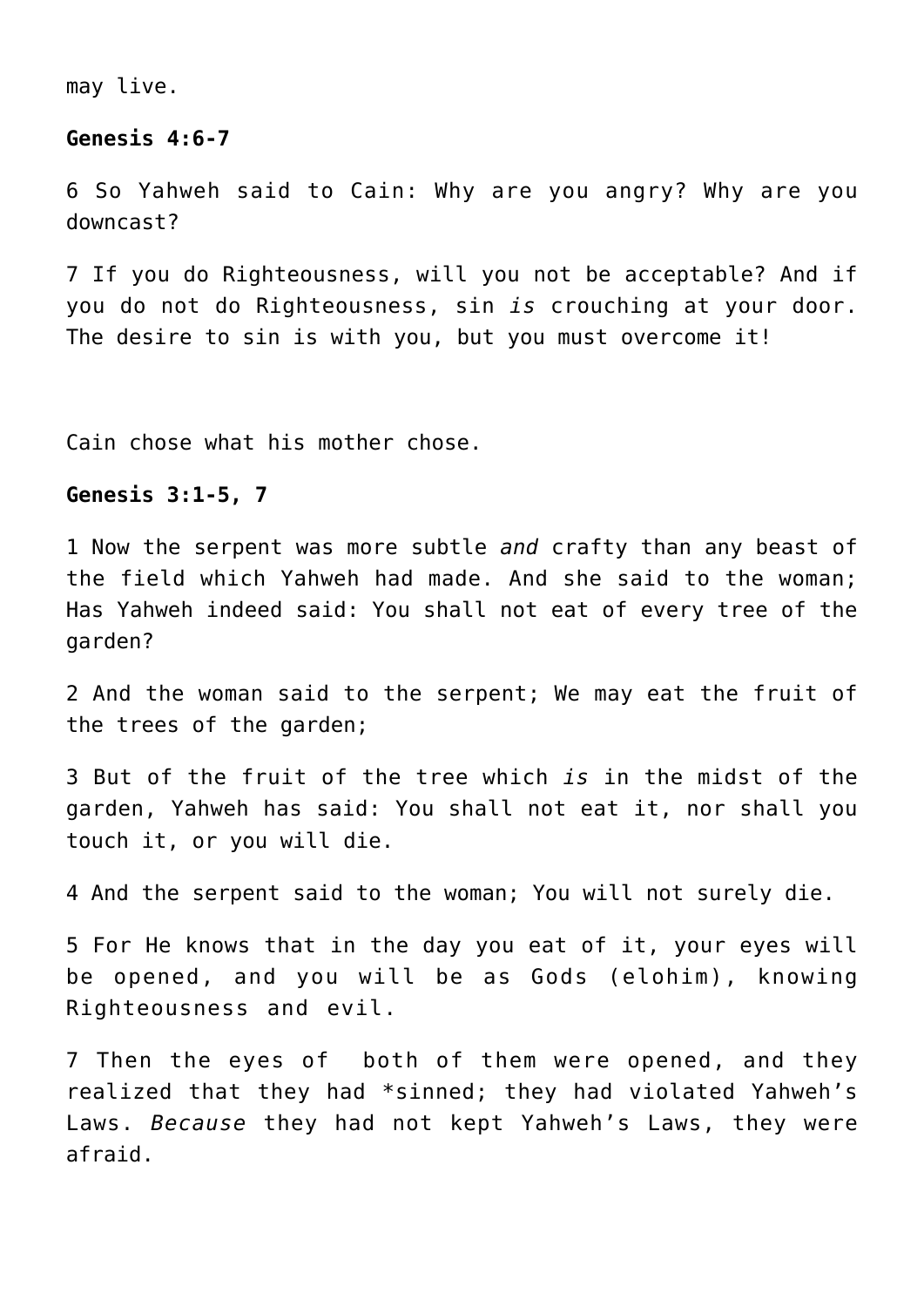The Hebrew root word **oram**, traditionally translated \***naked**, the *Theological Wordbook of the Old Testament* by Harris, Archer, and Waltke, Volume 2, Page 695, shows this word is correctly translated *to sin*.

Notice the anger following the Gods brings. **Verse 5** says like the Gods knowing evil. Notice, continual war.

#### **Genesis 4:6-8, 11, 14**

6 So Yahweh said to Cain: Why are you angry? Why are you downcast?

7 If you do Righteousness, will you not be acceptable? And if you do not do Righteousness, sin *is* crouching at your door. The desire to sin is with you, but you must overcome it!

8 Now Cain talked with Abel his brother; and it came to pass, when they were spread abroad, that Cain rose against Abel his brother and killed him.

11 So now, you *are* cursed from the earth which has opened its mouth to receive your brother's blood from your hand.

14 Surely You have driven me out this day from the face of the ground; I shall not be seen by Your Face. I shall be a fugitive and a vagabond on the earth, for there shall be continual war, vengeance, and retaliation.

#### **Yahdah (Jude) 1:11**

Woe to them! For they have gone in the way of Cain, have run greedily in the error of Balaam for reward, and have perished in the rebellion of Korah!

The world today, as Cain, has chosen to be like the Gods, doing evil. Today, the whole world is deceived.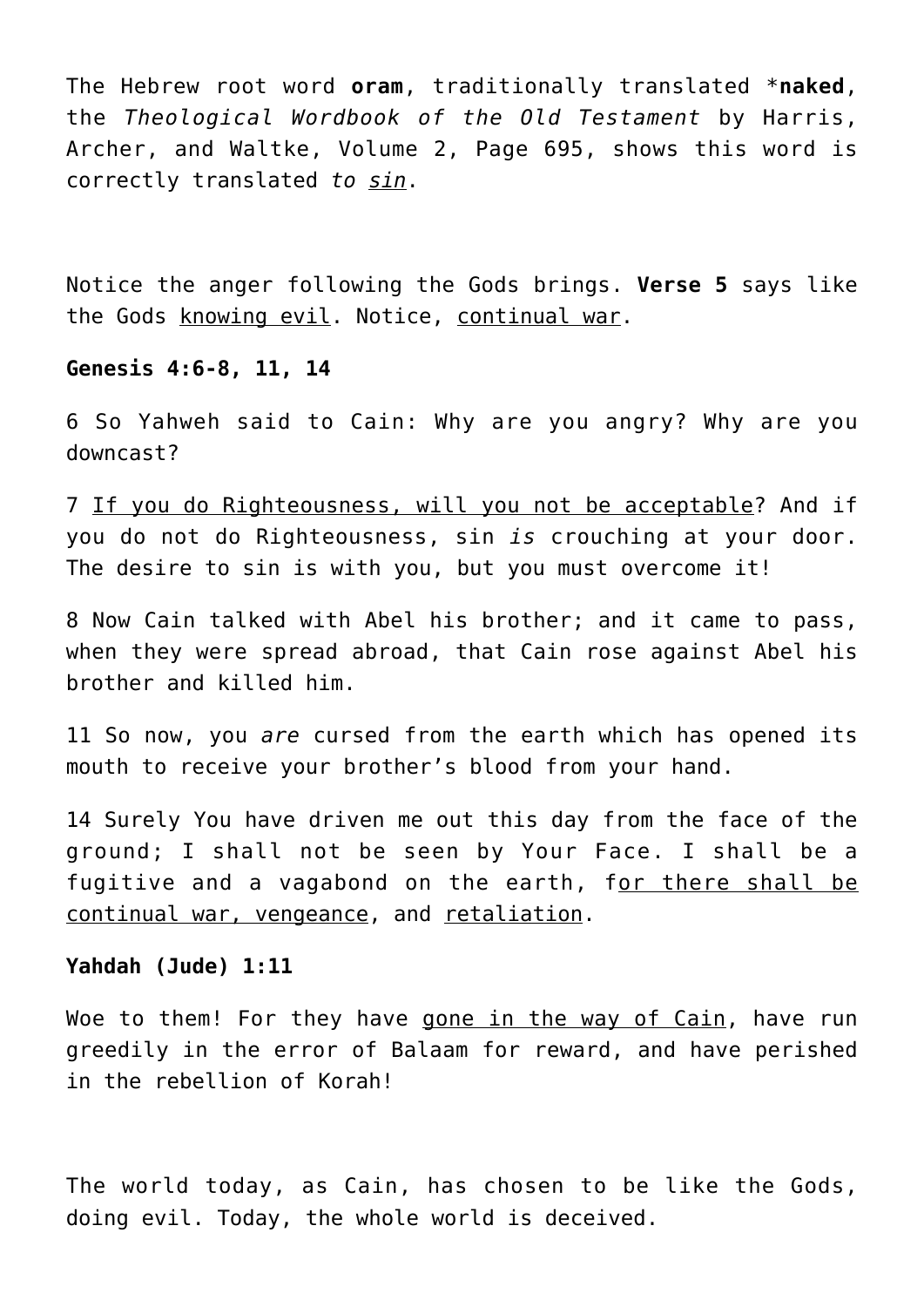# **Revelation 12:9**

And the great dragon was cast out, that old serpent, called the devil, and Satan, who deceives the whole world. She was cast out into the earth, and her angels were cast out with her.

# **There is a Bright Side**

Breaking Yahweh's Laws automatically brings curses on those who break them, as well as the people around them. Today, children are born suffering from the sins of their fathers as far back as the fourth generation. Each person's sins adds even more curses. Birth defects? Every child born in this generation is born with birth defects. The curses alone, given enough time, would eradicate mankind. However, total eradication is not in Yahweh's Plan. So, that will not take place. Prophecy does show, and this is the warning of the Two Witnesses, that four-fifths of the earth's population will be wiped out in this present, prophesied generation. These are the days cast about with darkness.

We know the cause! We know that sickness and disease come from two main sources. Eating unclean 'foods' is number 1. Practicing unhealthy activities such as fornication, adultery, sodomy, homosexuality, and bestiality is number 2. These abominations do not just affect the one performing them, they affect others. These abominations are passed through contact, inhalation, and ingestion. The air those who practice these things breath, you breath. The food they handle, you eat. The water they defile, you drink. These sins are actually shown to reach into the heavens.

In our 6/2007 issue of *The Prophetic Word* magazine and our book, *Birth of the Nuclear Baby*, I show how STDs are in the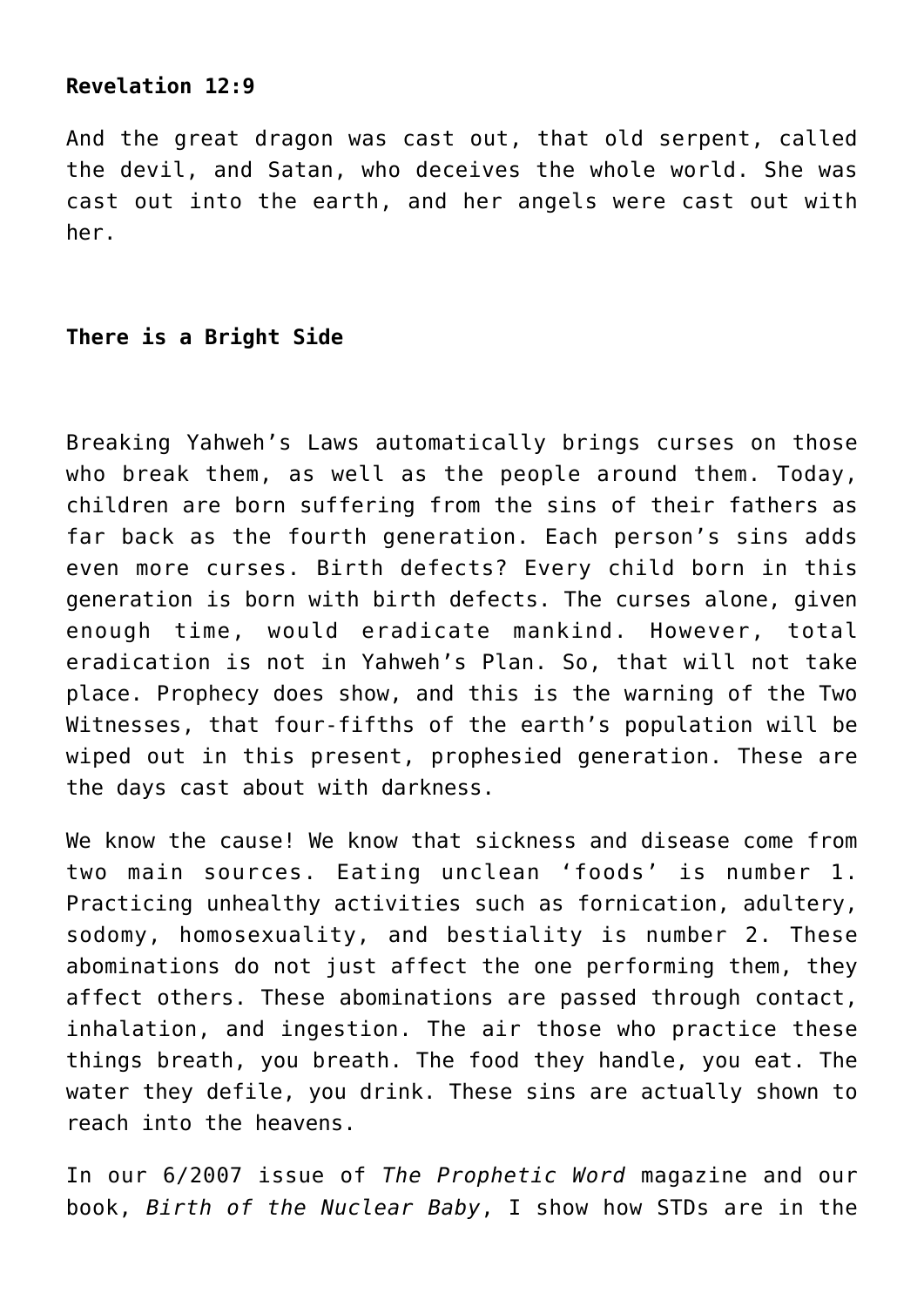atmosphere affecting the microbes that form raindrops. The extreme weather and drought are no accident.

# **Revelation 18:1-5**

1 And after these things I saw another Malak come down from heaven, having Great Authority; and the earth was enlightened with His Glory.

2 And he cried mightily with a strong voice, saying: Babylon the great is fallen, is fallen, and is become the habitation of demons, and the hold of every foul spirit, and a cage of every unclean and hateful bird.

3 For all nations have drunk of the wine of the wrath of her fornication, and the kings of the earth have committed fornication with her, and the merchants of the earth have grown rich through the abundance of her delicacies.

4 And I heard another voice from heaven, saying: Come out of her, My People, so that you do not partake in her sins, and so that you do not receive of her plagues,

5 For her sins have reached unto heaven, and Yahweh has remembered her iniquities!

What is reaching deep into the firmament is caused by  $sin$ . Sin is the breaking of Yahweh's Laws.

#### **I Yahchanan 3:4, 7-8, 10**

4 Whoever commits sin, transgresses also the Laws; for sin is the transgression of the Laws.

7 Little children, let no man deceive you; he who practices Righteousness is Righteous, just as He is Righteous.

8 He who commits sin is of the devil, for the devil has sinned from the beginning. For this purpose the Son of Yahweh was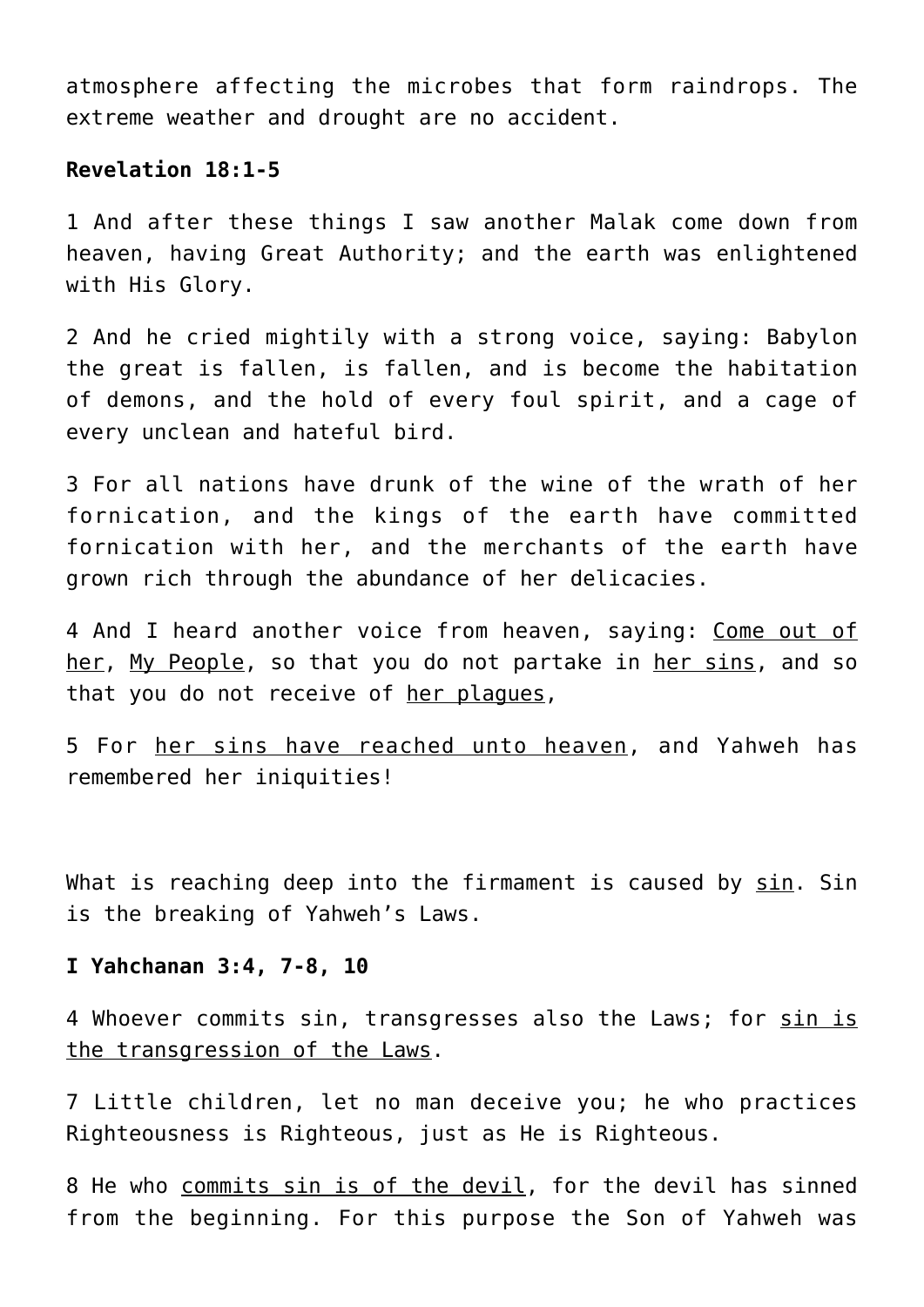manifested; that He might destroy the works of the devil.

10 In this the Children of Yahweh and the children of the devil are manifest. Whoever does not practice Righteousness is not of Yahweh, and he does not love his neighbor!

All religions are following the great city that sits on seven hills, teaching all the world to sin. Only The House of Yahweh teaches the world not to sin.

# **Revelation 17:1-7**

1 And there came one of the seven malakim who had the seven bowls, and talked with me, saying to me: Come, I will show you the sentence of the great whore that sits upon many waters,

2 With whom the kings of the earth have committed fornication; *practiced idolatry: God worship (the worship of elohim),* and the inhabitants of the earth have been made drunk with the wine of her fornication.

3 So he carried me away in the Spirit into the *midst of* God worshipers (worshipers of elohim); and I saw a woman sitting on a scarlet colored beast, full of names of blasphemy, having seven heads and ten horns.

4 And the woman was arrayed in purple and scarlet color, and decked with gold, and precious stones, and pearls, having a golden cup in her hand full of abominations and filthiness of her fornication.

5 And upon her head *was* a name written: Mystery Babylon the great, the mother of the harlots and of the abominations of the earth.

6 And I saw the woman drunk with the blood of the Saints, and with the blood of the martyrs of Yahshua. And when I saw her, I wondered with great astonishment.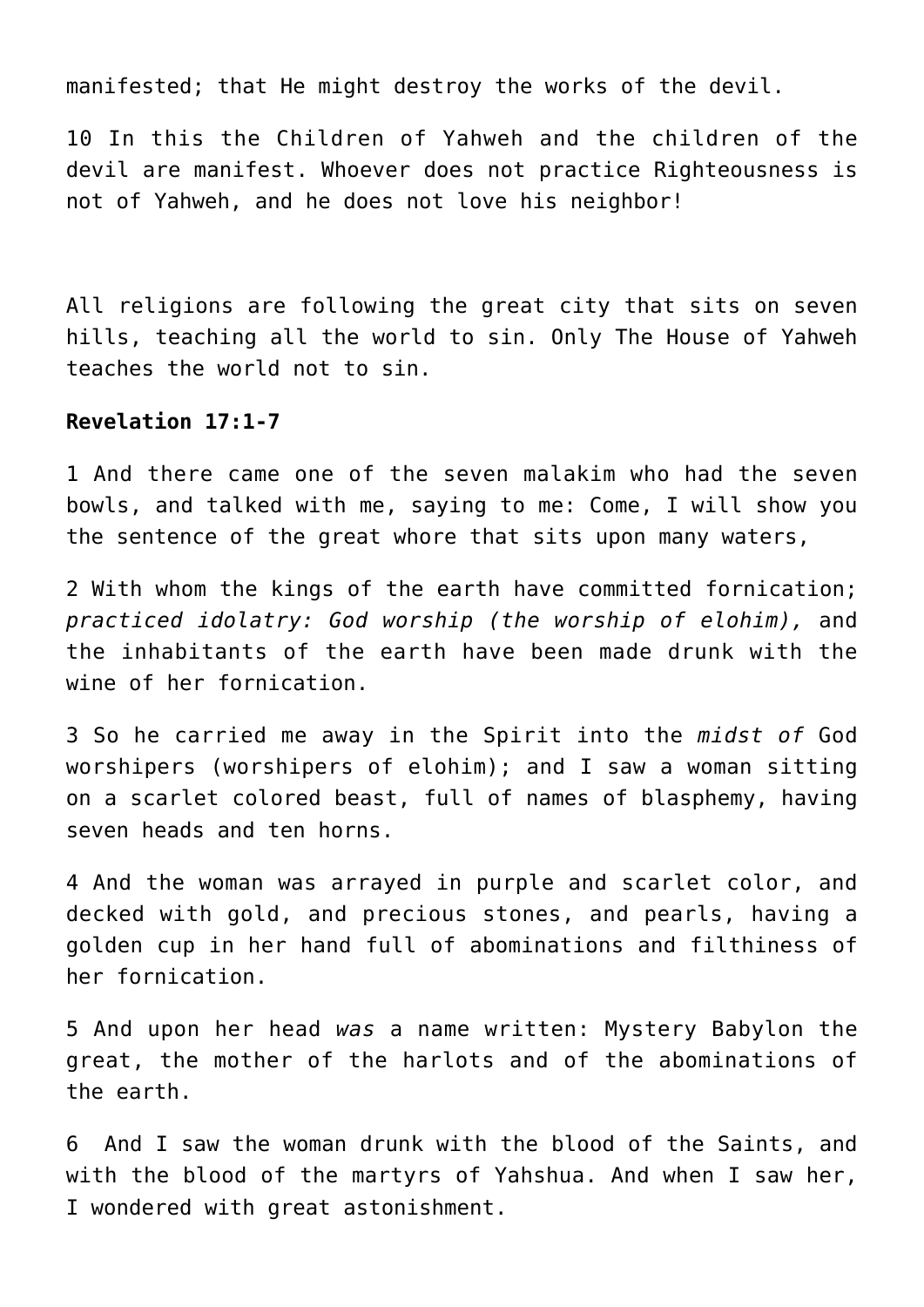7 And the malak said to me: Why are you astonished? I will tell you the mystery of the woman, and of the beast that carries her, which has the seven heads and ten horns.

Seven heads?

# **Revelation 17:9**

And here is the mind which has wisdom: The seven heads are seven mountains on which the woman sits.

The *Basic Everyday Encyclopedia,* page 451, gives us the following information concerning these seven mountains (hills).

Rome…Traditionally founded 753 BC…built on 7 hills…

*The Last Two Million Years*, by The Reader's Digest Association, Inc., 1981, page 110, confirms the fact that Rome is situated on seven hills, but notice what else this source says about this city.

Rome was founded on seven small hills by the banks of the River Tiber. But another 800 years were to pass before it became the centre of the largest empire the world had known, embracing at its peak, 100 million people.

*Compton's Pictured Encyclopedia*, 1948, Volume 12, page 144, tells us about the city of seven hills.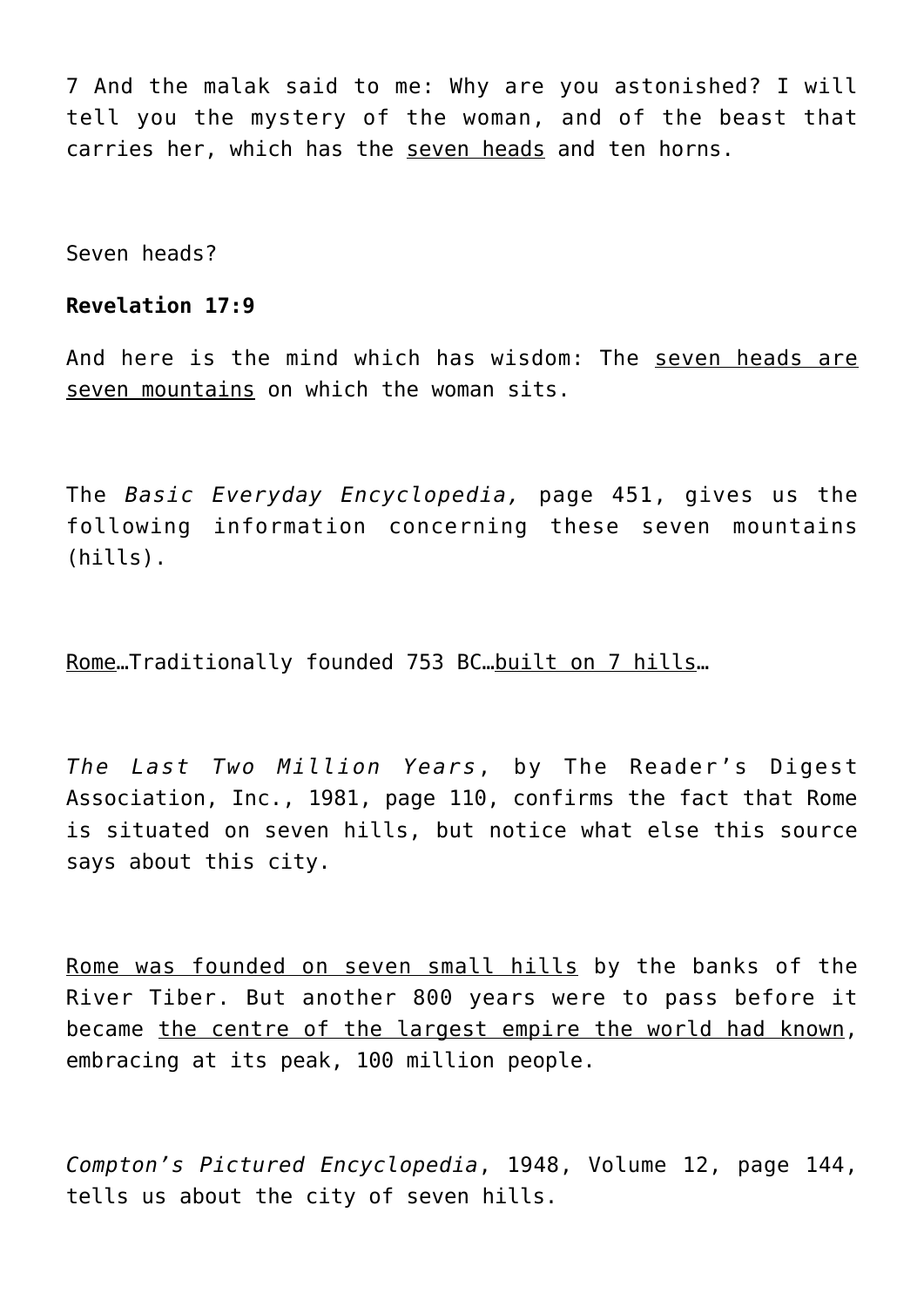…the "City of Seven Hills." …the Capitoline, Palatine, Aventine, Quirinal, Viminal, Esquiline, and Caelian hills. …the seat of the papacy, the head of the great Roman Catholic Church.

**Revelation 17:1** shows it sits (judges or teaches) upon many waters. Waters?

# **Revelation 17:15**

And he said to me: The waters which you saw, where the whore sits, are peoples, and multitudes, and nations, and languages.

**Revelation 17:3**, woman? **Revelation 17:9**, seven mountains?

# **Revelation 17:18**

And the woman whom you saw, is that great city which reigns over the kings of the earth.

Abominations of the earth? Abomination means sickness and disease.

# **Revelation 18:8**

Therefore, her plagues will come in one day—death, and mourning, and famine; and she will be utterly burned with fire; for strong *is* Father Yahweh Who judges her.

Utterly? That means complete, total, absolute, unconditionally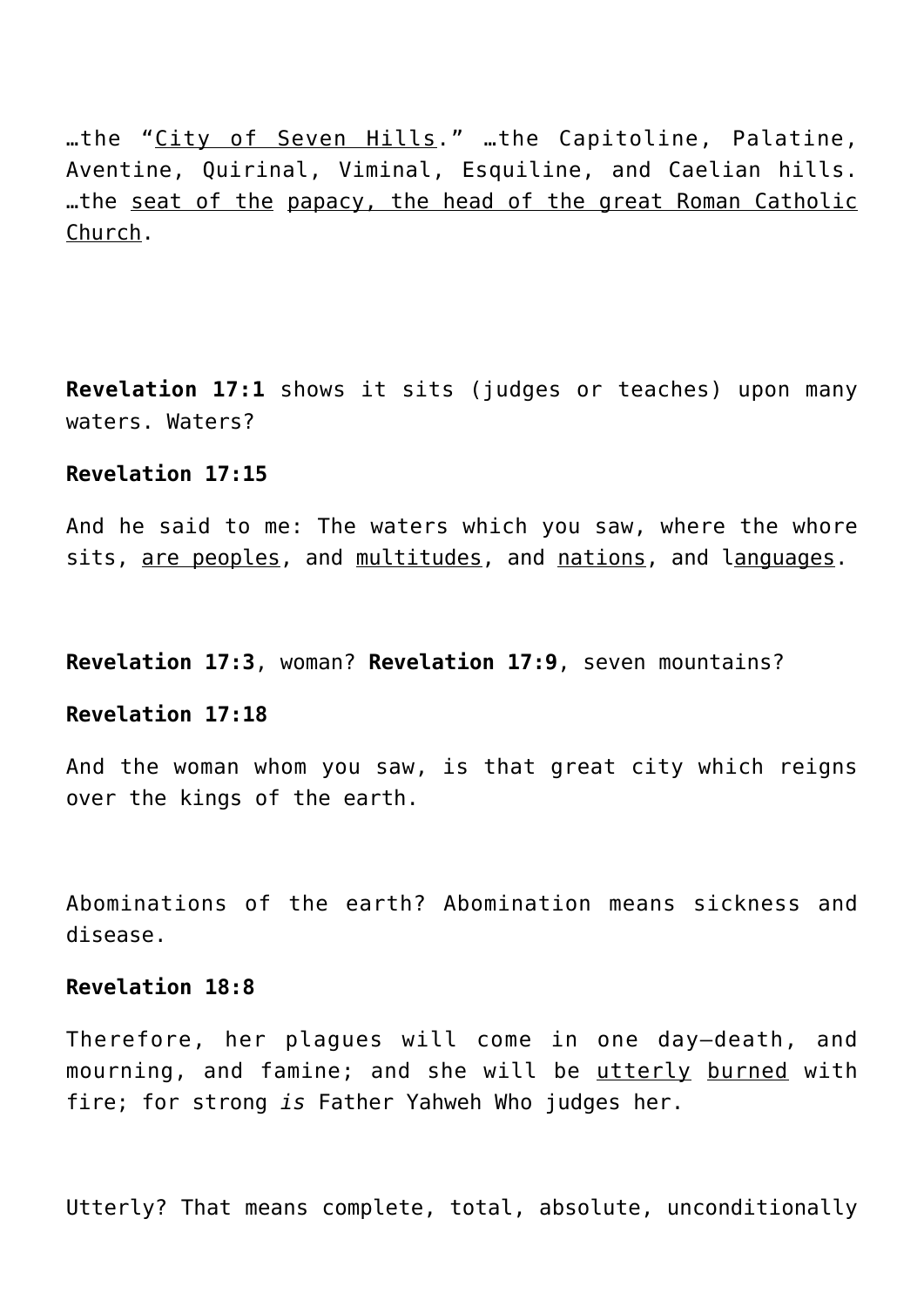burned, which means nuclear. Coupled with Yahshua Messiah's Words, we see it's in this present, prophesied generation.

# **Mattithyah 24:21-22, 29, 33-34**

21 For then will be Great Tribulation, such as has not come to pass since the beginning of the world to this time—no, nor ever will be.

22 And unless those days were shortened, there would no flesh be saved; but for the Elect's sake, those days will be shortened.

29 Immediately, *but* after the *Great* Tribulation of those days will the sun be darkened, and the moon will not give her light, and the stars will fall from heaven, and the powers of the heavens will be shaken.

33 In the same way, when you see all these things, know that *His coming and The End of the Ages* are near, at the very door.

34 Truly I say to you: That generation will not pass *away,* until all these things are fulfilled.

**Revelation 11:1-3** shows this is the Message of the Two Witnesses in these Last Days.

# **Revelation 1:1**

The Revelation of Yahshua Messiah, which Yahweh gave to Him, to show His servants things which must shortly come to pass; and He sent and signified *it* through His Malak to His Servant Yahchanan:

# **Revelation 11:1-3**

1 And there was given me a reed like a measuring rod. And the Malak stood, saying: Rise, and measure the temple of Yahweh, and the altar, and its confines;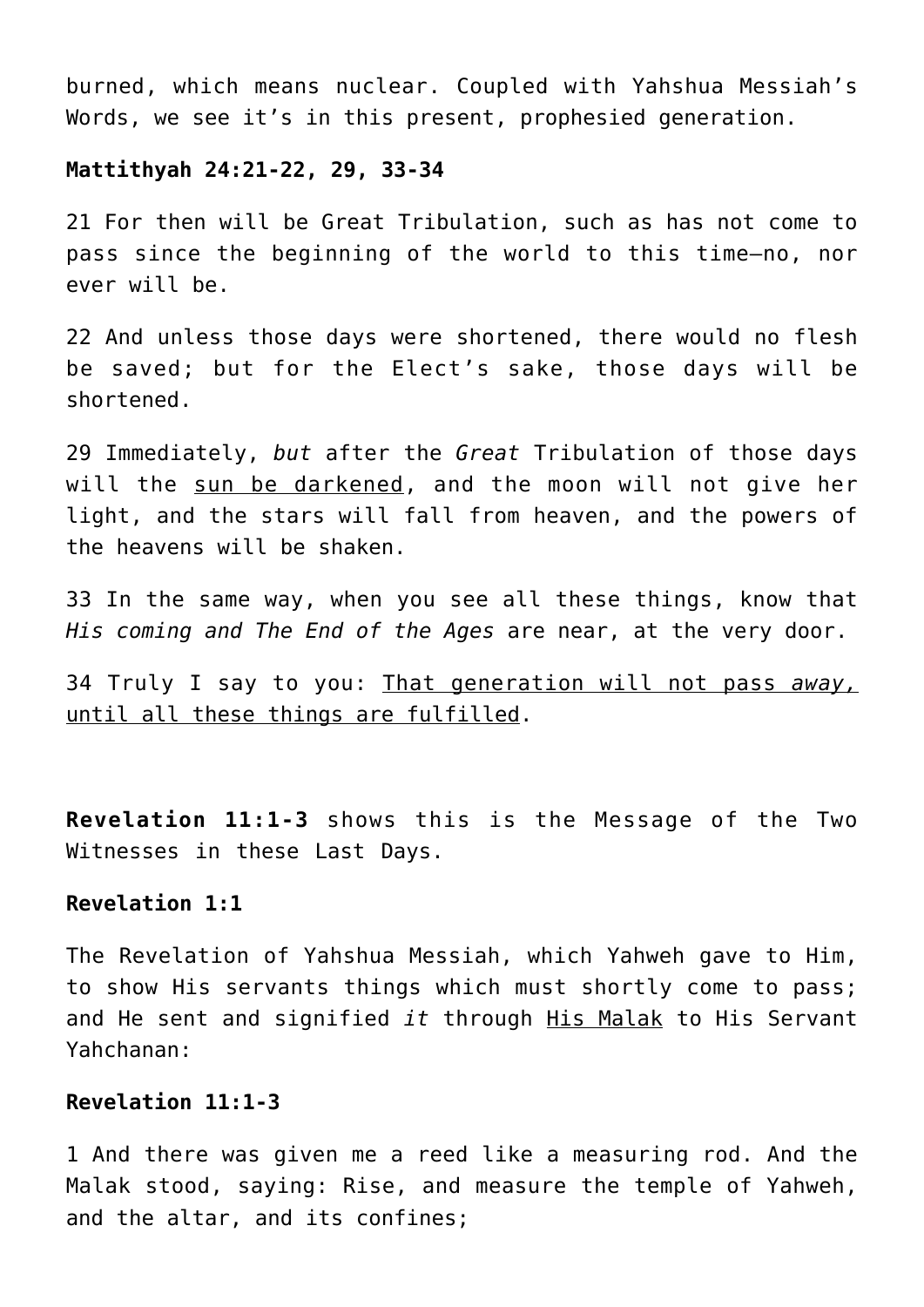2 But the court which is outside the temple leave out, and measure it not; for it is given to the Gentiles. And the holy city they will tread under foot three and one-half years.

3 And I will give to My Two Witnesses to perform their Prophetic offices, and they will foretell events about the one thousand two hundred and sixty days, those cast about with darkness.

## **Mattithyah 24:14**

And this joyous Message of the Kingdom of Yahweh shall be preached in all the world *from* The House of Yahweh *at* Abel by the Witness Yisrayl; for Yahweh will be with him. *He will preach this Message* to all nations; and then The End will come.

# **Mattithyah 24:33-34**

33 In the same way, when you see all these things, know that *His coming and The End of the Ages* are near, at the very door.

34 Truly I say to you: That generation will not pass *away,* until all these things are fulfilled.

I was born in 1934. In Daniyl's Prophecy, he is shown two others on a future day of that great time of trouble, the same time or generation the Savior saw.

# **Daniyl 12:5-6**

5 Then I, Daniyl, looked; and behold, there stood two others, one on this side of the bank of the river, and the other on that side of the bank of the river.

6 And said to the man clothed in linen, who on that future day is teaching: How long *will it be to* the end of these wonders?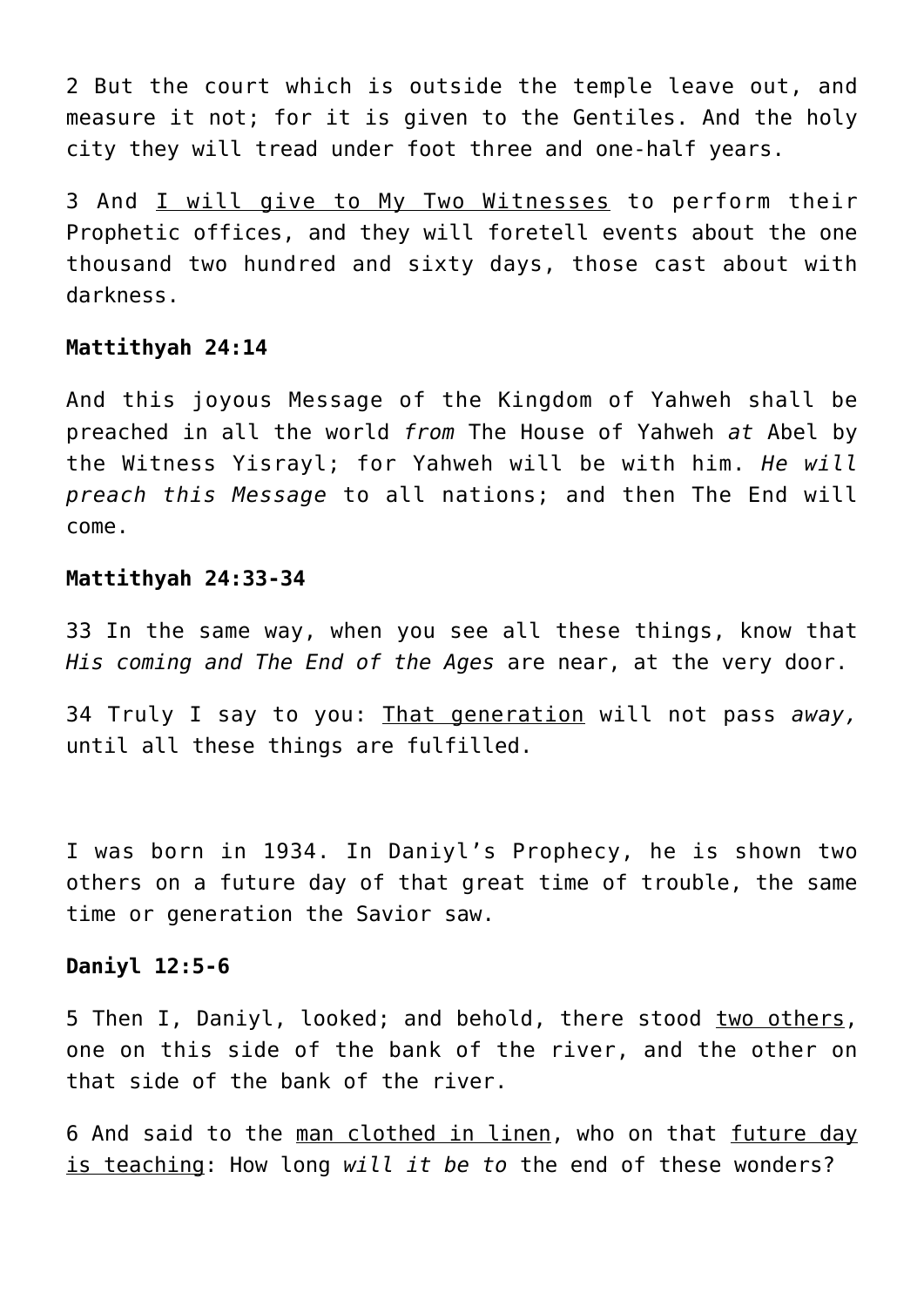Daniyl was shown this generation, which started 1934. He saw the Two Witnesses teaching. The Prophet Daniyl said in the time of The End, the greatest time of trouble would be seen and knowledge would be increased.

## **Daniyl 12:1**

And at that time, one who is like Yahweh …

This means one who is practicing and teaching Yahweh's Laws.

# **Daniyl 12:1, 4**

1 …will stand up *at* Abel; Yisrayl, the Great Priest, who stands *at* Abel to teach Yahweh's Just, Perfect Laws to the children of Your People; and there will be a time of trouble, such as never was since there was a nation to that same time. And at that time, Your People will be delivered, everyone who will be found written in The Book *of Life*.

4 But you, O Daniyl, shut up the words, and seal the book to the time of The End; many will run to and fro, and knowledge will be increased.

The Savior said in the Last Generation, the greatest time of trouble ever, we would have weapons that would darken the sun. Notice the year 1934.

# **The Evolution of the Modern Computer (1934 to 1950): An Open Source Graphical History**

For the record. I believe that The Manchester Mk I Prototype was the first Computer in a modern sense. But the text file is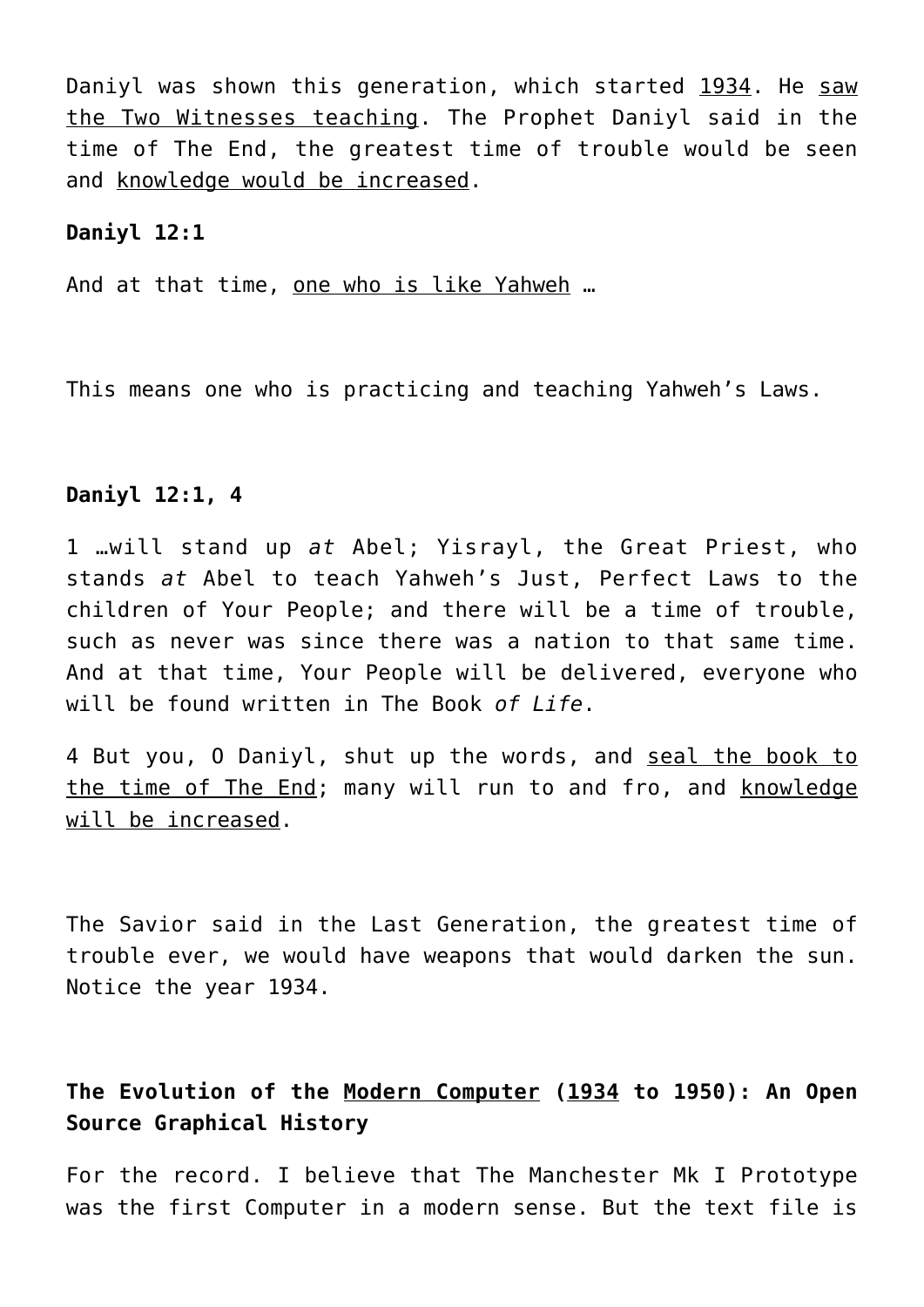not intended to prove this or any other machine was first. It is only intended to record the known dates and influences for computing machines designed between 1934 and 1950. I Believe that the graph is complex enough to support many interpretations.

virtualtravelog.net

# **Leo Szilard – Nuclear Chain Reaction Patent:**

On July 4, 1934 Leo Szilard filed the first patent application for the method of producing a nuclear chain reaction aka nuclear explosion. His British patent included a description of a "neutron induced chain reactions to create explosions", and the concept of critical mass. The patent was given to the British War Office as part of the war effort.

nuclearweaponarchive.org

We are in the Last Generation.

# **Mattithyah 24:14, 33-34**

14 And this joyous Message of the Kingdom of Yahweh shall be preached in all the world *from* The House of Yahweh *at* Abel by the Witness Yisrayl; for Yahweh will be with him. *He will* preach this Message to all nations; and then The End will come.

33 In the same way, when you see all these things, know that *His coming and The End of the Ages* are near, at the very door.

34 Truly I say to you: That generation will not pass *away,* until all these things are fulfilled.